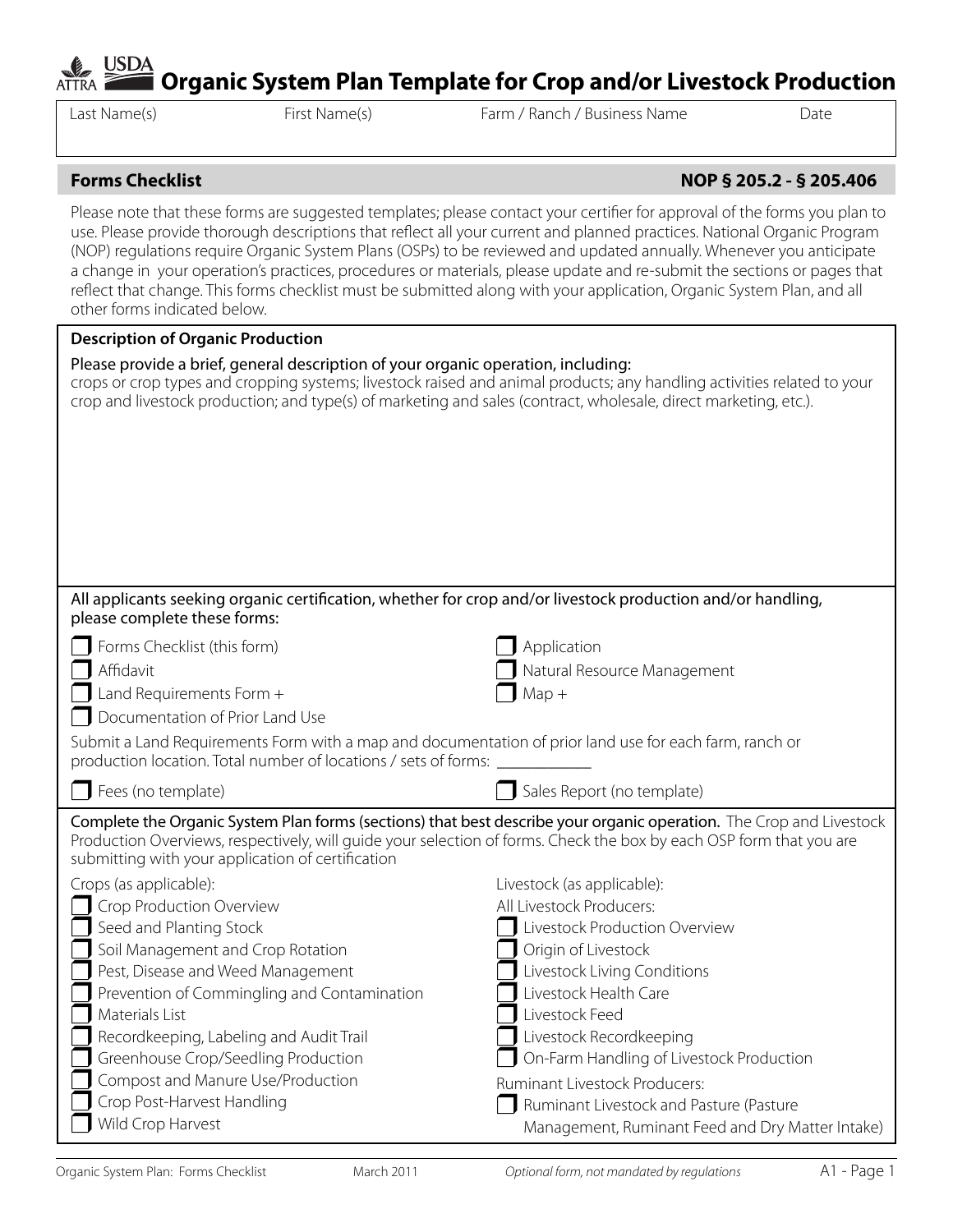# **USDA Organic System Plan Template for Crop and/or Livestock Production**

Farm / Ranch / Business Name Date

J. ATTR/

|                                                                                   | Supplementary Documentation: Your certifier may request additional information or specific documentation forms. You may<br>attach other documentation relevant to your OSP. Please indicate or list all supplementary documents that are attached. |
|-----------------------------------------------------------------------------------|----------------------------------------------------------------------------------------------------------------------------------------------------------------------------------------------------------------------------------------------------|
| Documentation of Prior Land Management                                            | Field History Forms / Input Material Records                                                                                                                                                                                                       |
| Organic Seed Non-Availability/Non-GMO Documentation                               | Worksheets / Calculation of Dry Matter Intake                                                                                                                                                                                                      |
| Other (List all other items submitted as attachments to<br>your Application/OSP): | (Ruminant Livestock)                                                                                                                                                                                                                               |
|                                                                                   |                                                                                                                                                                                                                                                    |
|                                                                                   |                                                                                                                                                                                                                                                    |
|                                                                                   |                                                                                                                                                                                                                                                    |
|                                                                                   |                                                                                                                                                                                                                                                    |
|                                                                                   |                                                                                                                                                                                                                                                    |
|                                                                                   |                                                                                                                                                                                                                                                    |
|                                                                                   |                                                                                                                                                                                                                                                    |
|                                                                                   |                                                                                                                                                                                                                                                    |
|                                                                                   |                                                                                                                                                                                                                                                    |
|                                                                                   |                                                                                                                                                                                                                                                    |
|                                                                                   |                                                                                                                                                                                                                                                    |
|                                                                                   |                                                                                                                                                                                                                                                    |
|                                                                                   |                                                                                                                                                                                                                                                    |
|                                                                                   |                                                                                                                                                                                                                                                    |
|                                                                                   |                                                                                                                                                                                                                                                    |
|                                                                                   |                                                                                                                                                                                                                                                    |
|                                                                                   |                                                                                                                                                                                                                                                    |
|                                                                                   |                                                                                                                                                                                                                                                    |
|                                                                                   |                                                                                                                                                                                                                                                    |
|                                                                                   |                                                                                                                                                                                                                                                    |
|                                                                                   |                                                                                                                                                                                                                                                    |
|                                                                                   |                                                                                                                                                                                                                                                    |
|                                                                                   |                                                                                                                                                                                                                                                    |
|                                                                                   |                                                                                                                                                                                                                                                    |
|                                                                                   |                                                                                                                                                                                                                                                    |
|                                                                                   |                                                                                                                                                                                                                                                    |
|                                                                                   |                                                                                                                                                                                                                                                    |
|                                                                                   |                                                                                                                                                                                                                                                    |
|                                                                                   |                                                                                                                                                                                                                                                    |
|                                                                                   |                                                                                                                                                                                                                                                    |
|                                                                                   |                                                                                                                                                                                                                                                    |
|                                                                                   |                                                                                                                                                                                                                                                    |
|                                                                                   |                                                                                                                                                                                                                                                    |
|                                                                                   |                                                                                                                                                                                                                                                    |
|                                                                                   |                                                                                                                                                                                                                                                    |
|                                                                                   |                                                                                                                                                                                                                                                    |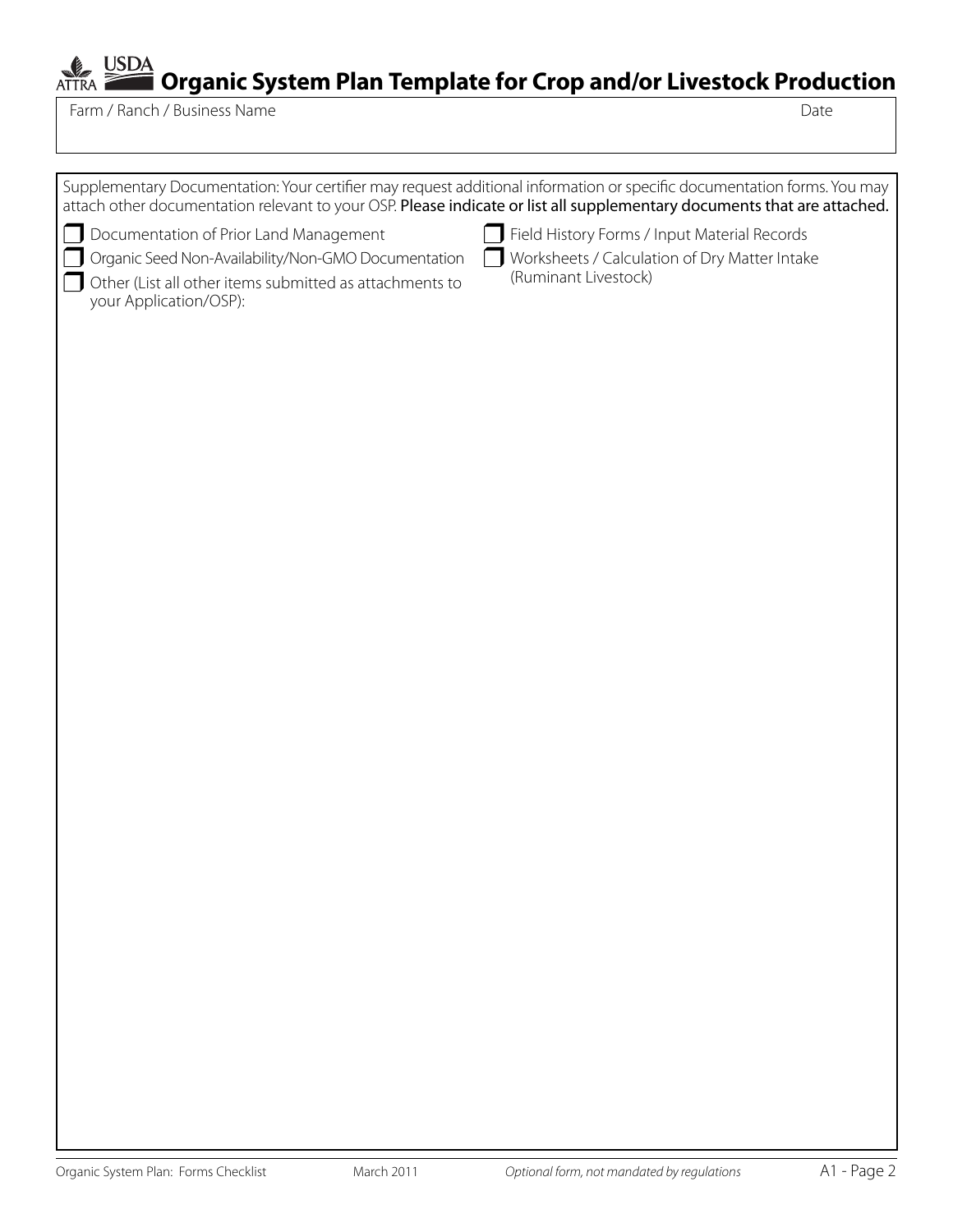# **Organic System Plan Template for Crop and/or Livestock Production**

| Last Name(s)                                                                                                        | First Name(s)                 | Farm / Ranch / Business Name                                                                                                                                                                                    |                       | Date                 |
|---------------------------------------------------------------------------------------------------------------------|-------------------------------|-----------------------------------------------------------------------------------------------------------------------------------------------------------------------------------------------------------------|-----------------------|----------------------|
| <b>Application</b>                                                                                                  |                               |                                                                                                                                                                                                                 |                       | <b>NOP § 205.401</b> |
| Applicant(s)                                                                                                        |                               |                                                                                                                                                                                                                 |                       |                      |
| Farm, ranch or business name                                                                                        |                               |                                                                                                                                                                                                                 |                       |                      |
| Mailing address                                                                                                     |                               |                                                                                                                                                                                                                 |                       |                      |
| Physical address                                                                                                    |                               |                                                                                                                                                                                                                 |                       |                      |
| City                                                                                                                | State                         |                                                                                                                                                                                                                 | Zip code              |                      |
| Primary phone number                                                                                                |                               | Alternate phone number                                                                                                                                                                                          | Fax number (optional) |                      |
| Email address                                                                                                       |                               |                                                                                                                                                                                                                 |                       |                      |
| County (or counties) where farm/ranch is located                                                                    |                               |                                                                                                                                                                                                                 |                       |                      |
| Organizational structure/legal status:<br>Sole proprietorship<br>S-corporation<br>Trust<br>Government/public agency |                               | Legal partnership<br>Limited liability corporation<br>Non-profit organization<br>Other (specify):                                                                                                               |                       |                      |
|                                                                                                                     |                               | If a corporation, list the state of incorporation and name, if different than listed above                                                                                                                      |                       |                      |
| Name of the person(s) authorized to act on the applicant's behalf                                                   |                               |                                                                                                                                                                                                                 |                       |                      |
| Address                                                                                                             |                               |                                                                                                                                                                                                                 | Telephone number      |                      |
| None<br>- 1                                                                                                         |                               | List the name(s) of any certifying agent(s) to which an application has been previously made, and date(s) of application                                                                                        |                       |                      |
| Outcome of the application submission(s)                                                                            |                               |                                                                                                                                                                                                                 |                       |                      |
| Attached [                                                                                                          | $\blacksquare$ Not applicable | If you have received any notification of noncompliance or denial of certification, please attach these with a description of<br>actions taken to correct noncompliances, including evidence of correction.      |                       |                      |
|                                                                                                                     |                               | This application must be accompanied by a completed organic system plan form that includes sections for all organic<br>production and handling activities for which you are seeking certification.              | Attached              |                      |
| Signature of applicant(s)                                                                                           |                               | The signature below is from an authorized representative of the operation applying for certification.                                                                                                           |                       | Date                 |
|                                                                                                                     |                               | Send application, OSP and fees to: Certifying agent name, address, and telephone number<br>Note: All business information submitted or collected is confidential and exempt from public inspection and copying. |                       |                      |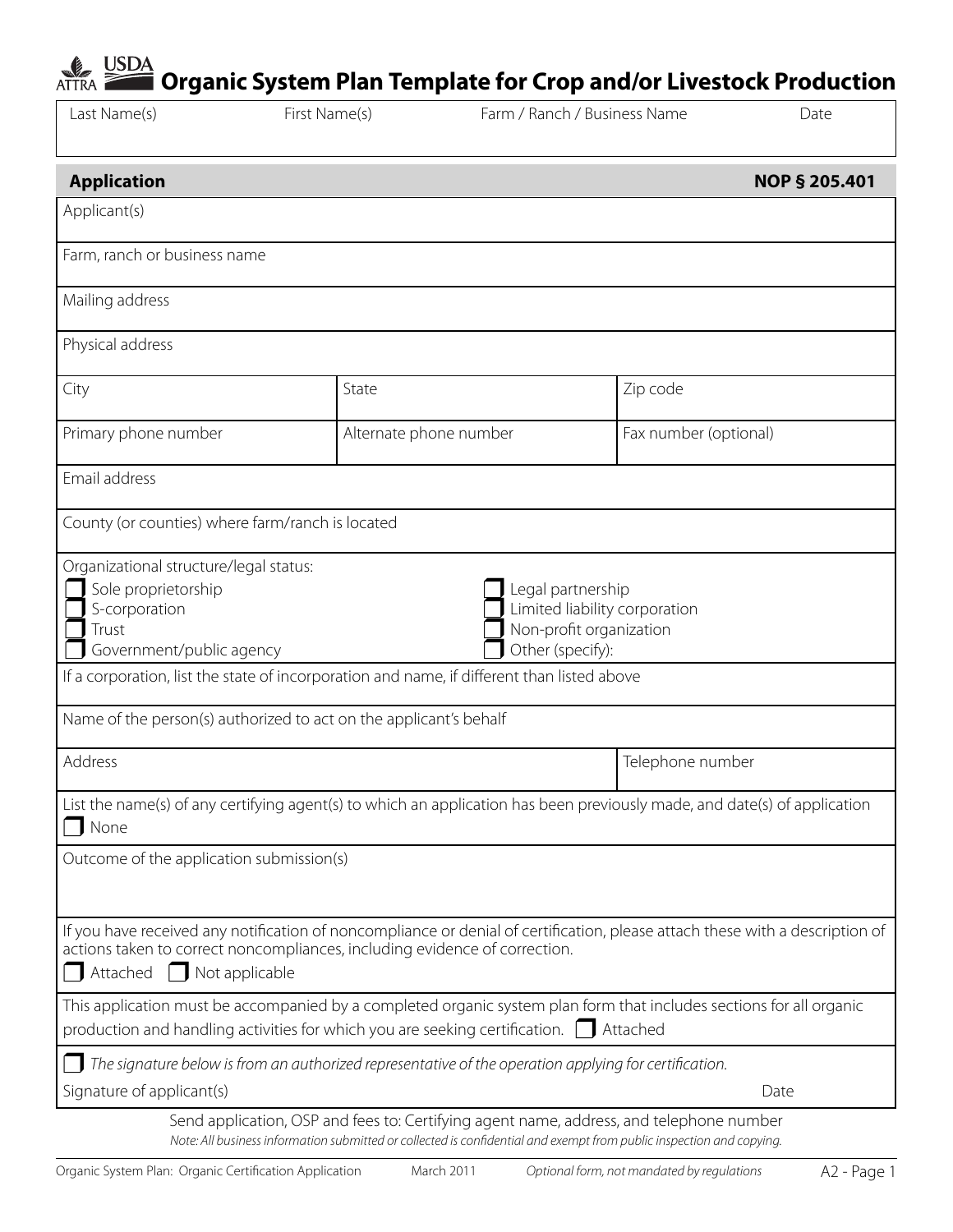## USDA **Organic System Plan Template for Crop and/or Livestock Production**

en E ATTR

Last Name(s) First Name(s) Farm / Ranch / Business Name

# **Affirmations Affirmations NOP § 205.400, § 205.401**

|        | I /We agree to comply with all applicable organic production and handling regulations as described in the final rule<br>issued by the United States Department of Agriculture Agricultural Marketing Service (regulations or 7 CFR Part 205).                                                                                                                                                                            |
|--------|--------------------------------------------------------------------------------------------------------------------------------------------------------------------------------------------------------------------------------------------------------------------------------------------------------------------------------------------------------------------------------------------------------------------------|
|        | I/We agree to establish, implement, and update annually an Organic System Plan. I/We affirm that the attached<br>Organic System Plan (OSP) includes and accurately describes all aspects of my/our current organic operation.                                                                                                                                                                                            |
|        | I/We will immediately notify the certifying agent of any change in my/our certified operation or portion of it that<br>may affect its compliance with the Act or regulations. I/We will submit an update whenever changes are made,<br>thus ensuring that the Application/OSP consistently reflects my/our current organic operation.                                                                                    |
|        | I/We have made/kept a copy of my/our Application, Organic System Plan (OSP), and all applicable Attachments<br>and Addenda.                                                                                                                                                                                                                                                                                              |
|        | I/We understand that a certifying agent's acceptance of this form in no way implies granting of certification.                                                                                                                                                                                                                                                                                                           |
|        | I/We have reviewed the National Organic Program (NOP) standards. I have asked the certifying agent for clarification<br>of any points that were unclear to me such that I now understand them.                                                                                                                                                                                                                           |
|        | I/We agree to comply with all applicable State and NOP production and handling standards as described in the<br>final rule of the United States Department of Agriculture Agricultural Marketing Service National Organic Program<br>(CFR Part 205).                                                                                                                                                                     |
| $\Box$ | I/We will permit on-site inspections with complete access to the production or handling operation, including<br>noncertified production and handling areas, structures and offices, by the certifying agent. I understand that my<br>operation may be subject to announced and/or unannounced inspections and / or sampling for residues at any<br>time as deemed appropriate to ensure compliance with NOP Requlations. |
| $\Box$ | I/We agree to maintain all records applicable to the organic operation for not less than 5 years beyond their creation<br>and to allow authorized representatives of the Secretary, the applicable State organic program's governing State<br>official, and the certifying agent access to such records during normal business hours for review and copying to<br>determine compliance.                                  |
|        | I/We agree to immediately notify my/our certifying agent concerning any application, including drift, of a prohibited<br>substance to any field, production unit, site, facility, livestock, or product that is part of an operation.                                                                                                                                                                                    |
|        | I/We agree to submit applicable fees charged according to the fee schedule by the certifying agent.                                                                                                                                                                                                                                                                                                                      |
|        | I/We affirm that all information in this Application/OSP is true and accurate to the best of my/our knowledge.                                                                                                                                                                                                                                                                                                           |

Signature of Applicant/Authorized Representative and the Date Date Date

*Submit completed forms, fees and supporting documents to your certifying agent.*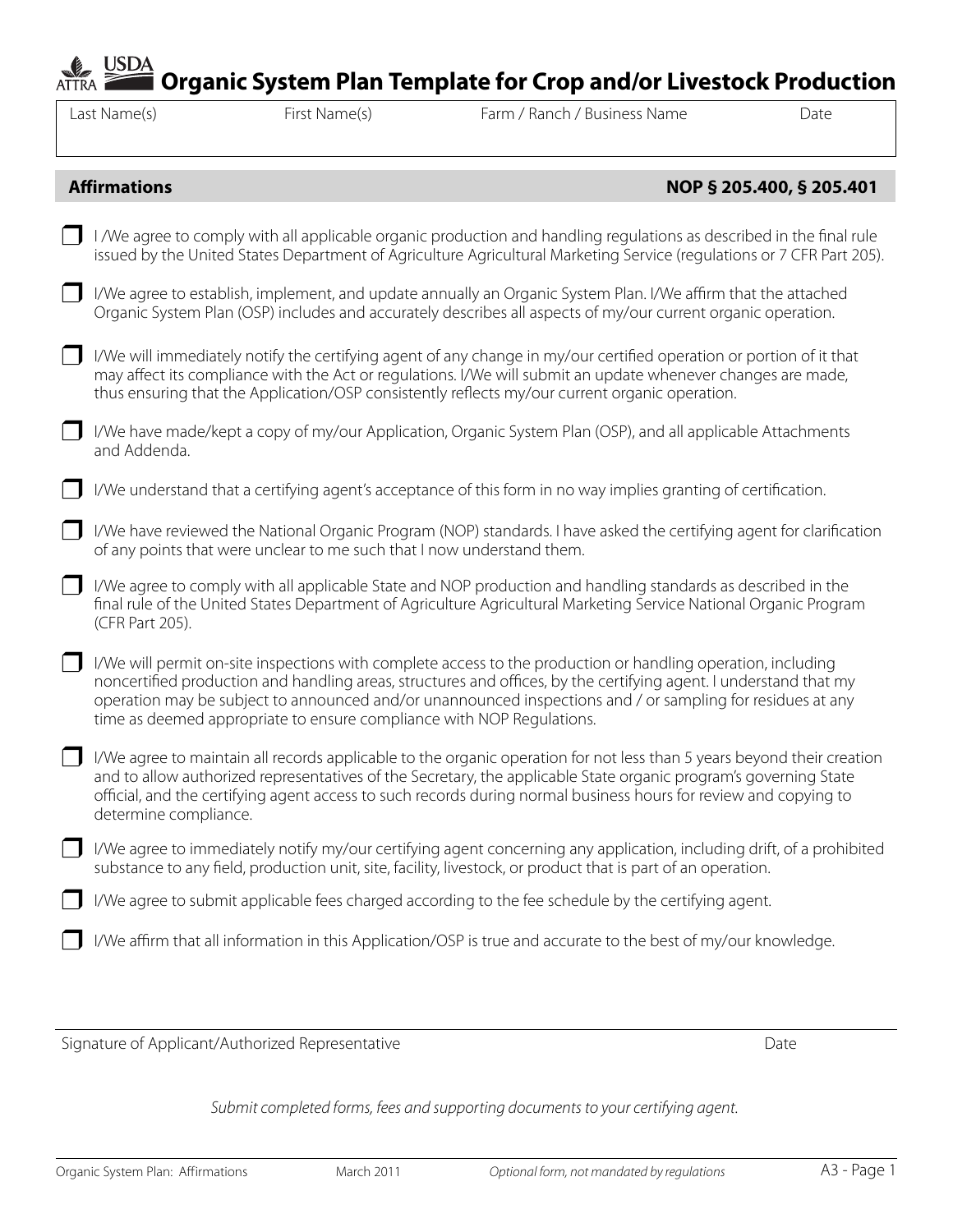# **Organic System Plan Template for Crop and/or Livestock Production**

Last Name(s) First Name(s) Farm / Ranch / Business Name Date

# **Land Requirements NOP § 205.103, § 205.202**

This form describes a farm or production location for organic crop and/or livestock production and allows for accompanying documentation to establish its eligibility for organic certification. Submit one copy of this Land Requirements form for each farm location (not for individual fields) that is non-adjacent to your other farmland or production locations, and/or has distinct land use history (different date of last prohibited materials use or different prior land manager, etc.)

This Land Requirements form describes all the land in my organic operation.

Additional copies of this form are attached and describe other land within my operation.

| 2.1 Land Description                                                                                                                                                                                     |       |                                         |
|----------------------------------------------------------------------------------------------------------------------------------------------------------------------------------------------------------|-------|-----------------------------------------|
| Farm Name or Number                                                                                                                                                                                      |       | Area (acres) to be certified organic    |
| Parcel Location                                                                                                                                                                                          |       | Field Numbers (ALL fields on this farm) |
| City / Town                                                                                                                                                                                              | State | County                                  |
| Legal Description: Section / Township / Range or Assessor's Parcel Number                                                                                                                                |       |                                         |
| 2.2 Land Management (§ 205.202(a) and (b))                                                                                                                                                               |       |                                         |
| 2.2.a When did you begin managing this land?                                                                                                                                                             |       | (MM/DD/YY)                              |
| 2.2.b What was the date of last use of prohibited materials?<br>Not applicable; no prohibited materials applied<br>2.2.c What is your estimated harvest date of a certified organic crop from this land? |       |                                         |

2.2.d Describe, in general terms, how this land has been managed for the past three years: crops grown, fallow, pasture, etc.; organic or non-organic management; farming practices used:

# **2.3 Land Use History Documentation (§ 205.202)** 2.3.a Check the type(s) of documentation attached that shows eligibility of this land for organic certification: current organic certificate in my operation's name; continuing certification prior land manager affidavit  $\Box$  field history form copy of the organic certificate from a previous manager *and* associated documentation (profile with parcel address or location, maps) to show that this land has been continuously certified with no lapse in organic management up to the date of transfer of management other documentation that shows all materials used on this land and the date(s) they were used in the last three years (describe):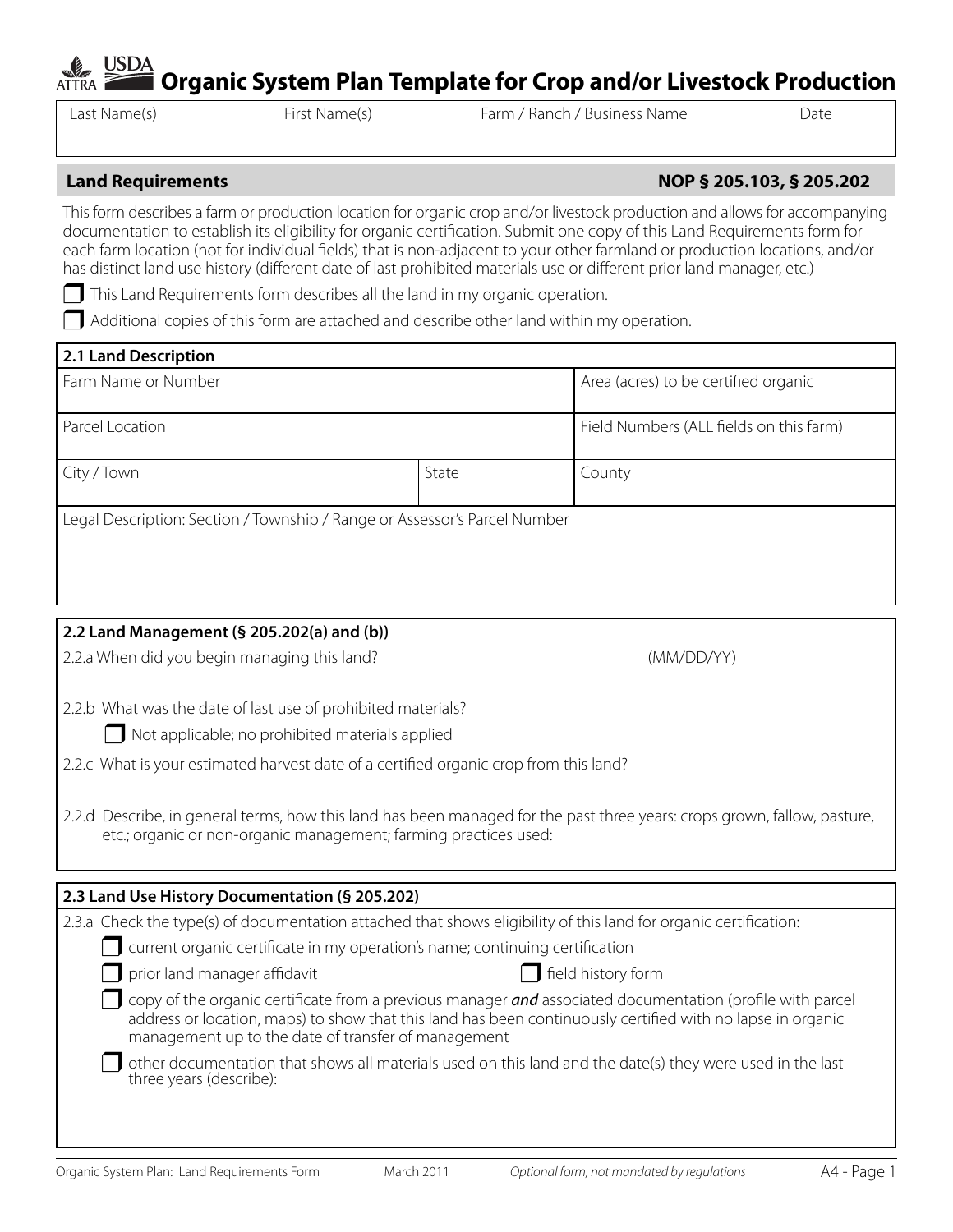# ATTR **USDA**

# **Organic System Plan Template for Crop and/or Livestock Production**

Farm / Ranch / Business Name Date

| 2.4 Maps (§ 205.202(c))                                                                                                                                                                                                                                                                                                                                                                                                                                                                                                                                                                                            |                                                                                                                    |
|--------------------------------------------------------------------------------------------------------------------------------------------------------------------------------------------------------------------------------------------------------------------------------------------------------------------------------------------------------------------------------------------------------------------------------------------------------------------------------------------------------------------------------------------------------------------------------------------------------------------|--------------------------------------------------------------------------------------------------------------------|
| 2.4.a Attach Field Map(s). Provide an accurate map that shows each field included on the farm listed above.<br>Show boundaries and area to be certified. The map should be $8\frac{1}{2} \times 11$ ". This may be a county parcel map,<br>Farm Service Agency map, aerial photograph, or a detailed hand-drawn map, as long as it is clearly readable<br>when photocopied. This map must be current and dated. An updated (revised or new) map must be submitted<br>whenever information on the map changes (field numbers, acres, buffers, adjoining land use, etc.)<br>The map attached includes the following: |                                                                                                                    |
| field name(s)/number(s)                                                                                                                                                                                                                                                                                                                                                                                                                                                                                                                                                                                            | area (acres)                                                                                                       |
| north arrow                                                                                                                                                                                                                                                                                                                                                                                                                                                                                                                                                                                                        | slope(s)                                                                                                           |
| adjoining land use(s)                                                                                                                                                                                                                                                                                                                                                                                                                                                                                                                                                                                              | buffers (if applicable)                                                                                            |
| landmarks such as buildings, farm or public roads,<br>railroad tracks                                                                                                                                                                                                                                                                                                                                                                                                                                                                                                                                              | windbreaks, hedgerows or woodlands                                                                                 |
| Required for ruminant livestock producers:                                                                                                                                                                                                                                                                                                                                                                                                                                                                                                                                                                         |                                                                                                                    |
| location, size and identification of pastures<br>location and types of permanent fences                                                                                                                                                                                                                                                                                                                                                                                                                                                                                                                            | feeding area(s) (to feed without crowding)<br>location and source of water and shade                               |
| 2.4.b Attach a Farm Overview Map that shows the location of this farm and all other farm locations in your operation.<br>Attached                                                                                                                                                                                                                                                                                                                                                                                                                                                                                  | Not applicable; one farm location only                                                                             |
|                                                                                                                                                                                                                                                                                                                                                                                                                                                                                                                                                                                                                    |                                                                                                                    |
| 2.5 Boundaries, Adjacent Land Use and Buffer Areas (§ 205.202(c))                                                                                                                                                                                                                                                                                                                                                                                                                                                                                                                                                  |                                                                                                                    |
| 2.5.a Describe your farm borders and adjacent land use (organic farms, fallow fields, CRP land, wild lands, non-organic<br>crop or livestock production, residential use, etc.)                                                                                                                                                                                                                                                                                                                                                                                                                                    |                                                                                                                    |
| Describe the measures you take (management practices, communications and/or physical barriers) to prevent<br>2.5.b<br>or fields in split operations). $\Box$ No areas of concern                                                                                                                                                                                                                                                                                                                                                                                                                                   | contamination by prohibited materials that are or may be applied to adjacent or nearby land (neighboring parcels   |
| 2.5.c Describe buffer areas for each field/pasture that you maintain on your organic land to protect crops from<br>them as organic. If you need more space, please attach a separate page. $\Box$ Buffer description attached                                                                                                                                                                                                                                                                                                                                                                                      | contamination. Please specify whether you grow crops in the buffer area, and whether you plan to sell or represent |

Update changes: Signature Date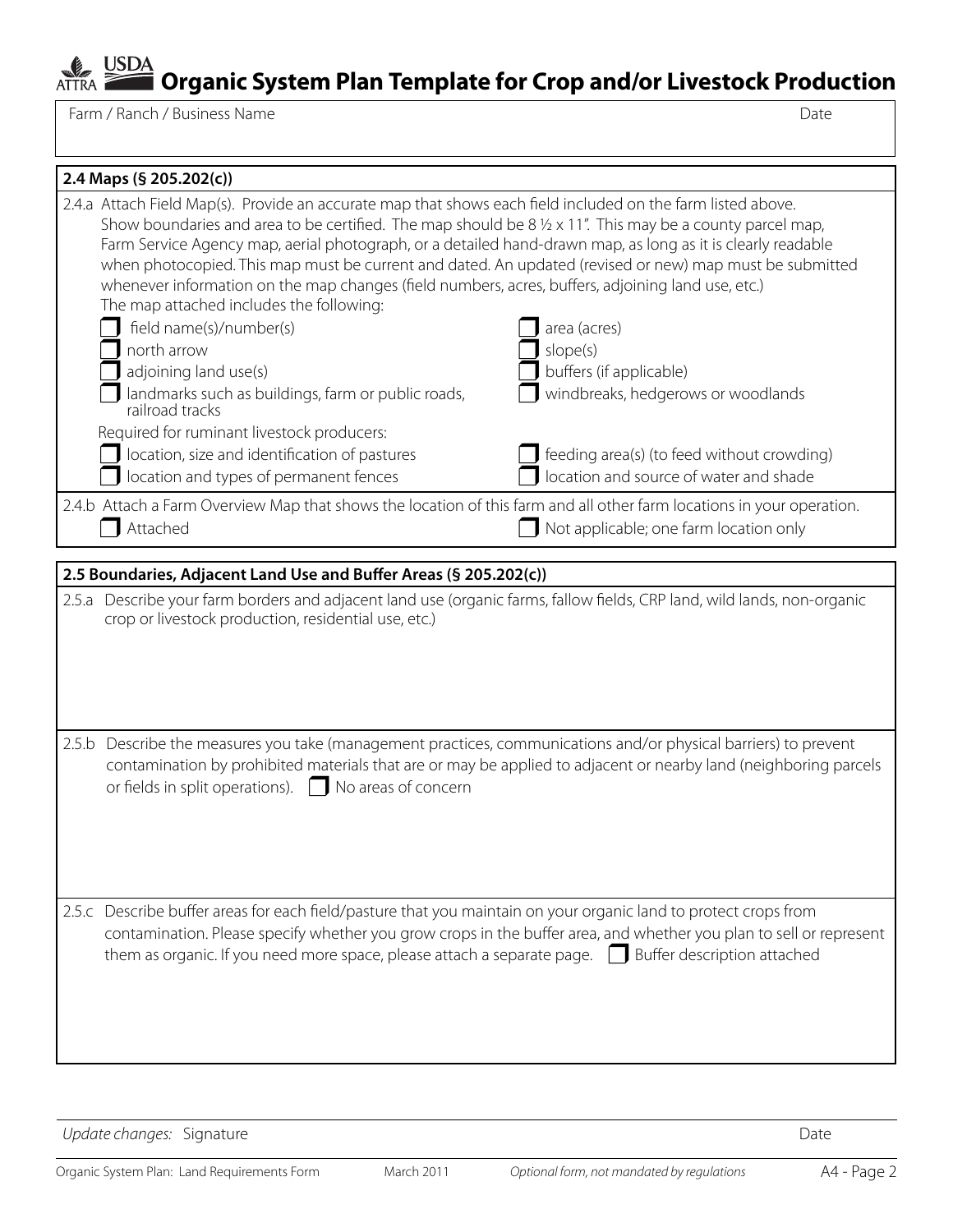**Organic System Plan Template for Crop and/or Livestock Production**

Last Name(s) First Name(s) Farm / Ranch / Business Name Date

# **Natural Resource Management NOP § 205.2 Organic production, Natural resources of the operation § 205.200, § 205.203, § 205.239, § 205.240**

## **Key NOP standards related to natural resource management:**

## **§ 205.2 defi nitions:**

Organic production. A production system that is managed in accordance with the Act and requlations in this part to respond to site-specific conditions by integrating cultural, biological, and mechanical practices that foster cycling of resources, promote ecological balance, and conserve biodiversity.

Natural resources of the operation. The physical, hydrological, and biological features of a production operation, including soil, water, wetlands, woodlands, and wildlife.

§ 205.200: Production practices implemented in accordance with this subpart must maintain or improve the natural resources of the operation, including soil and water quality.

§ 205.203(a): The producer must select and implement tillage and cultivation practices that maintain or improve the physical, chemical, and biological condition of soil and minimize soil erosion.

§ 205.203(c): The producer must manage plant and animal materials to maintain or improve soil organic matter content in a manner that does not contribute to contamination of crops, soil, or water by plant nutrients, pathogenic organisms, heavy metals, or residues of prohibited substances.

§ 205.206(b)(2): Pest problems may be controlled through mechanical or physical methods including but not limited to the development of habitat for natural enemies of pests. [See also § 205.206(a)(2)]

§ 205.239(b)(4): The producer of an organic livestock operation may provide temporary confinement for an animal because of risk to soil or water quality. [See also § 205.239(a)(3)]

§ 205.239(e): The producer of an organic livestock operation must manage manure in a manner that does not contribute to contamination of crops, soil, or water by plant nutrients, heavy metals, or pathogenic organisms and optimizes recycling of nutrients and must manage pastures and other outdoor access areas in a manner that does not put soil or water quality at risk.

§ 205.240(c)(8): The pasture plan shall include a description of the erosion control and protection of natural wetlands and riparian areas practices.

Organic standards specifically address soil (conservation and health) and water (conservation and quality; contamination prevention). As quoted above, the standards also include a general requirement to maintain or improve natural resources (soil, water, wetlands, woodlands and wildlife) by integrating cultural, biological and mechanical practices to foster cycling of resources, promote ecological balance, and conserve biodiversity. Organic production practices must maintain or improve their natural resources.

While natural resource management is a core organic standard, producer strategies will be specific to each site and type of production. Each operation's practices are adapted to the features of the land and local conditions, especially related to: soil (soil types, slope, risks of erosion, and overall health); water (position in the watershed, presence of water courses and riparian areas, and water availability or scarcity); and wetlands, woodlands and wildlife (ecosystem type, biological diversity and habitat on and around the farm).

 Organic farming practices can conserve soil, increase soil health, protect water and contribute to biological diversity within—and often beyond—its boundaries. On-farm practices may include: soil building to increase organic matter, humus, biological activity and diversity of soil organisms; water conservation to benefit domestic/native species and riparian ecosystems; inclusion of a diversity of flowering plants, habitat or shelter for pollinators, insects, other arthropods, spiders, bats, raptors and other pest predators; planting diverse pastures; non-lethal livestock predator control; wildlife friendly fencing; monitoring and control of specific non-native invasive species; establishment of grassed waterways, hedgerows or other plantings to check erosion and foster habitat; wetland and riparian area protection; native habitat restoration; or efforts to promote wildlife migration corridors and conservation.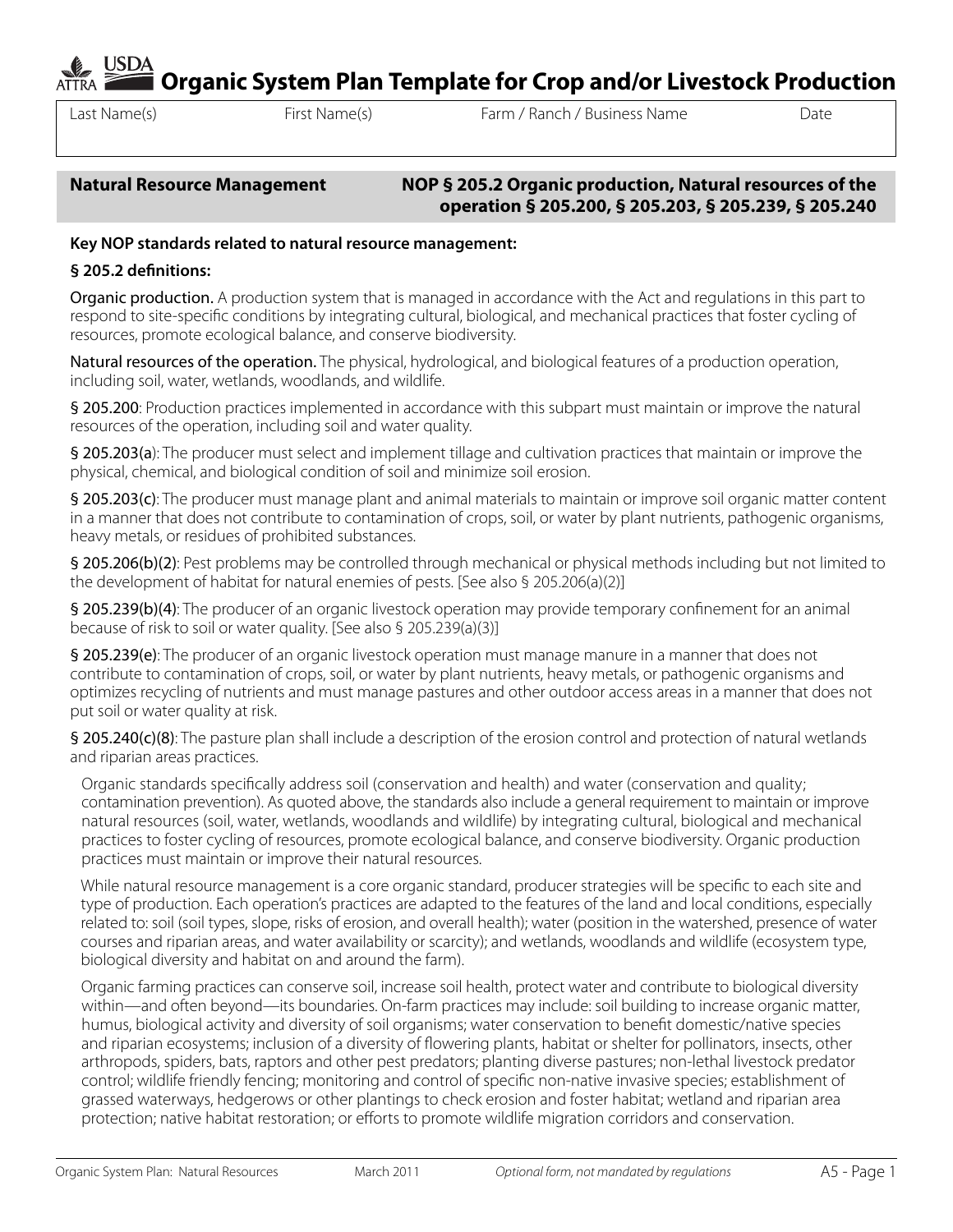

**Organic System Plan Template for Crop and/or Livestock Production**

Farm / Ranch / Business Name Date

 As you describe your natural resource management practices, please note that some of your answers to questions about natural resource management may be relevant to other sections of this OSP as they relate to crop rotation, nutrient and manure management. The following questions are intended to address general, whole-farm goals and approaches to organic natural resource management.

1. Please describe how your farming or ranching practices—crop and/or livestock production practices—maintain or improve natural resources, foster cycling of nutrients, promote ecological balance, and conserve biodiversity. Please list the specific strategies or practices you use that contribute to each general goal listed below, as applicable.

a. Conserve soil; Improve soil condition; Prevent soil erosion.

b. Prevent water contamination by plant nutrients; Protect water quality.

c. Conserve water

d. Conserve biodiversity (soil organisms, pollinators, natural enemies of pests, predators, native habitat, vegetation and wildlife).

e. Other practices that maintain or improve natural resources (soil, water, wetlands, woodlands and wildlife), foster cycling of nutrients, promote ecological balance, and conserve biodiversity.

*Update changes:* Signature Date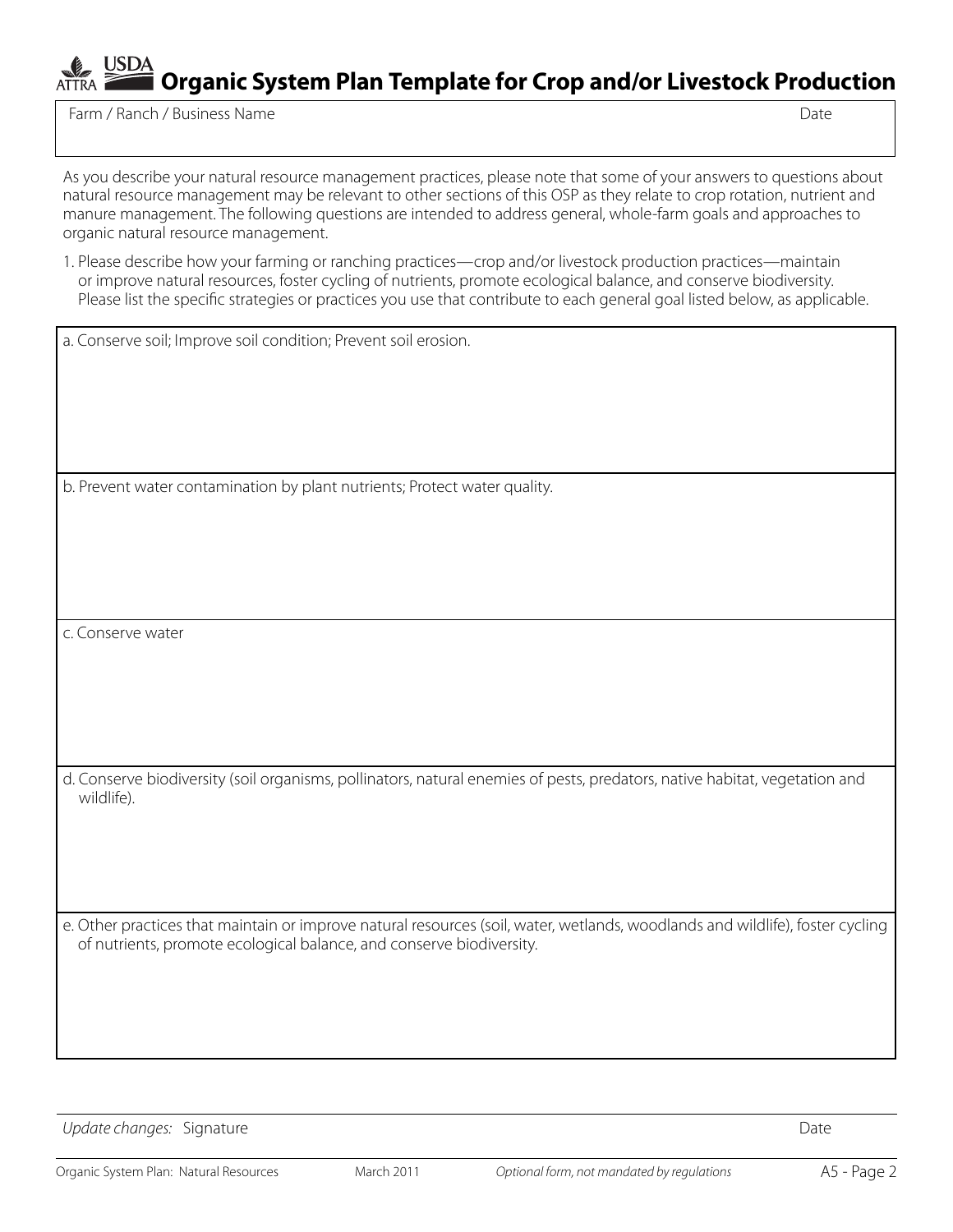

# **Organic System Plan Template for Crop Production**

Last Name(s) First Name(s) Farm / Ranch / Business Name

| <b>Crop Production Overview</b> |  |  |  |  |  |
|---------------------------------|--|--|--|--|--|
|---------------------------------|--|--|--|--|--|

**Crop Production Overview NOP § 205.2 - § 205.406**

1. List all crops (or types of crops if your operation is highly diversified) you grow or harvest for which you are seeking organic certification. Include food and feed crops, pasture / forage, and wild crops.

|     | 2. Check the box that describes your operation's production systems: |                                                                                                                                                                                                            |                      |
|-----|----------------------------------------------------------------------|------------------------------------------------------------------------------------------------------------------------------------------------------------------------------------------------------------|----------------------|
|     | all organic production                                               |                                                                                                                                                                                                            |                      |
|     | organic and non-organic production                                   |                                                                                                                                                                                                            |                      |
|     | 3. Do you grow crops in soil?                                        |                                                                                                                                                                                                            |                      |
| No  | Audit Trail.   Attached (4 forms)                                    | Yes If Yes, please submit the following Crop OSP forms: Crop Rotation and Soil Management; Pest, Disease<br>and Weed Management; Prevention of Contamination and Commingling; Record-keeping, Labeling and |                      |
|     | 4. Do you plant seeds, seedlings, or planting stock of any kind?     |                                                                                                                                                                                                            |                      |
| No  |                                                                      |                                                                                                                                                                                                            |                      |
|     | Yes If Yes, please submit the Seeds and Planting Stock form.         | Attached                                                                                                                                                                                                   |                      |
|     | 5. Do you use any off-farm input materials?                          |                                                                                                                                                                                                            |                      |
| No  | Yes If Yes, please submit the Materials List form.                   | Attached                                                                                                                                                                                                   |                      |
|     |                                                                      | 6. Do you produce seedlings or crops in containers with planting medium, or grow crops in a greenhouse,                                                                                                    |                      |
|     | coldframe or hoophouse?                                              |                                                                                                                                                                                                            |                      |
| No  |                                                                      |                                                                                                                                                                                                            |                      |
|     |                                                                      | $\Box$ Yes If Yes, please submit the Greenhouse Crop form. $\Box$ Attached                                                                                                                                 |                      |
|     | 7. Do you produce compost or use purchased compost?                  |                                                                                                                                                                                                            |                      |
| No  |                                                                      |                                                                                                                                                                                                            |                      |
| Yes |                                                                      |                                                                                                                                                                                                            |                      |
|     | 8. Do you use manure?                                                |                                                                                                                                                                                                            |                      |
| No  |                                                                      |                                                                                                                                                                                                            |                      |
| Yes |                                                                      |                                                                                                                                                                                                            |                      |
|     |                                                                      | 9. If Yes to either question 7 or 8, please submit a Compost and Manure form. $\Box$ Attached                                                                                                              |                      |
|     | 10. Do you harvest any wild-crops for sale as organic?               |                                                                                                                                                                                                            |                      |
| No  |                                                                      |                                                                                                                                                                                                            |                      |
|     |                                                                      | Yes If Yes, please submit the Wild Crop Harvest OSP   Attached                                                                                                                                             |                      |
|     | 11. Do you do any post-harvest handling of your crop products?       | <b>No</b>                                                                                                                                                                                                  | Yes                  |
|     |                                                                      | 12. If Yes, check all that apply, or describe, as appropriate. If No, skip to question 14.                                                                                                                 |                      |
|     | wash product with water                                              | cool product                                                                                                                                                                                               | clean product        |
|     | sort/size product                                                    | transport crops                                                                                                                                                                                            | bag or package crops |
|     | grade product                                                        | store product                                                                                                                                                                                              | dry grain            |
|     | roast beans                                                          | clean seeds                                                                                                                                                                                                | other (describe):    |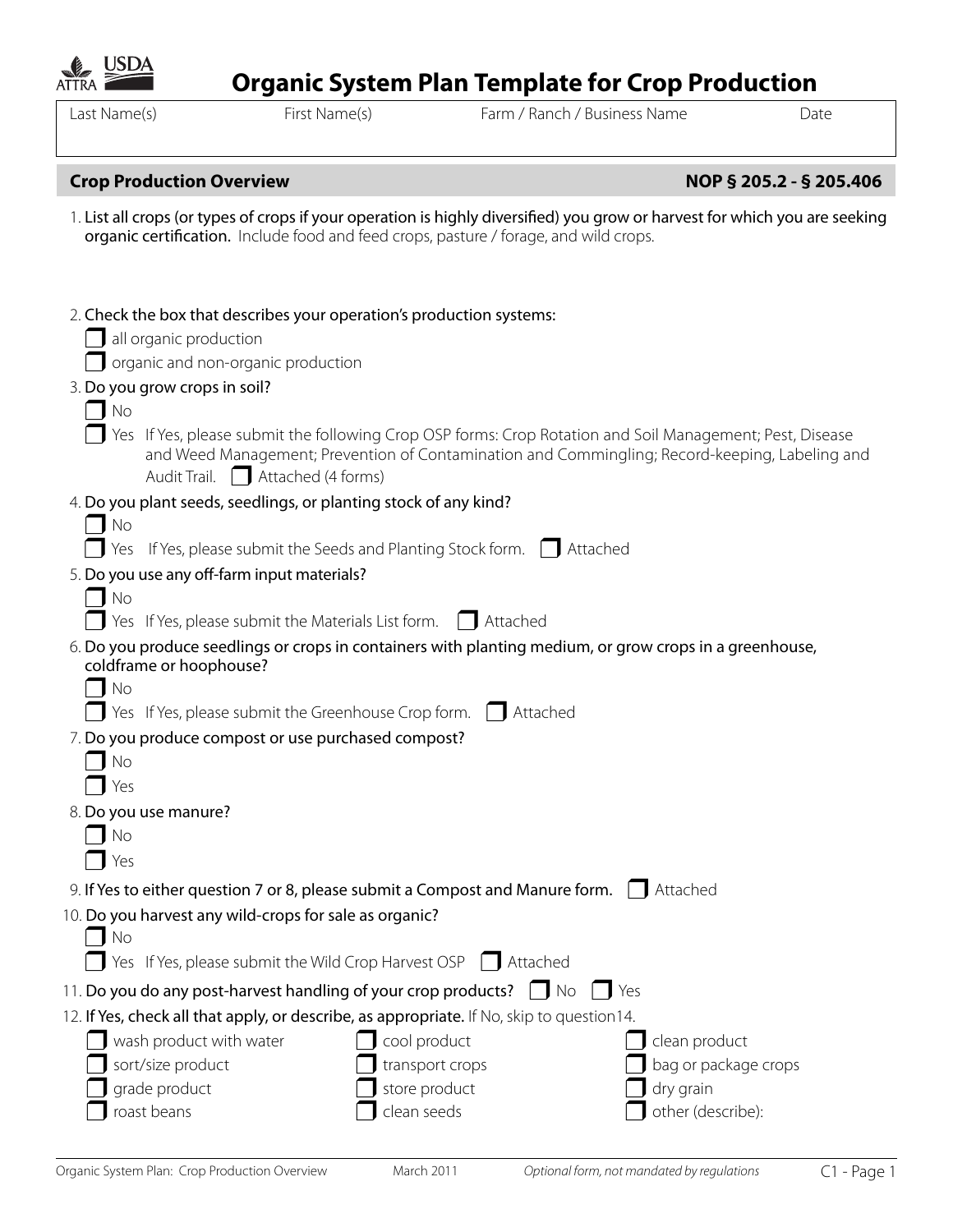

Farm / Ranch / Business Name Date Date of the Control of the Control of the Date Date Date Date Date Date Date

| 13. If any of the above post-harvest activities are checked, please complete a Crop Post-Harvest Handling OSP to                                                                           |
|--------------------------------------------------------------------------------------------------------------------------------------------------------------------------------------------|
| describe the post-harvest handling activities to be certified. $\Box$ Attached                                                                                                             |
| 14. Do you perform complex handling of crop products (change their essential form—cut, cook, etc.)?                                                                                        |
| $\blacksquare$ No                                                                                                                                                                          |
| $\Box$ Yes If Yes, list handling/processing activities below, and complete the appropriate Handler OSP forms<br>(see section A) to become certified as an Organic Handler. $\Box$ Attached |
|                                                                                                                                                                                            |

Please clarify the use of the Post-Harvest Handling OSP vs. Handler OSP forms with your certifier.

## 15. Do you produce livestock or livestock products for which you are seeking organic certification?

No; No organic livestock production

Yes If Yes, please complete a Livestock Production Overview and all applicable Livestock OSP forms.  $\Box$  Attached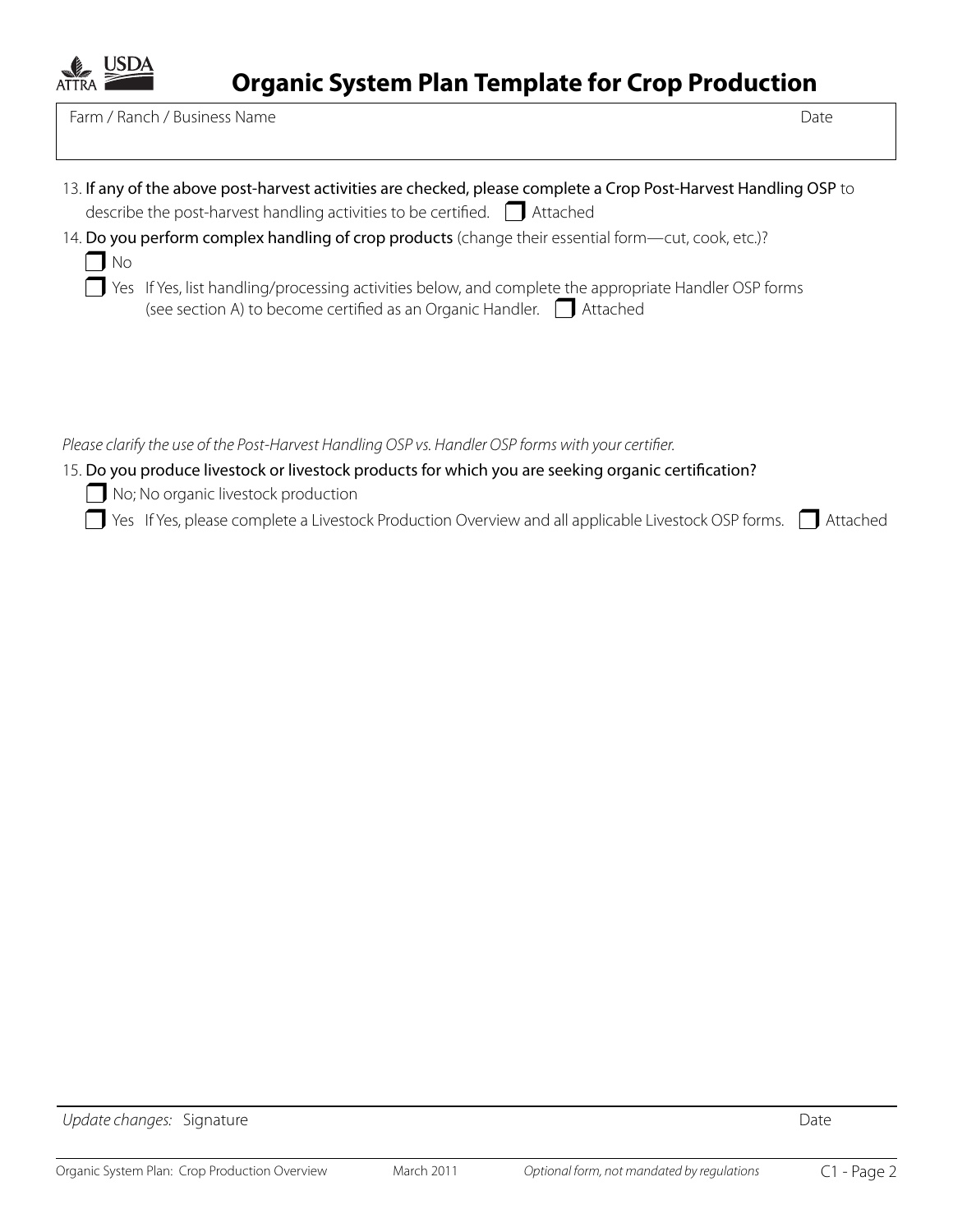| riease iist specific treatments and inoculants.                                                                                                                                                                                                                                                                                                  |
|--------------------------------------------------------------------------------------------------------------------------------------------------------------------------------------------------------------------------------------------------------------------------------------------------------------------------------------------------|
| 3. Annual Seedlings<br>Not Applicable; no annual seedlings grown or purchased<br>seedlings or transplants grown on farm. Please complete the Greenhouse OSP. Attached<br>purchased certified organic seedlings. List supplier and attach organic certificate.<br>Attached<br>other (describe):                                                   |
| 4. Perennial Planting Stock (for crops grown as perennials: e.g., trees, shrubs, vines)<br>Not Applicable; no perennial planting stock is used<br>certified organic perennial planting stock is:<br>purchased<br>produced/propagated on farm<br>non-organic stock (describe, include date planted or anticipated planting):<br>other (describe): |

Not Applicable; none used  $\Box$  inoculant

 $\Box$  certified organic seed, saved on farm (requires records)

priming

other (describe):

 $\Box$  certified organic planting stock (e.g. seed potatoes, sweet potato slips, garlic, strawberry crowns)

Please list specific treatments and inoculants:

Check all that describe what you use or plan to use:

1. Seeds and Annual Planting Stock

non-organic, untreated seed

 pelletization disinfection

 $\Box$  certified organic seed, purchased

# $\Box$  non-organic, untreated planting stock for annual crops If non-organic seed or planting stock is used, please complete question 2 below. 2. Seed or Planting Stock Treatments and Inoculants

# **Organic System Plan Template for Crop Production**

**Seed and Planting Stock No. 2008. The Seed and Planting Stock NOP**  $\frac{1}{2}$  **and Planting Stock NOP**  $\frac{1}{2}$  **and Planting Stock NOP**  $\frac{1}{2}$  **and Planting Stock**  $\frac{1}{2}$  **and Planting Stock**  $\frac{1}{2}$  **and Planting Stock \** 

 $\Box$  Not Applicable; no seeds or annual planting stock used or planned for use

Last Name(s) First Name(s) Farm / Ranch / Business Name Date

coating

fungicide or insecticide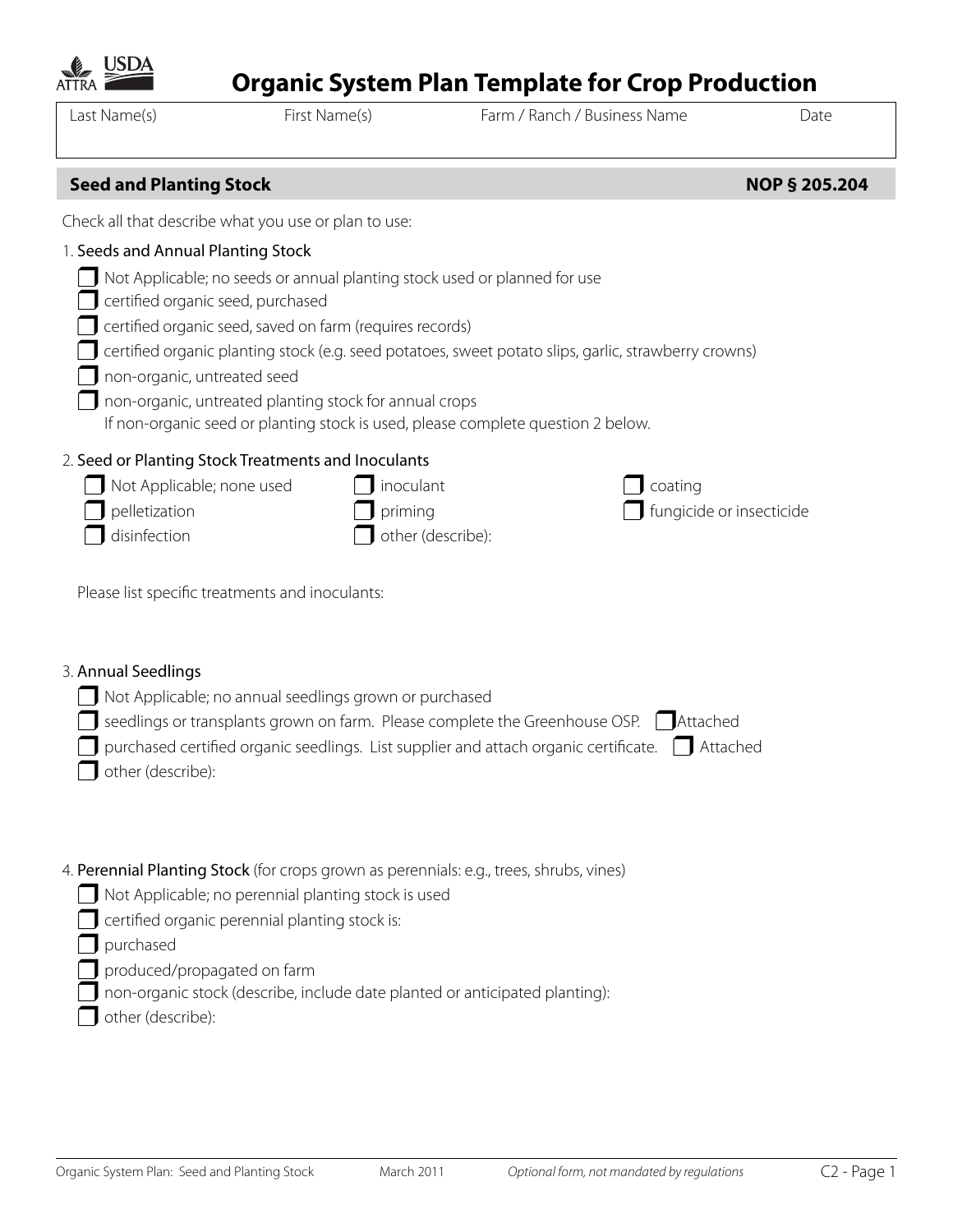

## 5. Commercial Availability

 $\Box$  Not Applicable; all seed and planting stock is certified organic. Note: If you use seed or planting stock (annual and/or perennial) that is not certified organic, describe (in general terms) how you determine whether an equivalent organic variety is commercially available (appropriate form, quantity and quality), and describe any efforts you are making to source more organic seed/planting stock in the future.

Please have documentation available for inspection that shows the source(s), quantity, variety(ies) and organic status of seed and/or planting stock used, whether purchased or produced on farm. If non-organic seed or planting stock is used, provide documentation of your search for equivalent varieties of organic seed or planting stock and reasons for commercial non-availability (quantity, quality or form). If you grow any crops or use any inoculants that may be genetically modified (e.g. corn, soybean, canola, papaya, cotton, alfalfa inoculant, alfalfa seed, sugar beets, sugar cane, summer squash--zucchinis and yellow crook-necked varieties, rice, or sweet peppers) please be prepared to show documentation that the varieties you grow are not genetically modified.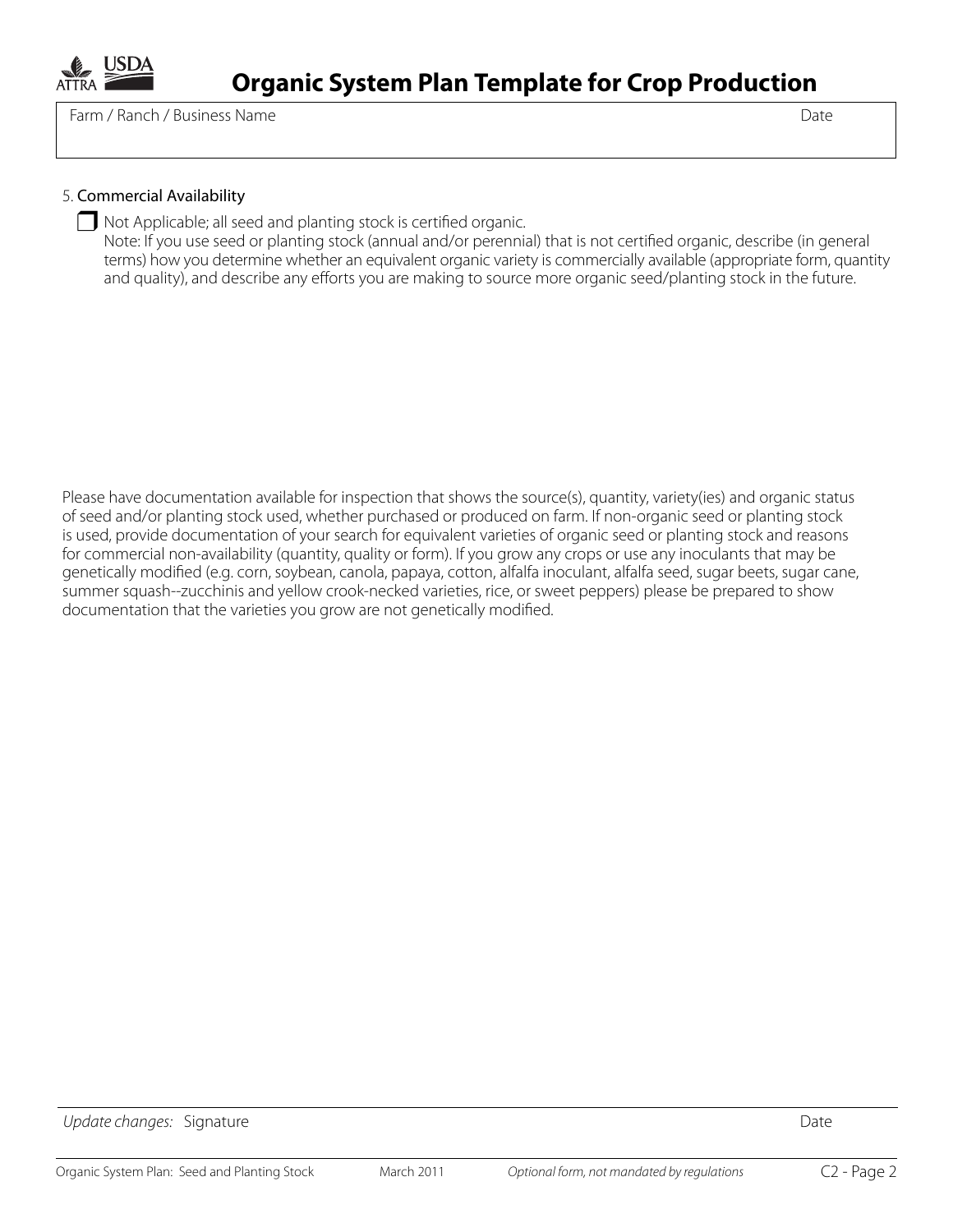| Spring grain—legume green manure—winter grain—oilseed. Manage soil moisture, control weeds, cycle nutrients and<br>provide nitrogen for grain crops.        |
|-------------------------------------------------------------------------------------------------------------------------------------------------------------|
| Apple orchard and vineyard—winter cover crops between rows; grass in apples; legume blend in vineyard, hedgerow                                             |
| of native shrubs along north farm roads. Increase organic matter, prevent nutrient leaching, provide habitat for<br>songbirds and natural enemies of pests. |
|                                                                                                                                                             |
|                                                                                                                                                             |

3. Describe your crop rotation plan(s), in general terms, including its main goals (soil organic matter; weed and pest management, nutrient management; erosion; biological diversity). List the sequence and frequency of crops/plant

Please note: Records documenting crop rotation on each field will be verified at your inspection. Please be prepared to

Vegetable and Small Fruit Rotation: Brassica family vegetables—fall-planted strawberries (1-2 years' harvest, depending on weather and condition of plants)—winter cover crop—warm season vegetables—winter cover crop—cut flowers—

families, cover crops, green manures or sod. If you use more than one basic rotation sequence, please describe each rotation you use. For perennial crops, describe management of ground cover, alley cropping, intercropping

|                                          | .                                                                                              |                               |                                                 |  |
|------------------------------------------|------------------------------------------------------------------------------------------------|-------------------------------|-------------------------------------------------|--|
| <b>Soil Management and Crop Rotation</b> |                                                                                                |                               | NOP § 205.2 Crop Rotation, § 205.203, § 205.205 |  |
|                                          | 1. What are the major practice components of your soil-building/crop nutrient management plan? |                               |                                                 |  |
| crop rotation                            |                                                                                                | incorporation of crop residue | green manures                                   |  |
| cover crops                              | compost                                                                                        |                               | manure                                          |  |
| mined lime                               | mulch                                                                                          |                               | soil inoculants                                 |  |

biodynamic preparations

 $\Box$  All materials used or planned for use are listed on my Materials List.  $\Box$  No materials are used.

2. Please list all materials used or planned for use on your Materials List.

show documentation. Examples:

fertilizer materials or blends

or hedgerows. Attach additional pages if necessary.  $\Box$  Rotation plans attached

cover crop. Break disease cycles of *Phytopthora* and *Botrytis* in strawberries.

Last Name(s) First Name(s) Farm / Ranch / Business Name Date

other (describe):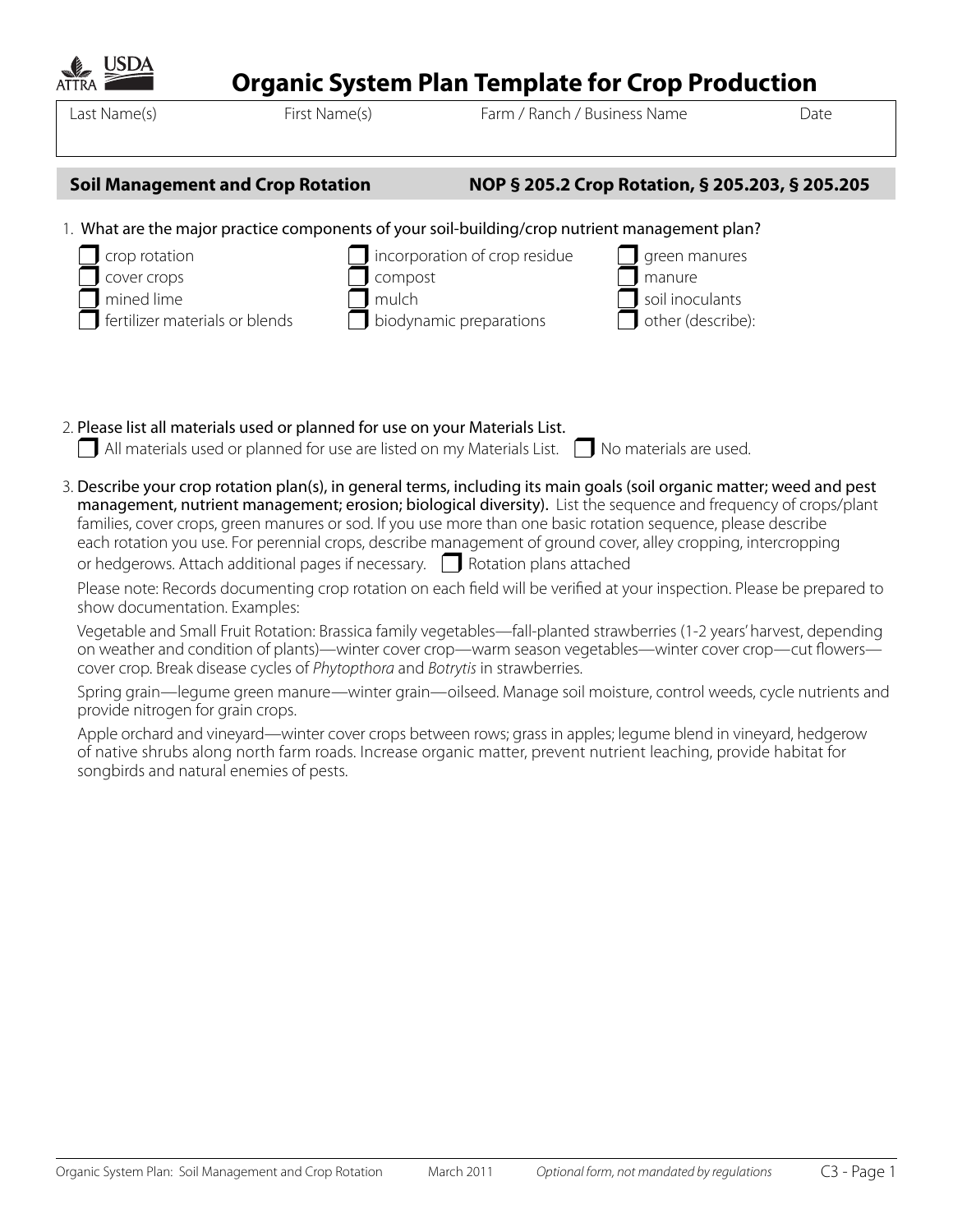

# **Organic System Plan Template for Crop Production**

Farm / Ranch / Business Name Date

### 4. Describe, and indicate, as applicable, the issues you address with your crop rotation and soil management practices.



5. Describe, and indicate, as applicable, how you monitor the effectiveness of your rotation and soil management plan?

| $\Box$ soil observation   |
|---------------------------|
| $\Box$ crop observation   |
| $\Box$ plant tissue tests |

| $\Box$ soil (nutrient) tests |
|------------------------------|
| $\Box$ crop yield comparis   |

comparison microbiological tests

soil organic matter content crop quality tests other:

6. When and how often (daily, weekly, monthly, yearly, as needed) do you do each type of monitoring? What monitoring records do you keep?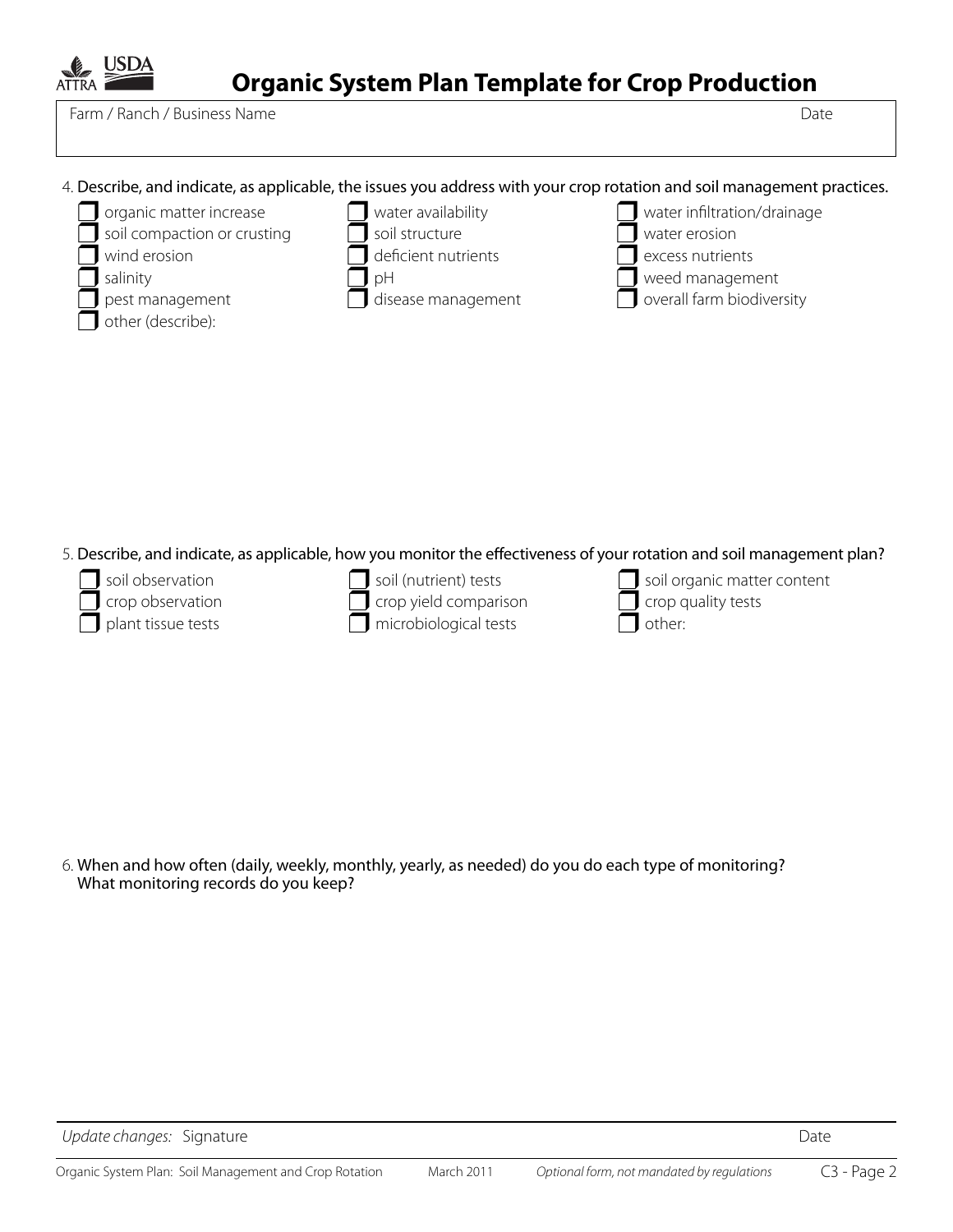| ALTRA | ISI JA |
|-------|--------|
|       |        |

Last Name(s) First Name(s) Farm / Ranch / Business Name Date

# **Pest, Disease and Weed Management & Monitoring NOP §205.206, § 205.600-602, § 205.103**

1. Check the management practices you use to prevent crop pests, weeds, and diseases. Add the name of your significant (recurring or potentially problematic) diseases (fungus, bacteria, virus) and all pest types: insects, mites, birds, rodents, birds, deer, etc. There is no need to name weeds individually.

| <b>Pest prevention practice</b>                                                         | <b>Weeds</b> | Pest | <b>Diseases</b> |
|-----------------------------------------------------------------------------------------|--------------|------|-----------------|
| Crop rotation                                                                           |              |      |                 |
| Soil and crop nutrient management                                                       |              |      |                 |
| Cover crops/green manures/smother crops                                                 |              |      |                 |
| Diversified plantings / planting arrangements                                           |              |      |                 |
| Sanitation measures to remove disease<br>vectors, weed seeds, and pest habitat          |              |      |                 |
| Selection of suitable species/growing location                                          | $\Box$       |      |                 |
| Disease/pest/weed resistant varieties                                                   |              |      |                 |
| Timing of planting                                                                      |              |      |                 |
| Water / Irrigation management                                                           |              |      |                 |
| Mechanical or physical means (hoeing,<br>pruning, picking, vaccuming, etc.)             |              |      |                 |
| Augment pest predators/parasites/beneficials                                            | J.           |      |                 |
| Develop habitat for natural enemies                                                     |              |      |                 |
| Construct habitat for predators (raptor<br>perches, owl or bat boxes, frog ponds, etc.) |              |      |                 |
| Nonsynthetic lures / traps / repellants                                                 | $\sim$       |      |                 |
| Mechanical cultivation/tillage or handweeding                                           |              |      |                 |
| Mulching with biodegradable materials                                                   |              |      |                 |
| Mowing or Livestock grazing                                                             |              |      |                 |
| Flaming, heat, steam, or electrical                                                     | n l          |      |                 |
| Plastic or synthetic mulch / solarization                                               |              |      |                 |
| Burning crop residue (see item 5 next page)                                             | $\Box$       |      |                 |
| Others (describe):                                                                      | J.           |      |                 |

Organic System Plan: Pest, Disease and Weed ManagementMarch 2011 *Optional form, not mandated by regulations* C4 - Page 1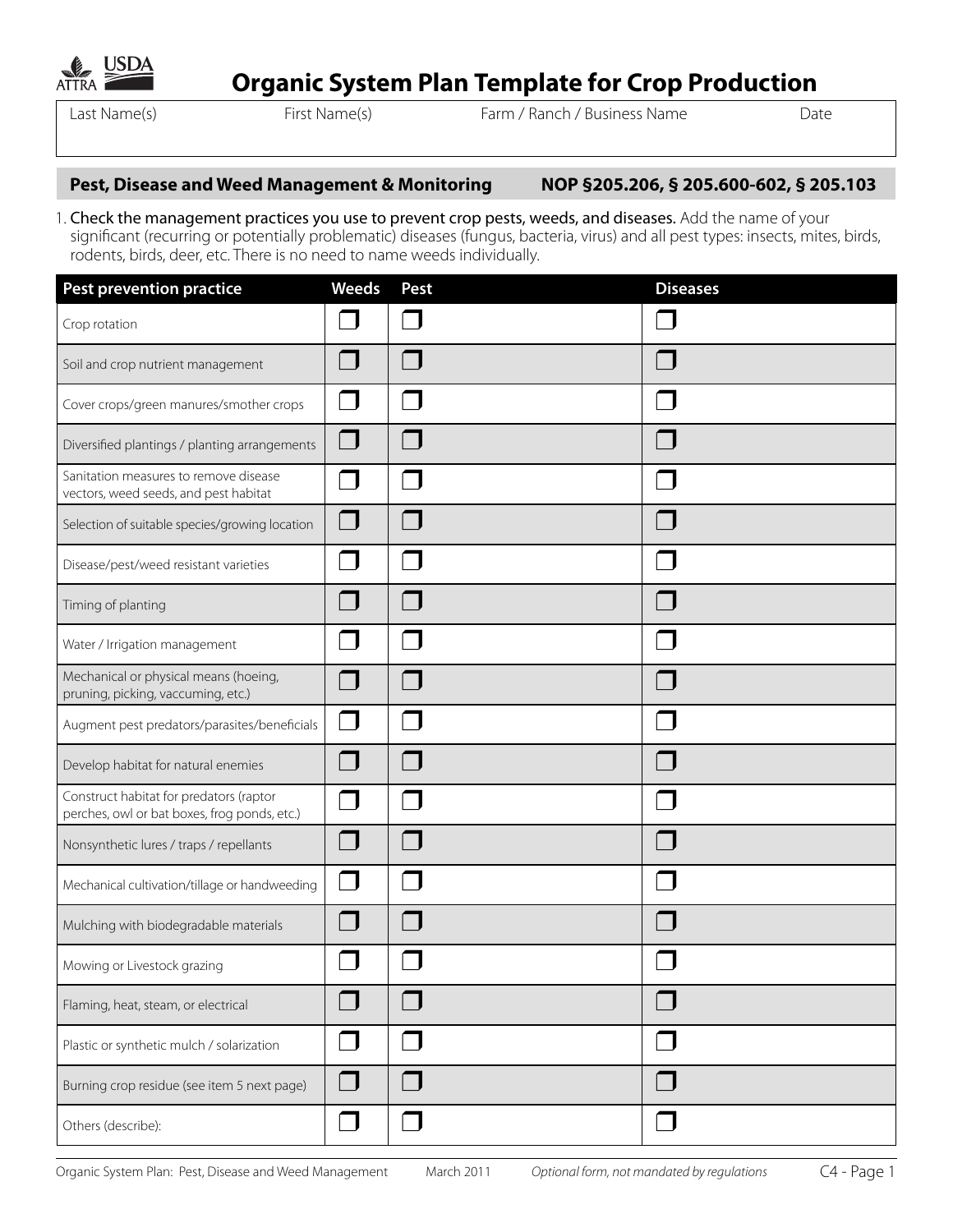

2. Please list any pest, disease or weed problems and practices not addressed in the table above.

| Problem Weed, Disease or Pest (insect, mite, nematode,<br>rodent, deer, etc) | Describe specific preventative practices (or materials)<br>you use to control these pests. |
|------------------------------------------------------------------------------|--------------------------------------------------------------------------------------------|
|                                                                              |                                                                                            |
|                                                                              |                                                                                            |
|                                                                              |                                                                                            |
|                                                                              |                                                                                            |
|                                                                              |                                                                                            |

- 3. If you use materials to manage pests (including natural botanical, mineral or allowed synthetics), please list all of these on your Materials List.  $\Box$  Listed  $\Box$  No pest management materials used. Please describe the conditions under which you would use a material for pest management.
- 4. Describe how and when you monitor the effectiveness of your pest management program, and whether you keep any monitoring records. *Please have any records available for inspection.*

5. Do you burn crop residues?  $\Box$  No  $\Box$  Yes If Yes, describe the crop, purpose, location and timing of burning.

*Update changes:* Signature Date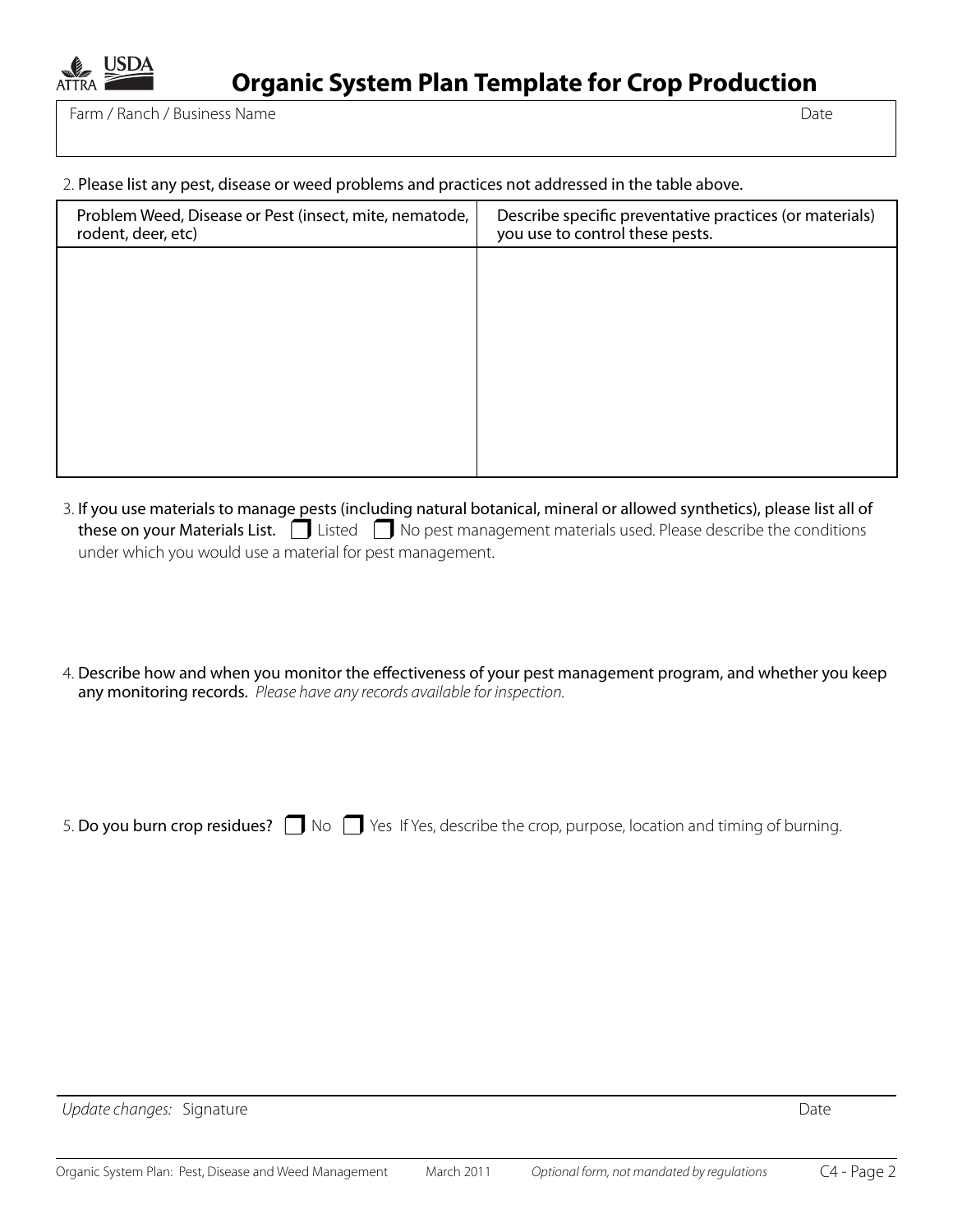

# **Prevention of Commingling & Contamination NOP § 205.201(a)(5), § 205.202(c)**

Describe the measures you take—management practices and physical barriers—to minimize risks and prevent commingling/contact between organic and non-organic product, and prevent contamination of organic product with substances prohibited in organic production and handling. Buffers must be "sufficient to prevent contamination."

**Organic System Plan Template for Crop Production**

# **Irrigation Water**

- 1. Do you irrigate?  $\Box$  Yes  $\Box$  No If No, please skip to question 7. Materials Storage.
- 2. If Yes, describe your irrigation system type and water source(s) (on-site well, spring, creek, river, pond, or name of irrigation district (municipal/county/regional)):

*If Yes, describe how you assess and manage potential risks for contamination of irrigation water:*

| 3. Do you obtain water from irrigation districts/public water sources? $\Box$ No $\Box$ Yes |  |  |  |  |
|---------------------------------------------------------------------------------------------|--|--|--|--|
|---------------------------------------------------------------------------------------------|--|--|--|--|

- 4. If you checked Yes in 3, are you in contact with your irrigation district to ensure that no algaecides, fungicides or herbicides are entering your irrigation water source?  $\Box$  No  $\Box$  Yes
- 5. If you have a split operation, do you chemigate, or fertigate with prohibited substances during non-organic **production?**  $\Box$  No  $\Box$  Yes  $\Box$  Not Applicable; all organic operation.
- 6. If yes, how do you prevent the contamination of organic products?

# **Materials Storage**

- 7. Do you store any prohibited materials on farm?  $\Box$  Yes  $\Box$  No If No, please skip to question 9.
- 8. If Yes, how do you clearly identify and separate allowed and prohibited materials?

# **Equipment and Containers: Production, Application and Harvest**

9. Do you use (own/rent/contract) any equipment (seeders, fertilizer or pesticide applicators, harvest equipment or containers) that is also used for non-organic production?  $\Box$  No All equipment is dedicated to organic.

 $\Box$  Yes If Yes, please maintain cleaning records for equipment that is also used for non-organic production. These will be reviewed at inspection.

10. Describe your harvest practices and list equipment and containers used:

Organic System Plan: Prevention of Commingling March 2011 *Optional form, not mandated by regulations* C5 - Page 1

11. Do you use the service of custom applicators (pesticides, fertilizers, other) or harvesters?  $\Box$  No

 $\Box$  Yes If Yes, describe the service and how you monitor the prevention of contamination or commingling.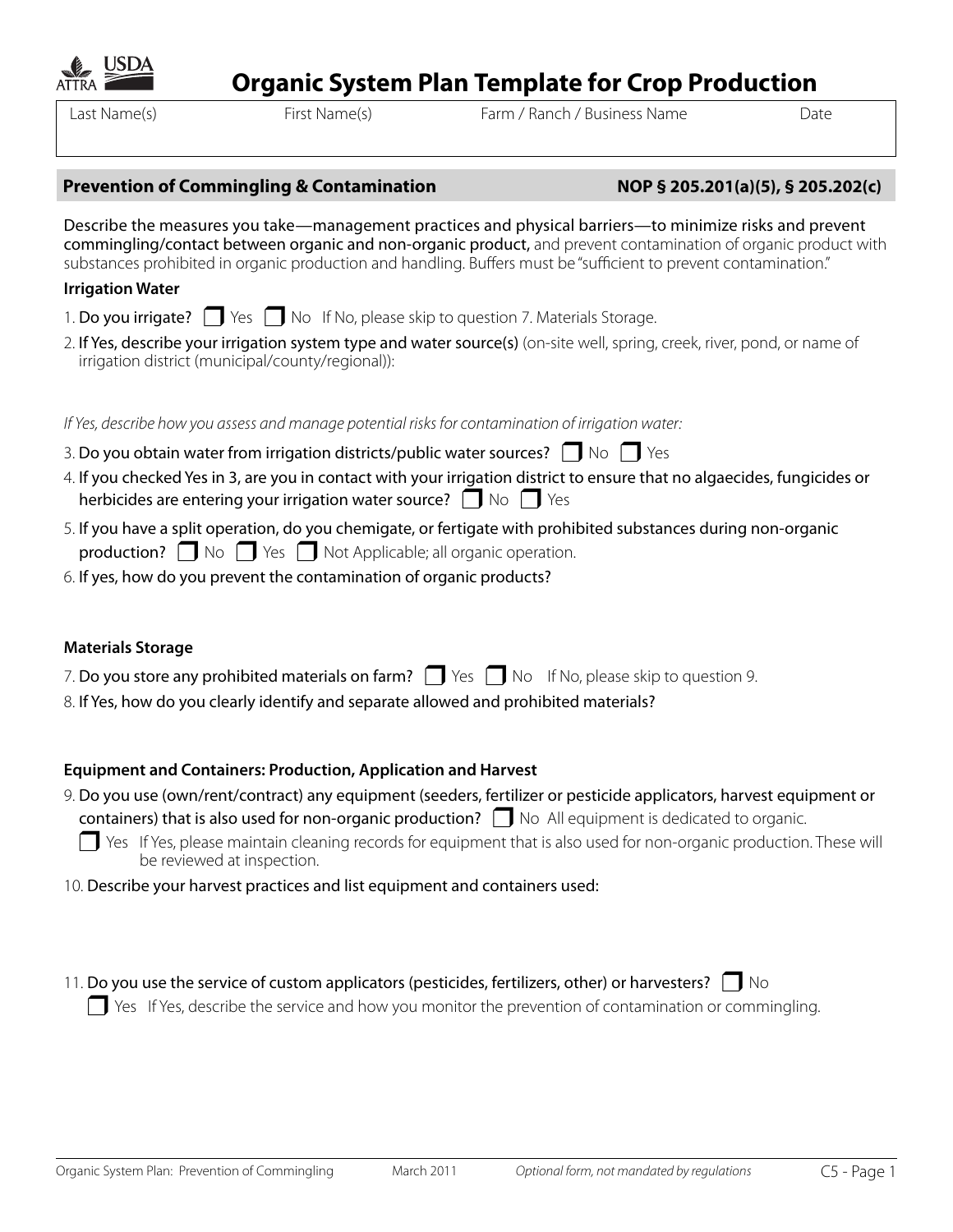

**Organic System Plan Template for Crop Production**

Farm / Ranch / Business Name Date

12. If any equipment or container is shared with non-organic products, describe how you prevent commingling and contamination. Not Applicable; all equipment and containers are dedicated to organic.

**Transport**  $\Box$  Not Applicable; crops/products are sold before transport

13. Please describe the containers, equipment and vehicles used to transport crops/products harvested from the field, and describe destination.

14. If any vehicle is shared with non-organic products, describe how you prevent commingling and contamination. Not Applicable; all vehicles are dedicated to organic

### **Product Storage**

15. Check your crop/product storage practices.

- I no crop or product storage
- store own product on site (farm or production facility)
- store product in a facility that is certified organic *(Please keep a copy of the organic certificate.)*
- store product in a facility that is excluded per NOP § 205.101 (i.e., product remains in the same package or container and is not otherwise processed)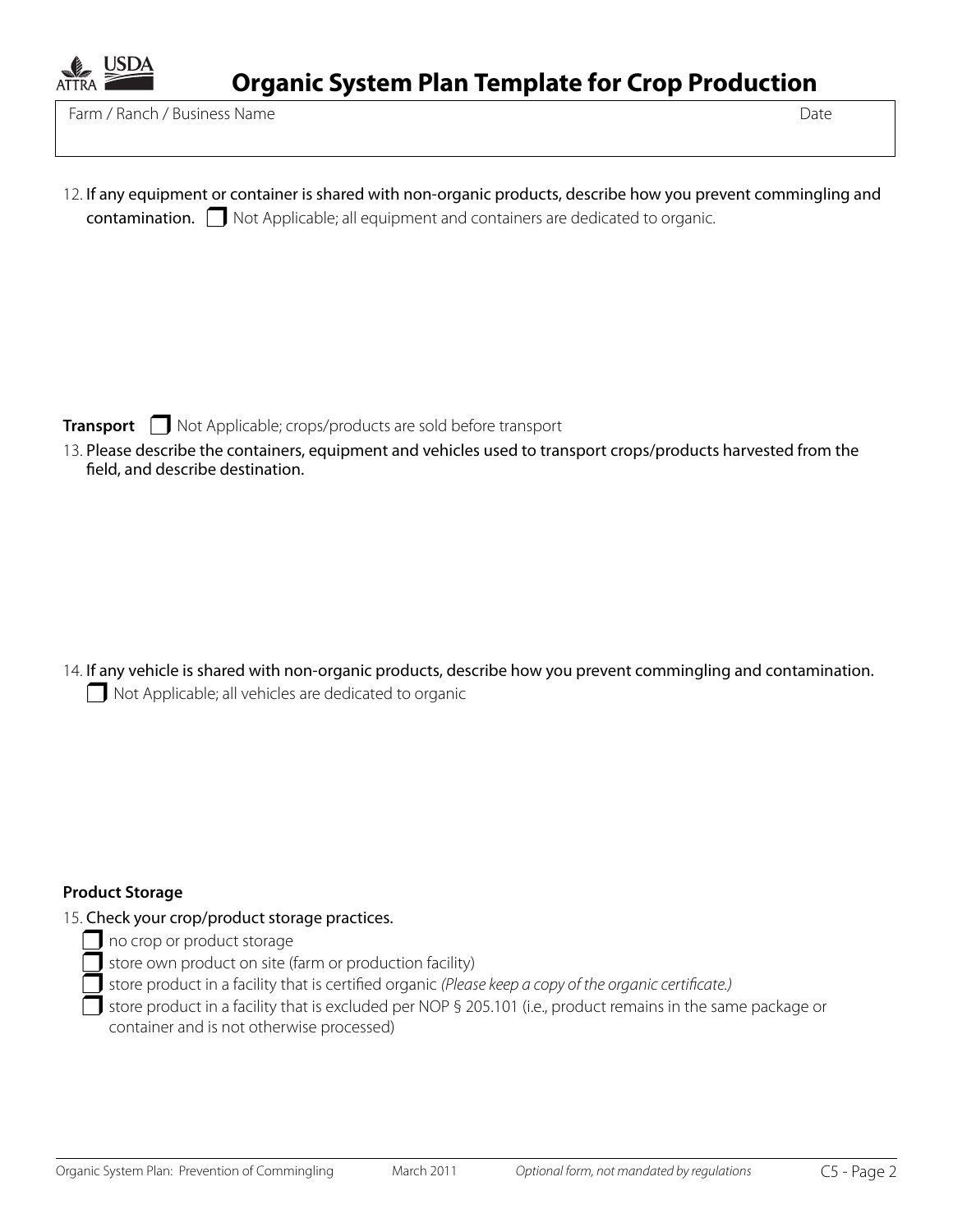

16. Describe crop(s) and type(s) of storage:

17. Please list all on-site storage areas that you manage, or contracted facilities with stand-alone certification.

Not applicable; no crops are stored

| Type of storage | Size/Capacity | Location: on-site or<br>other facility name | Crop(s) stored | Certifier (if<br>contracted) |
|-----------------|---------------|---------------------------------------------|----------------|------------------------------|
|                 |               |                                             |                |                              |
|                 |               |                                             |                |                              |
|                 |               |                                             |                |                              |
|                 |               |                                             |                |                              |

| 18. If any storage area is shared with non-organic crops/products, describe how you prevent commingling and |
|-------------------------------------------------------------------------------------------------------------|
| contamination. $\Box$ Not Applicable; all storage is dedicated organic                                      |

### **Treated Wood**

- 19. Is there any treated wood on the farm?  $\Box$  Yes  $\Box$  No If no, skip questions 20 and 21.
- 20. If Yes, indicate date of installation \_\_\_\_\_\_\_\_\_\_\_\_\_\_\_\_ (MM/DD/YY)
- 21. Describe how contact between treated wood and soil, crops and livestock is avoided.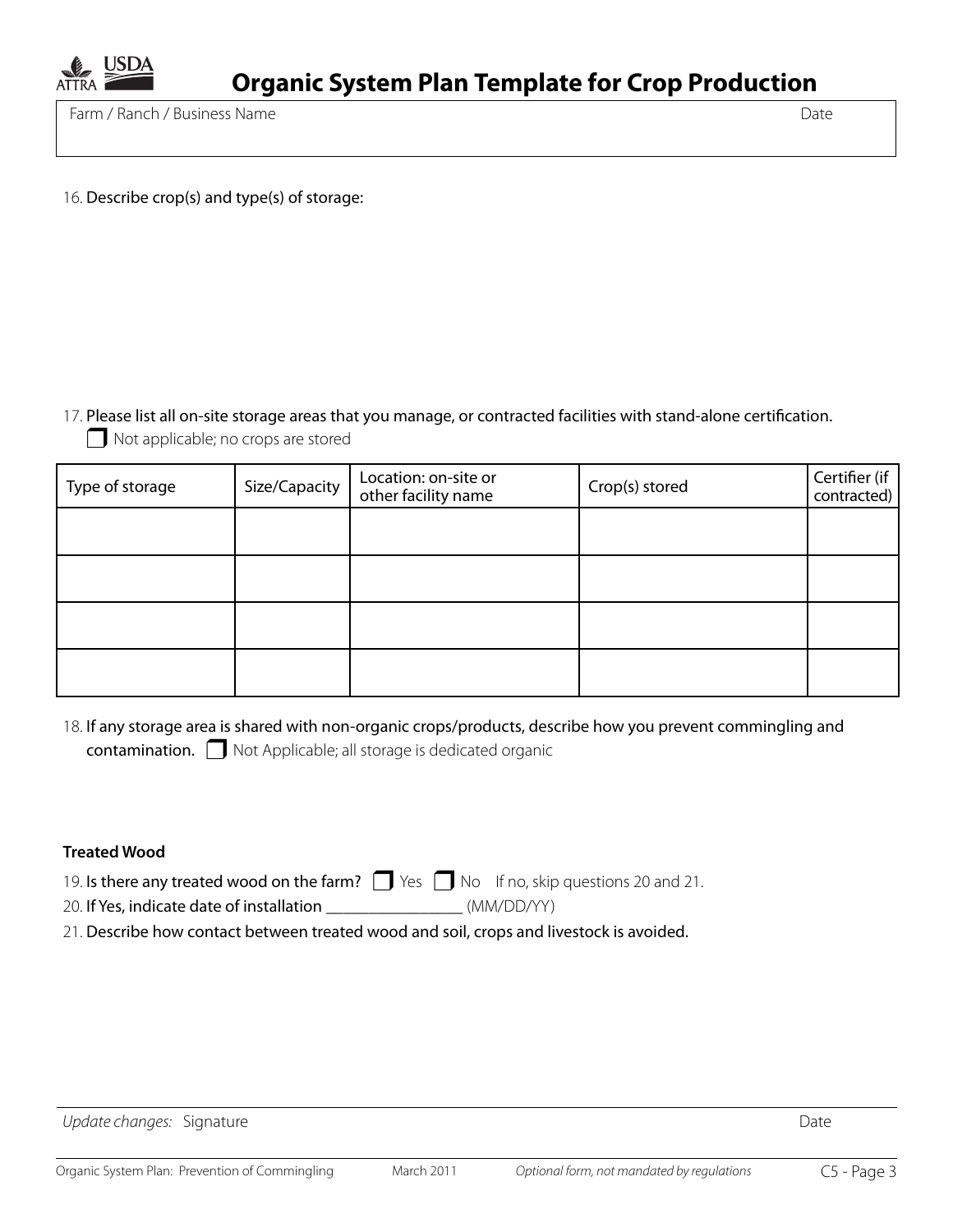| ALTRA | JSI DA |
|-------|--------|
|       |        |

# **Organic System Plan Template for Crop Production**

Last Name(s) First Name(s) Farm / Ranch / Business Name Date

# **Materials List NOP § 205.203, § 205.206, § 205.600-606**

1. List all materials (except seed and planting stock) you use or plan to use. Include soil amendments--fertilizers, minerals, micronutrients, compost, manure; inoculants and seed treatments; pest / disease / weed management substances and adjuvants; crop production aids, or any other materials applied to soil, crops, water, or stored products. If you need more space, please attach a list.  $\Box$  List attached

| Product Name or Type<br>of Product (e.g. poultry<br>manure) (be specific) | Manufacturer or Raw<br><b>Material Supplier</b> | Use / Type of Product | Restriction or<br>Annotation      | <b>Third Party</b><br>Verification** |
|---------------------------------------------------------------------------|-------------------------------------------------|-----------------------|-----------------------------------|--------------------------------------|
| Example: Dipel DF                                                         | Valent Biosciences Corp.                        | Bt                    | Preventative pest<br>control used | OMRI listed 2011                     |
|                                                                           |                                                 |                       |                                   |                                      |
|                                                                           |                                                 |                       |                                   |                                      |
|                                                                           |                                                 |                       |                                   |                                      |
|                                                                           |                                                 |                       |                                   |                                      |
|                                                                           |                                                 |                       |                                   |                                      |
|                                                                           |                                                 |                       |                                   |                                      |
|                                                                           |                                                 |                       |                                   |                                      |
|                                                                           |                                                 |                       |                                   |                                      |
|                                                                           |                                                 |                       |                                   |                                      |
|                                                                           |                                                 |                       |                                   |                                      |
|                                                                           |                                                 |                       |                                   |                                      |
|                                                                           |                                                 |                       |                                   |                                      |
|                                                                           |                                                 |                       |                                   |                                      |
|                                                                           |                                                 |                       |                                   |                                      |

\*\* Allowability of Materials may be established by an EPA "For Organic Production" label, by the brand name listed on the Organic Materials Review Institute (OMRI) or Washington State Department of Agriculture (WSDA) List, or a list maintained or recognized by your certifier. If the materials do not appear on one of these lists, you must obtain approval from your certifier by submitting a label or other documentation from the manufacturer that discloses all ingredients.

2.  $\Box$  Materials documentation available.  $\Box$  Not Applicable; no materials used

Please be prepared to review at your inspection: product labels, ingredient lists, invoices and other relevant documentation of materials purchase and application.

*Update changes:* Signature Date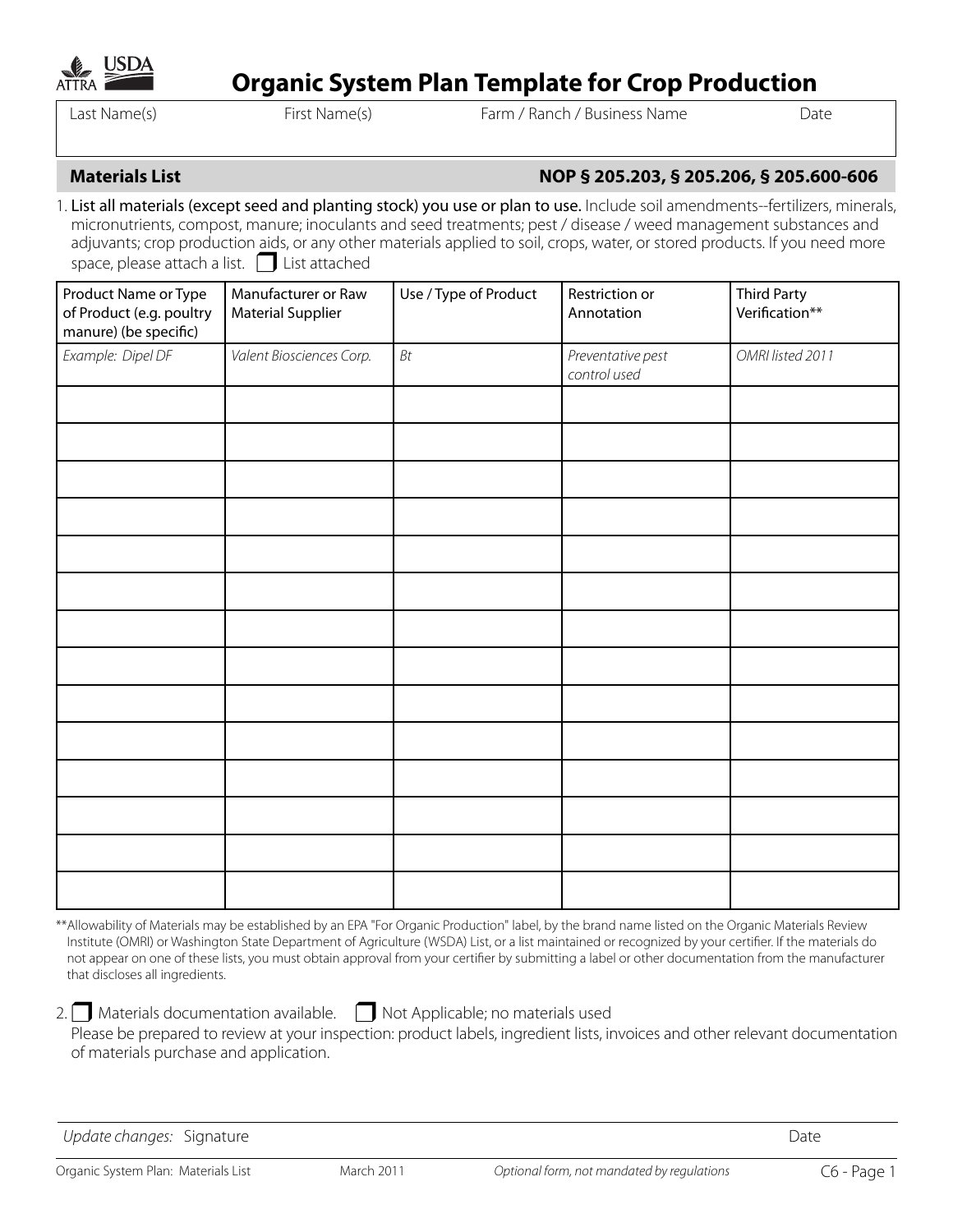

**Organic System Plan Template for Crop Production**

Last Name(s) First Name(s) Farm / Ranch / Business Name

# **Recordkeeping, Audit Trail and Labeling NOP § 205.103, § 205.201, § 205.205, § 205.300-311**

# **Records Kept**

Please note that if you produce both organic and non-organic crops, then you have a split operation. If you raise the same crops as both organic and non-organic, then you also have parallel production. If you are a split operation of any type, please be prepared to show all production and sales records at your inspection that allow for tracking and production verification of non-organic crops as well as organic crops (crop lists and acreages, input application records, equipment use and cleaning, harvest and sales records, etc.) Such records are necessary to facilitate production verification audits, and are especially important if the crops are visually indistinguishable (parallel production).

| 1. What types of records do you keep? Indicate all that apply. In order to document practices described in your OSP, you<br>will need all records available for inspection. Some records must be documents from other businesses (such as seed and<br>input purchase receipts, suppliers' organic certificates, and soil or tissue test results). Others will be your own records of<br>on-farm activities. You may design your own forms, or use/adapt templates or sample documentation forms available from<br>the NOP, organic certifiers, or other sources, provided they include information needed to document compliant practices. |
|--------------------------------------------------------------------------------------------------------------------------------------------------------------------------------------------------------------------------------------------------------------------------------------------------------------------------------------------------------------------------------------------------------------------------------------------------------------------------------------------------------------------------------------------------------------------------------------------------------------------------------------------|
| Record of purchase or acquisition records for all inputs (e.g. receipts, delivery tags, custom applicator invoices)                                                                                                                                                                                                                                                                                                                                                                                                                                                                                                                        |
| Input application records that show all materials applied to soil, water and crops (fertilizer and soil inputs, pest<br>management materials and post-harvest handling), including product name/formulation and manufacturer,<br>application date, rate or quantity, crop and location                                                                                                                                                                                                                                                                                                                                                     |
| Seed, seedling, and planting stock, inoculant or seed treatments; seed-saving/propagation records; documentation<br>of commercial non-availability of organic seed/non-GMO status of seed                                                                                                                                                                                                                                                                                                                                                                                                                                                  |
| Copies of organic certificates from suppliers (i.e. organic seedling or transplant producers)                                                                                                                                                                                                                                                                                                                                                                                                                                                                                                                                              |
| Planting and/or field activity records that show crop rotation including cover crops/green manures                                                                                                                                                                                                                                                                                                                                                                                                                                                                                                                                         |
| Activity and/or observation records (i.e. field log, notes on calendar or maps)                                                                                                                                                                                                                                                                                                                                                                                                                                                                                                                                                            |
| Manure use records showing interval between date of application and harvest date of crops grown for<br>human consumption                                                                                                                                                                                                                                                                                                                                                                                                                                                                                                                   |
| Compost production records (composting system, ingredients, C:N ratio, temperature, turnings)                                                                                                                                                                                                                                                                                                                                                                                                                                                                                                                                              |
| Monitoring records (soil or tissue tests, water tests, pest observation logs)                                                                                                                                                                                                                                                                                                                                                                                                                                                                                                                                                              |
| Cleaning records (required if application or harvest equipment is not dedicated to organic)                                                                                                                                                                                                                                                                                                                                                                                                                                                                                                                                                |
| Harvest records (records show location, crop, date harvested and transported from the field)                                                                                                                                                                                                                                                                                                                                                                                                                                                                                                                                               |
| Post-harvest activities (washing and grading product, bagging or boxing, etc.)                                                                                                                                                                                                                                                                                                                                                                                                                                                                                                                                                             |
| Storage records (e.g. delivery/receiving tags showing facility location, crops, quantities, post-harvest activities and<br>pest control)                                                                                                                                                                                                                                                                                                                                                                                                                                                                                                   |
| Shipping records (e.g. packing facility tags, delivery receipts, receiving documents, bills of lading)                                                                                                                                                                                                                                                                                                                                                                                                                                                                                                                                     |
| Sales records (e.g. invoices, purchase orders, grower statements, inventory lists)                                                                                                                                                                                                                                                                                                                                                                                                                                                                                                                                                         |
| Others (describe):                                                                                                                                                                                                                                                                                                                                                                                                                                                                                                                                                                                                                         |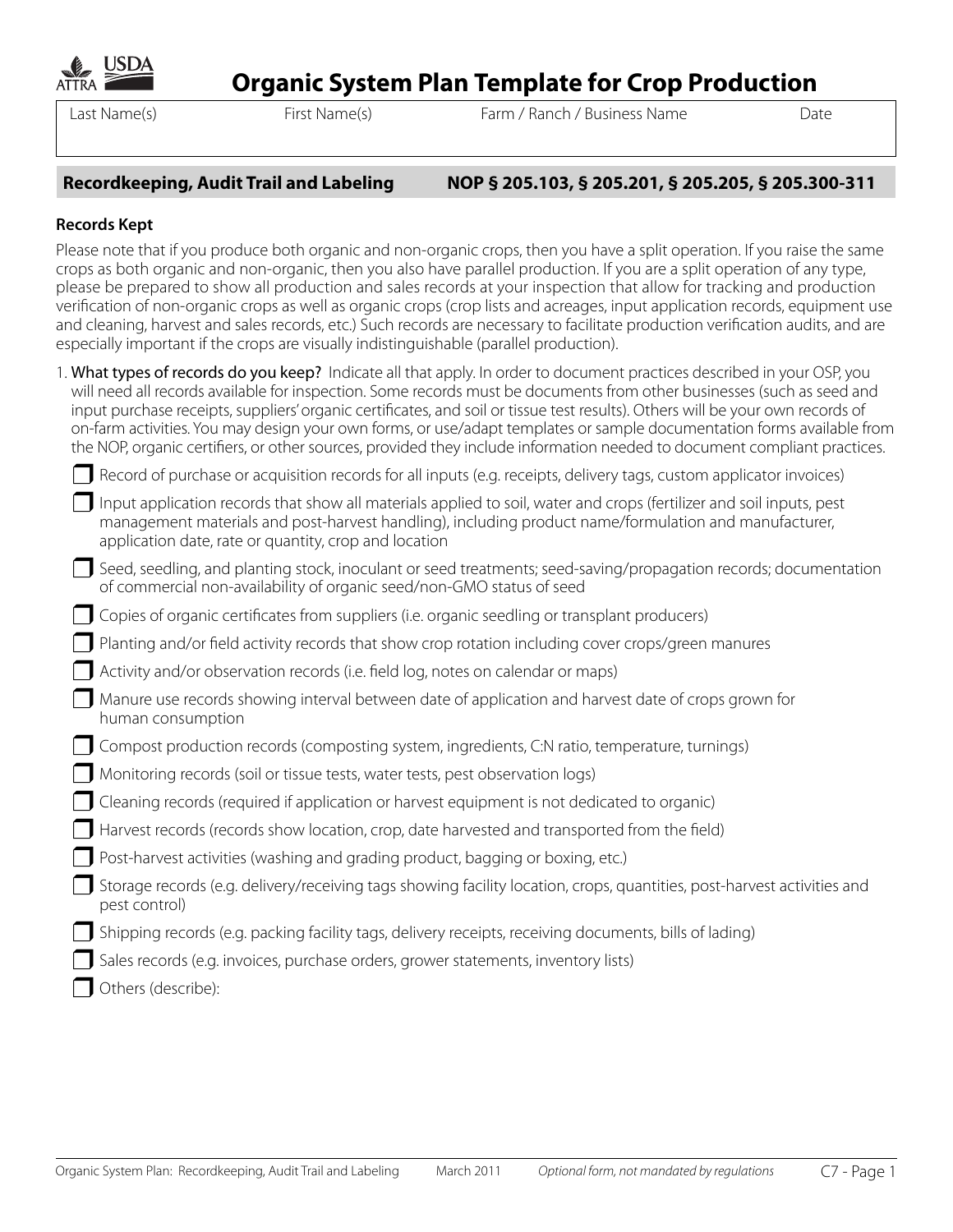

| 2. NOP regulations require that your recordkeeping system be adapted to your business, and fully disclose all activities and |  |  |
|------------------------------------------------------------------------------------------------------------------------------|--|--|
| transactions of your operation. Please describe any plans you have to change or improve your recordkeeping system.           |  |  |

3. Do you keep production, harvesting and handling records pertaining to organic agricultural products for at least 5 years after their creation?  $\Box$  Yes  $\Box$  No

## **Labeling and Audit Trail**

4. Under what name(s), label(s) or brand(s) do you market your products?

## 5. What kinds of labeling do you use? Check all that apply:

- No product labels used
- Retail labels, such as printed boxes or bags, produce stickers, rubber bands or twist ties
- Signage and written materials (Farmers Markets or Farm Stands, website, brochure, CSA newsletter, or other promotional materials)
- Non-retail labeling for storage or shipping containers, such as bin or pallet tags. § 205.307(b) states: "Nonretail containers used to ship or store raw or processed agricultural product labeled as containing organic ingredients must display the production lot number of the product if applicable*.*"If lot numbers are used, please complete question 6.
- 6. Describe your lot numbering system for non-retail packaging. <br>
Not Applicable; no non-retail packaging used

### 7. If you use a label, please provide copies of all organic product labels used.

- Not Applicable; no labeling used
- $\Box$  Current label previously submitted to my certifier
- $\Box$  New label(s) attached for review (Labels must be approved before use.)
- 8. Describe how your records can track your organic production from source (farm, field or production location) to final sale. Be prepared to demonstrate your recordkeeping system at inspection.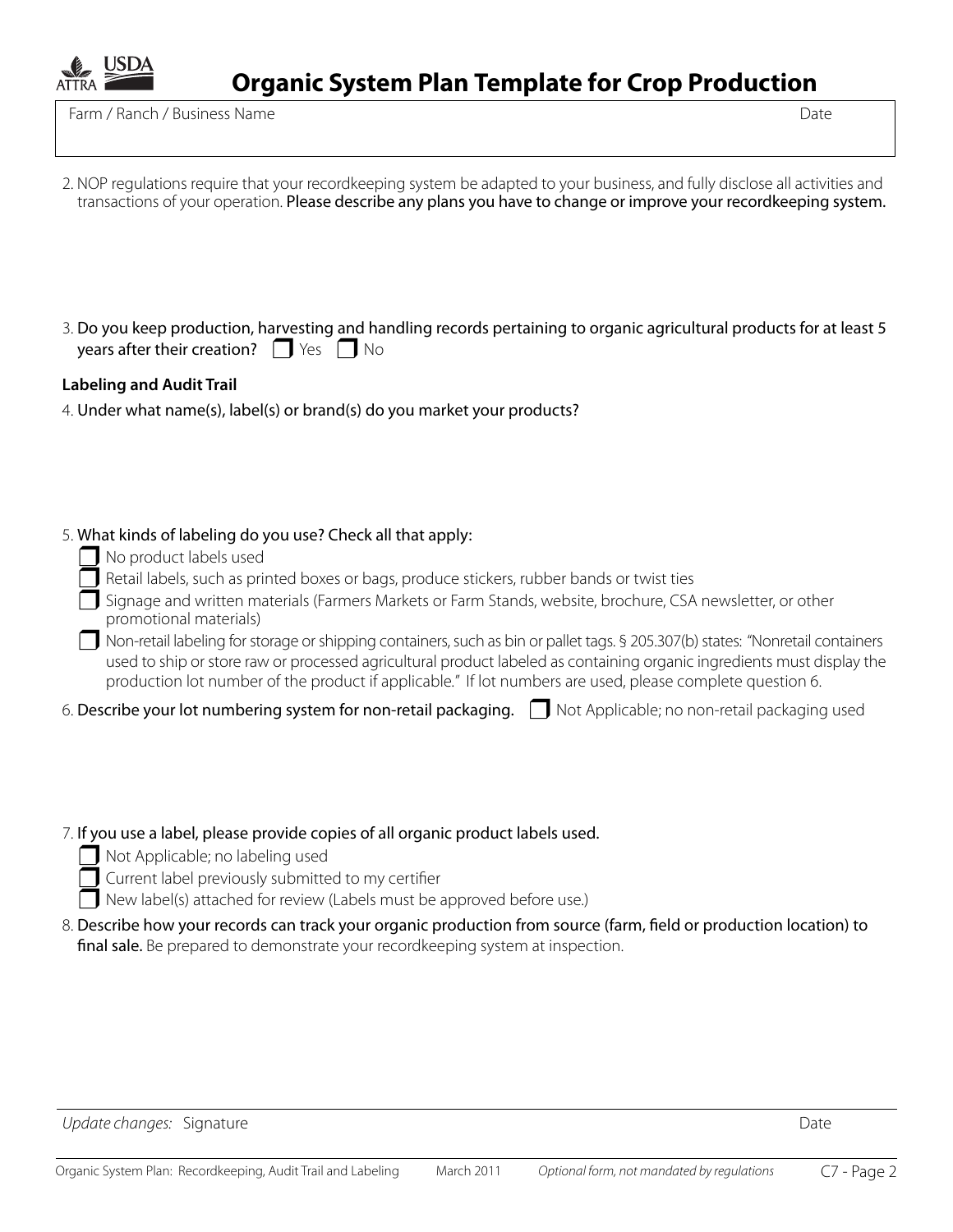| ALTRA | $\sqrt{N}$ )a |
|-------|---------------|
|       |               |

# **Organic System Plan Template for Crop Production**

Last Name(s) First Name(s) Farm / Ranch / Business Name Date

# **Greenhouse Crop Production NOP § 205.2, § 205.201(a)(5), § 205.202(c)**

Please complete this Greenhouse Crop Production OSP along with your other applicable Crop OSP forms if you produce organic seedlings, transplants, or crops in a greenhouse, hoophouse or coldframe.

| 1. Please indicate the scope of your greenhouse operations.                                                                                                                                                                                                                                                                                                                                                                                                                |
|----------------------------------------------------------------------------------------------------------------------------------------------------------------------------------------------------------------------------------------------------------------------------------------------------------------------------------------------------------------------------------------------------------------------------------------------------------------------------|
| Greenhouse crop production is part of my farming operation and located on certified organic land. Please show<br>your greenhouse location and size on your farm map. $\Box$ Shown on map                                                                                                                                                                                                                                                                                   |
| This operation consists primarily or exclusively of greenhouse production. Please submit a separate Land<br>Requirements form for your greenhouse operation, with a Map showing the production area, location and size of<br>greenhouses, shade or lath houses, outdoor areas, material storage area, irrigation system, soil mixing and seeding<br>equipment, product staging, packing, cooling and loading areas, as applicable.<br>Land Requirements Form (A4) attached |
| 2. Please describe your greenhouse structure type(s). Check all that apply.                                                                                                                                                                                                                                                                                                                                                                                                |
| Cold frame(s)<br>Hoop house(s)<br>Greenhouse(s)<br>Other (describe):                                                                                                                                                                                                                                                                                                                                                                                                       |
| 3. Please describe your greenhouse crops. Check all that apply.<br>Annual transplants or starts<br>Perennials-planting or sale of whole plants as organic<br>Other (describe):<br>Harvested crops (e.g. fruits, vegetables,<br>cut flowers, herbs                                                                                                                                                                                                                          |
| 4. Are greenhouse crops grown in soil?<br>T Yes<br>$\Box$ No                                                                                                                                                                                                                                                                                                                                                                                                               |
| $\Box$ Yes Include all components of the potting soil or planting<br>5. Are crops grown in planting medium? $\Box$ No<br>medium mixture on your Materials List.                                                                                                                                                                                                                                                                                                            |
| 6a. Do you produce both organic and non-organic greenhouse crops? $\Box$ No, organic only $\Box$ Yes                                                                                                                                                                                                                                                                                                                                                                       |
| <b>I</b> Yes                                                                                                                                                                                                                                                                                                                                                                                                                                                               |
| 7. If Yes to question 6a or 6b, please address each potential risk listed below by describing the management<br>practices and physical barriers you use to prevent commingling or contamination.                                                                                                                                                                                                                                                                           |
| 7a. Planting Medium (including soil mix materials, wetting agents and fertilizer materials) storage areas, soil mixing,<br>container/tray filling and seeding equipment.                                                                                                                                                                                                                                                                                                   |

- 7b. Production or Growing Areas—separation and identification.
- 7c. Plant and Container Identification-labels and tags.
- 7d. Irrigation system: Identify your water source. Describe your use of water with respect to fertilizer materials and equipment. If water lines are shared, attach a diagram of piping, pumps, valves and backflow preventers, as applicable.  $\Box$  Diagram attached  $\Box$  Not Applicable; Separate equipment and water lines, dedicated to organic.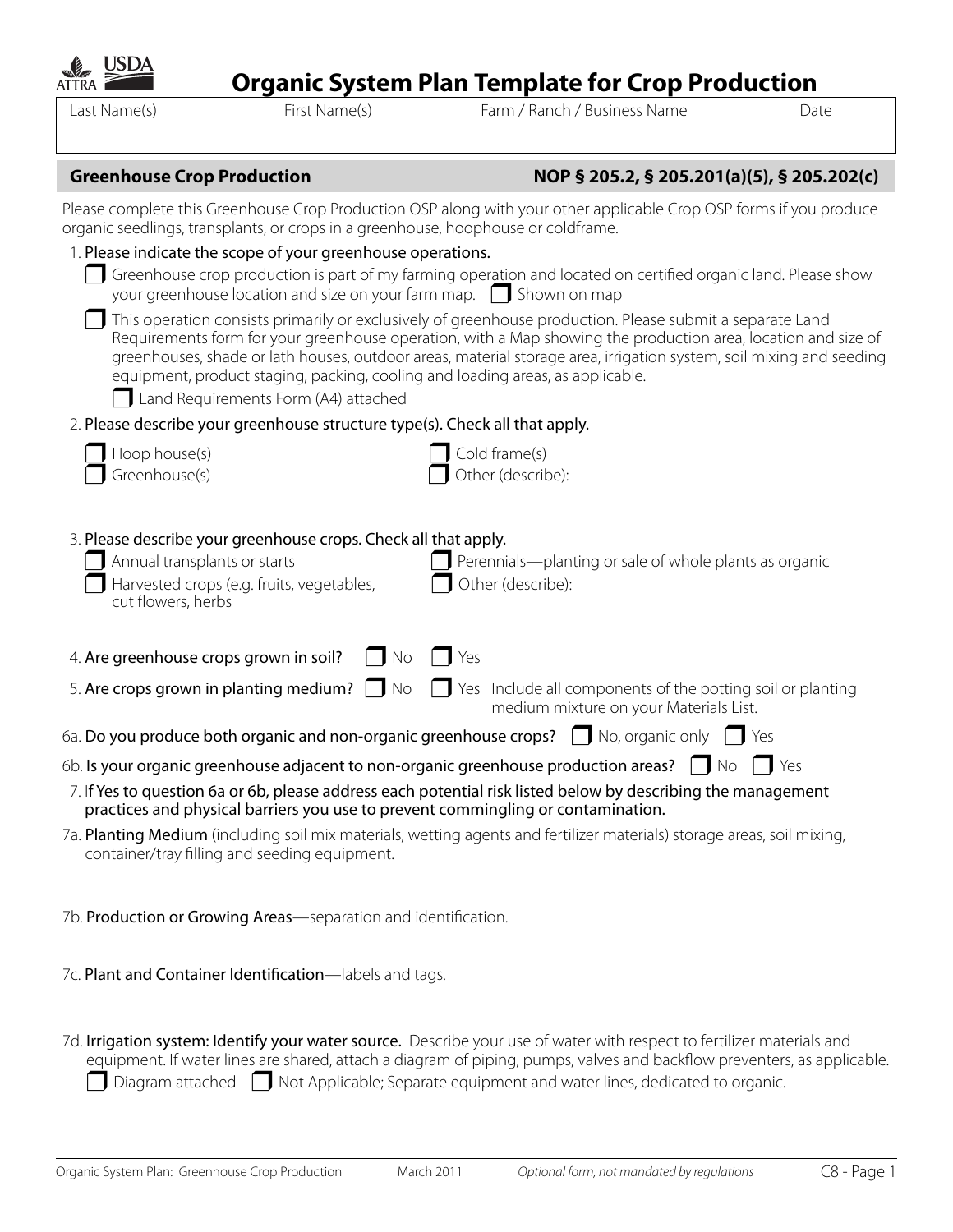

7e. Ventilation system—prevention of drift of prohibited materials.

7f. Planting Containers-identification, cleaning, and cleaning materials.

*Please be prepared to show documentation of all systems and practices described above.*

Update changes: Signature Date Date Date Date Date Date Date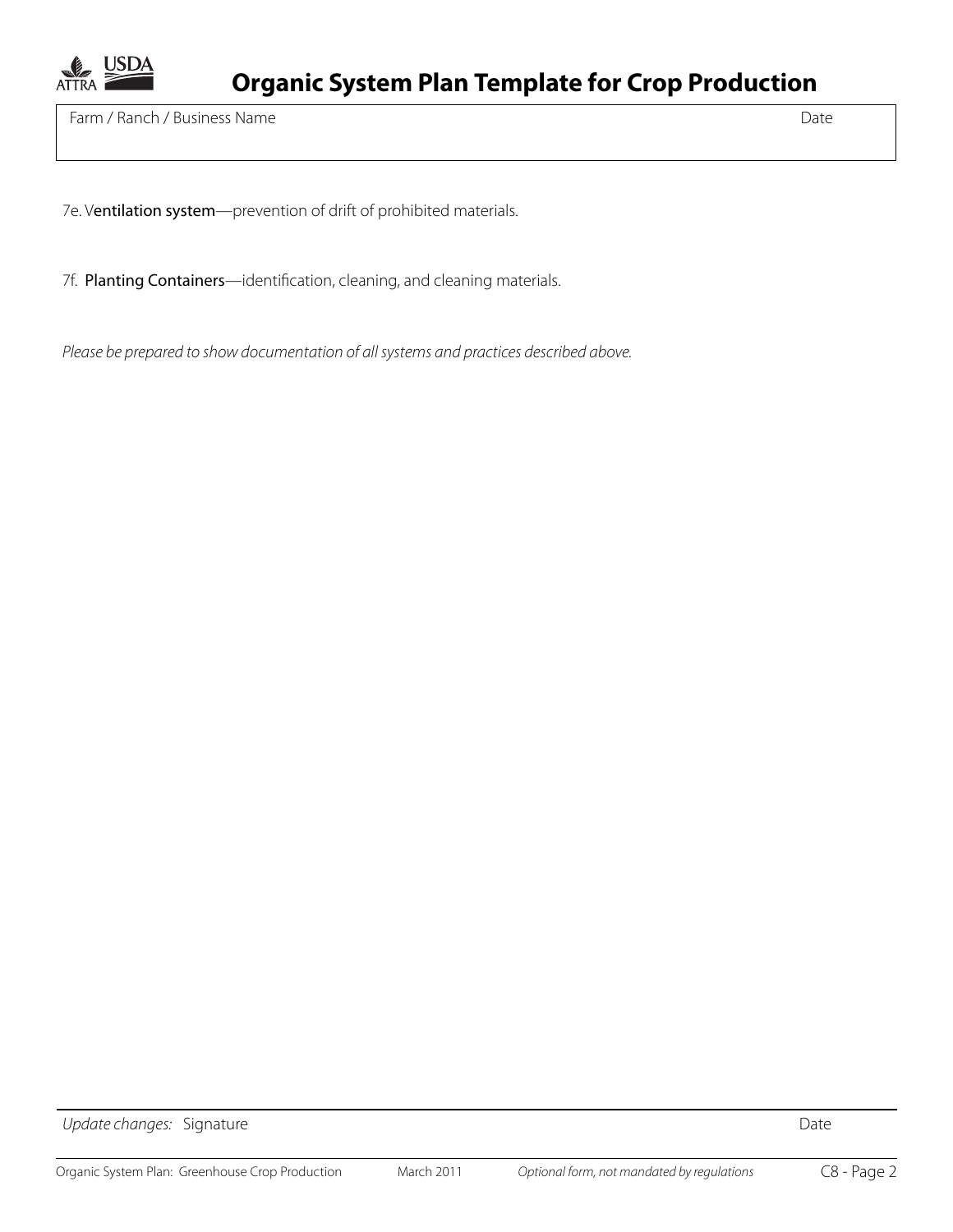| ALTRA | IN 14 |
|-------|-------|
|       |       |

# **Organic System Plan Template for Crop Production**

Last Name(s) First Name(s) Farm / Ranch / Business Name Date

# **Compost and Manure Use and/or Production NOP \$105.203**

## **Manure**

| 1. Do you use un-composted, raw or aged manure? $\Box$ Yes $\Box$ No If No, skip to question 4. |  |  |  |
|-------------------------------------------------------------------------------------------------|--|--|--|
|-------------------------------------------------------------------------------------------------|--|--|--|

- 2. If yes, check or describe how your use of raw manure is compliant with NOP standards. Manure is:
	- applied to land producing a crop not intended for human consumption (pasture, hay, cover crops, etc.).
		- incorporated at least 120 days before harvest of a crop whose edible portion may contact the soil surface or soil particles.
	- Incorporated at least 90 days before harvest of a crop whose edible portion does not directly
		- contact the soil surface or soil particles.
	- $\Box$  a pelletized manure product listed or documented to meet NOP requirements of heating at 150° F for one hour or 165° F with <12% moisture content, or other procedure compliant with NOP Guidance 5006 on processed manure. *Please be prepared to show records of manure use (locations used, crops grown, application and harvest dates).*
- 3. If you use off-farm manure, describe its source(s) and livestock type and production practices (e.g. from caged layers, dairy barn cleanout and bedding, etc.):

# **Compost**

| 4. Do you purchase or produce compost? $\Box$ Yes $\Box$ No If No, please skip to question 11. |  |  |  |  |
|------------------------------------------------------------------------------------------------|--|--|--|--|
|------------------------------------------------------------------------------------------------|--|--|--|--|

- 5. Do you purchase compost? <br>
No Similar Section 2 all composts on Materials List.
- 6. If yes, how do you document compliance?

Records for purchase of brand name compost on a list of allowed materials (e.g. OMRI or WSDA) Letter from the compost supplier that compost was produced in compliance with NOP regulations. Other (describe):

# 7. Do you produce compost?

- No, no compost produced. Please skip to question 11 Soil and Water Quality.
	- Yes, compost contains *only* plant materials (no manure or other animal materials)
	- Yes, compost contains plant and animal materials
- 8. If Yes, list all compost ingredients (including feedstocks, minerals, inoculants, if applicable). **I** List attached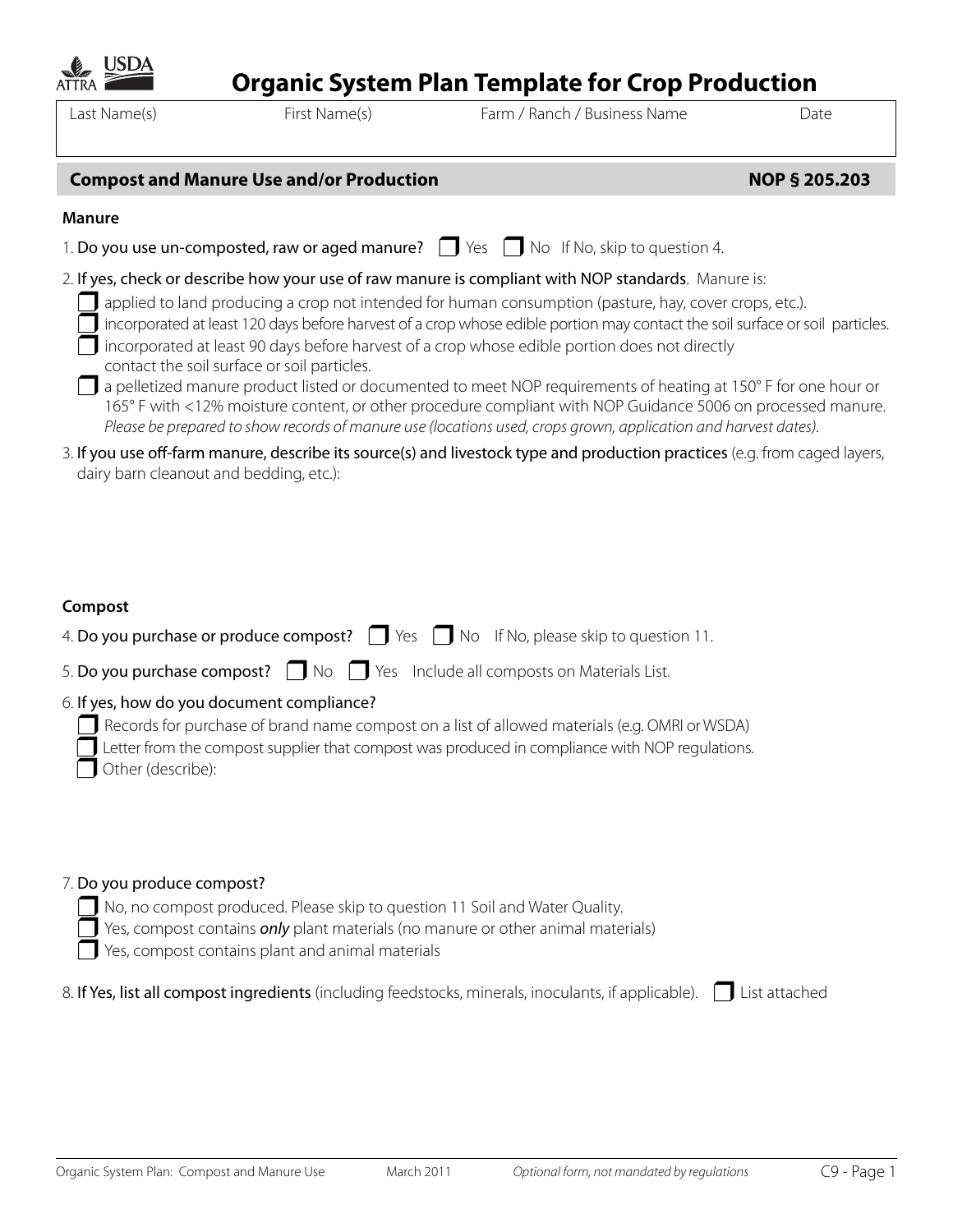

| 9. If you produce compost that contains manure or other animal materials, describe your composting methods including |
|----------------------------------------------------------------------------------------------------------------------|
| temperatures reached, timelines for production, whether in-vessel, static pile, or windrow, and aeration methods.    |
|                                                                                                                      |

## 10. Do you maintain records for your compost production? **I**No **I** Yes If yes, please attach a sample record. Sample record attached

 Note: If compost production that includes manure as an ingredient does not comply with NOP standards in § 205.203(c)(2), or NOP Guidance 5021 it must be considered raw manure. Please complete the section below.

# **Soil and Water Quality**

11. Describe how you manage manure, and compost production to protect crops, soil and water (wells, aquifer, ponds or reservoirs, lakes, streams, etc.) from contamination by plant nutrients, heavy metals or pathogenic organisms. (Examples include: use of feeding pads; frequent manure removal, application and incorporation; stockpile manure/ produce and store compost away from water/drainage areas; manure "applied" by grazing livestock; manure storage/ composting on impermeable pads, or covered to prevent leaching, etc.)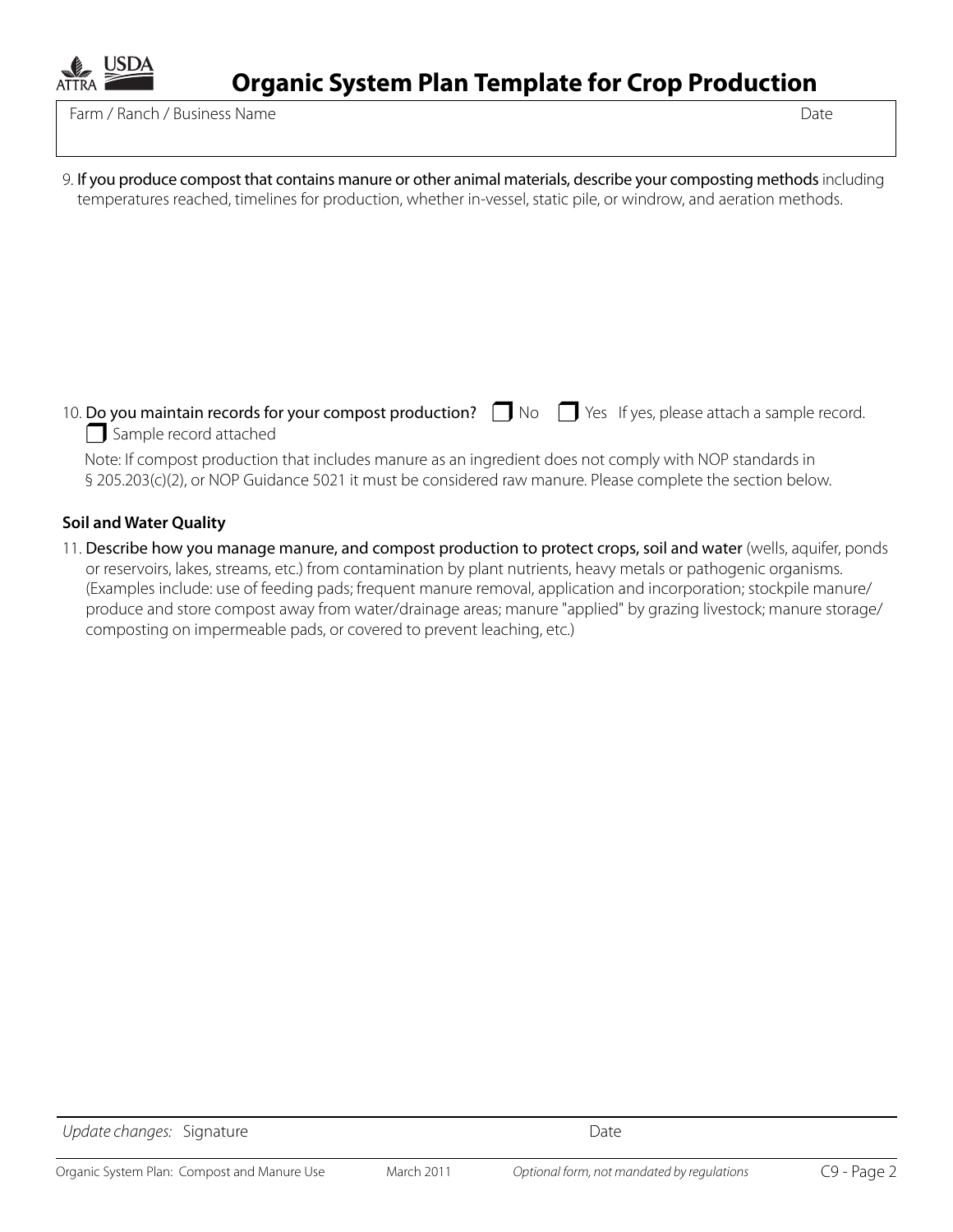

**Organic System Plan Template for Crop Production**

Last Name(s) First Name(s) Farm / Ranch / Business Name Date

# **Crop Post-Harvest Handling NOP § 205.2 Handling, § 205.270(a), § 205.271**

Use this Crop Post-Harvest Handling OSP to describe the activities to be included in your crop production certification. This form is intended for use by operations that handle only their own product and whose activities preserve the essential form of the product, such as washing, packing, cooling and storing produce, drying grain, and seed cleaning or preparing raw agricultural product for market or farm use.

Use Handler OSP forms if you handle crops or multiple-ingredient products not produced on your farm, or if your activities include complex handling activities, such as cooking, baking, curing, churning, separating, distilling, extracting, manufacturing, canning, etc.

Please contact your certifier for clarity about which forms to use.

1. Describe the type(s) of post harvest handling you do (for example, grading, dry pack, wet packing line, flume washing of vegetables, grain cleaning, etc.)

2. What type(s) of crops are handled in your post harvest handling facility?

# **Cleaning and Sanitation**

3. Describe how you clean your post harvest handling area including any food contact surfaces.

| a. List all cleaning materials you use or plan to use in the Materials List below. $\Box$ Listed<br>b. If you have a Standard Sanitation Operating Procedure (SSOP), you may attach a copy of the portion that covers<br>equipment and organic food contact surfaces. 14 Attached |                              |  |  |
|-----------------------------------------------------------------------------------------------------------------------------------------------------------------------------------------------------------------------------------------------------------------------------------|------------------------------|--|--|
| <b>Water Use</b><br>4. Do you use water to clean crops or food contact surfaces? <b>T</b> Yes <b>T</b> No If No, skip to question 9.                                                                                                                                              |                              |  |  |
| $\Box$ to clean facility<br>$\Box$ to clean food contact surfaces<br>$\blacksquare$ to wash product<br>$\Box$ other (describe):                                                                                                                                                   | and indicate how it is used. |  |  |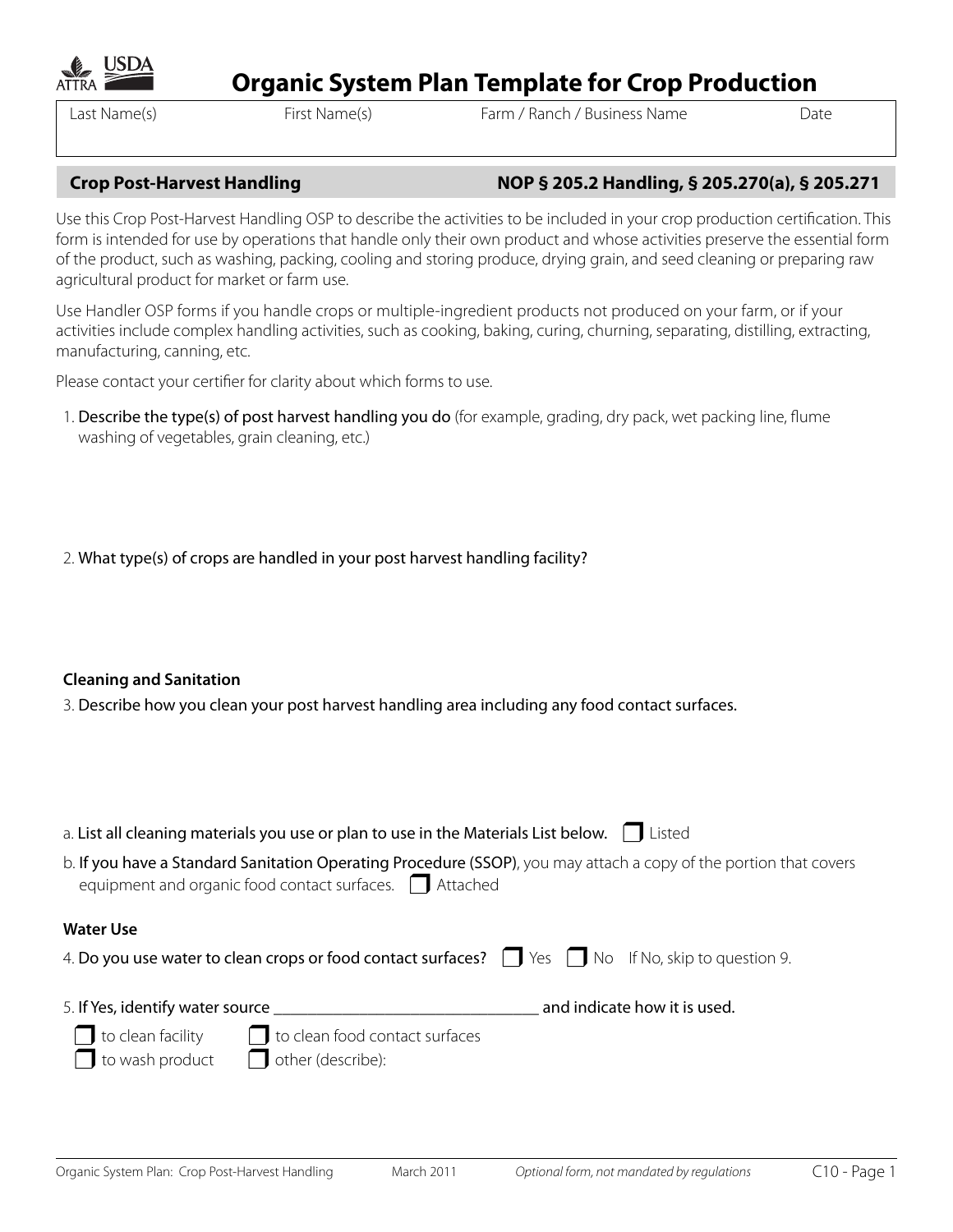

# 6. Do you add chlorine to wash water, dump tank, flume or other water that has direct food contact?

 $\Box$  Yes  $\Box$  No If No, please skip to question 9.

If Yes, how do you provide for a potable water rinse after the agricultural crop has been in contact with water with added chlorine? Please describe what rate or concentration you use, your rinse procedures, and any testing or monitoring you do.

| 7. Do you add any other material(s) to the water? $\Box$ Yes $\Box$ No       |  |
|------------------------------------------------------------------------------|--|
| 8. If yes, list materials you use in the Materials List below. $\Box$ Listed |  |

# **Facility Pest Management**

other (describe):

9. List recurrent or potential pest problems, including flying or crawling insects, rodents, birds, etc.

10. Describe the strategies you use or plan to use to prevent, manage or minimize pest problems in your handling facilities (wherever washing, packing, grading, cleaning, cooling and/or storage occurs).

| 11. Indicate preventative (non-material) practices:                         |                                |                          |
|-----------------------------------------------------------------------------|--------------------------------|--------------------------|
| sanitation measures                                                         | elimination of pest habitat or | clean up spilled product |
| temperature, humidity and light                                             | breeding areas                 | seal doors and windows   |
| control                                                                     | eliminate sources of food      | air curtains             |
| screen windows and vents                                                    | crack, crevice and hole repair | positive pressure        |
| inspect incoming product                                                    | monitoring                     | other (describe):        |
| 12. Indicate mechanical or physical means of control, lures and repellants: |                                |                          |
| mechanical traps                                                            | sticky traps                   | pheromone traps          |
| electrocuters/bug zappers                                                   | freezing                       | heat treatment           |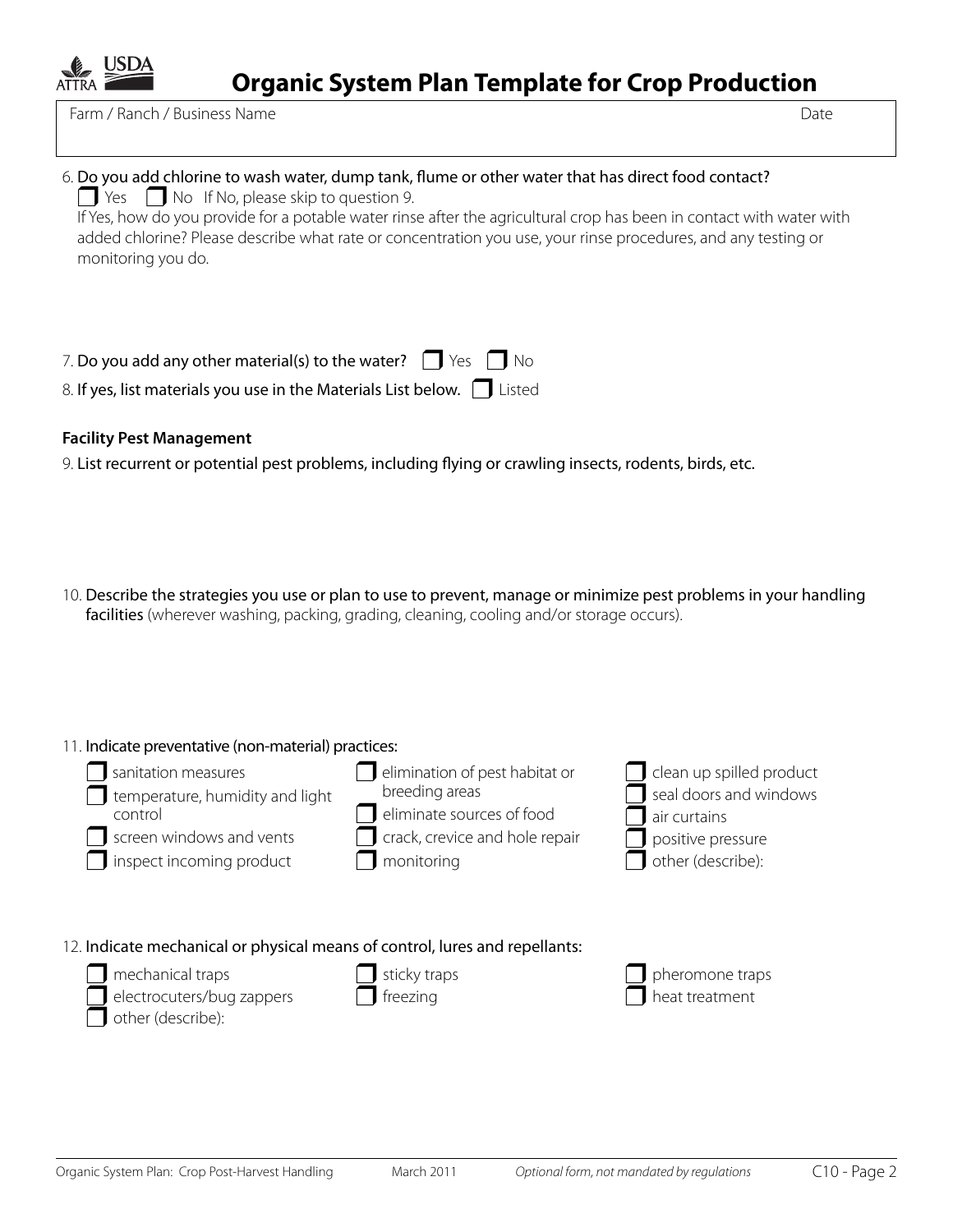

- 13. When and how do you monitor for pests in storage areas?
- 14. What pest management and monitoring records do you keep?

### **Materials**

15. List all materials you use or plan to use in your post-harvest handling and facility pest management in the table below. Include cleaners, sanitizers, fumigants, rodenticides (e.g. Vitamin D3 bait), ripeners, sprout inhibitors, growth regulators, oils, coloring agents, waxes, boric acid, diatomaceous earth, gases, and soap products.

 $\Box$  No materials used  $\Box$  List of materials attached

| Substance or Product brand<br>name | Manufacturer | Reason for use<br>(Specify pest and circumstances) | On<br>National<br>List? Y/N |
|------------------------------------|--------------|----------------------------------------------------|-----------------------------|
|                                    |              |                                                    |                             |
|                                    |              |                                                    |                             |
|                                    |              |                                                    |                             |
|                                    |              |                                                    |                             |
|                                    |              |                                                    |                             |

Please be prepared to provide written justification at your inspection for the use of any materials that are not on the National List *of Allowed Materials, and/or to document compliance with any annotations.*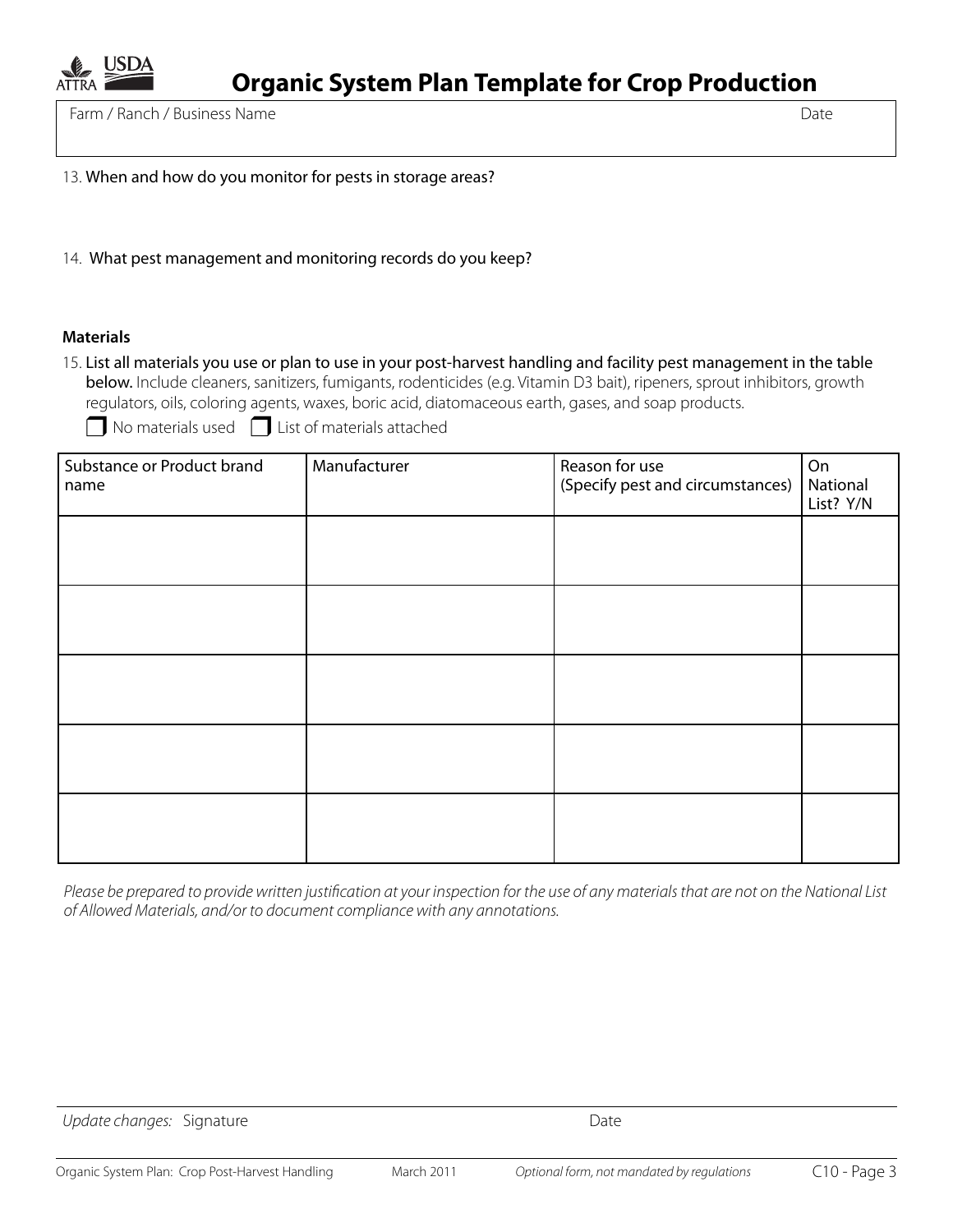

# **Organic System Plan Template for Crop Production**

Last Name(s) First Name(s) Farm / Ranch / Business Name Date

# **Wild Crop Harvest NOP § 205.207, 5022 Guidance: Wild Crop Harvest**

If you harvest wild crops for sale as organic, please submit this form with all applicable Crop OSP sections: Recordkeeping, Labeling and Audit Trail (see Forms Checklist).  $\Box$  OSP sections attached

# 1. List the wild crops you harvest or plan to harvest.

- 2. Please complete a Land Requirements form for each wild crop harvest area, including map(s) and prior land use or materials use documentation.
	- Designate on your map(s) the area to be harvested, boundaries, borders, buffer zones, point and non-point sources of contaminants and prohibited materials, and crops to be harvested.
	- For land-based wild crop harvest areas, attach documentation that no prohibited materials have been applied to the land within the last three years.
	- For aquatic-based wild crop harvest areas, attach documentation that no prohibited materials have been applied or contaminated the harvest area within the last three years.

## Check one:

- $\Box$  All features listed above are included in the Crop OSP, map, documentation of prior materials use.
- $\Box$  Attached is a Land Requirements form + map + documentation of prior materials use specific to the wild crop harvest area.
- 3. Please describe the natural environment of the harvest area (e.g., scrub steppe, oak woodland, etc).

4. List any rare, endangered or threatened terrestrial or aquatic plants or animals that occur in the harvest area. Describe methods used to prevent negative impact, and monitoring procedures used to verify lack of impact.

# 5. Please describe your wild crop harvest plan for each wild crop.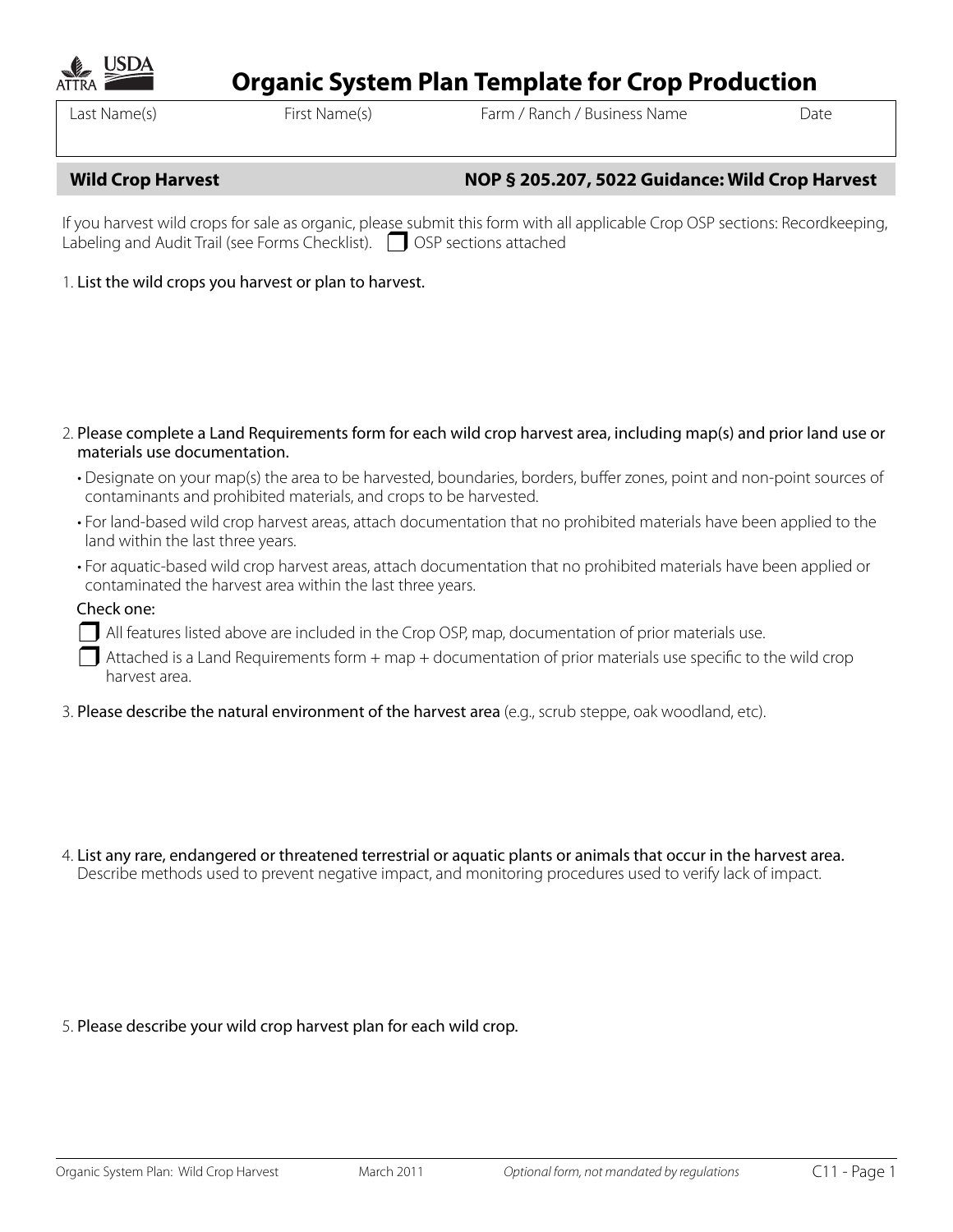

**Organic System Plan Template for Crop Production**

Farm / Ranch / Business Name Date

6. How do your harvest practices ensure the health, sustained growth, and long-term viability of the wild crop(s), and protect the environment in which it grows? Describe your system (methods and frequency) of monitoring the health of the wild crop population and the condition of natural resources in the harvest environment, including soil and water quality.

- 7. Approximately what percentage of the wild crop is harvested at each harvest?
- 8. What procedures are in place to prevent contamination from adjoining land use or other sources of contamination?
- 9. Describe your recordkeeping system for wild crop area management, monitoring, harvest and sales. Attach a sample record form that, at a minimum, records all collectors, harvest dates, and quantity of wild harvest crops harvested and sold.  $\Box$  Sample record attached.
- 10. Describe training provided and the procedures employed to ensure that all collectors harvest crops sustainably and in a manner that does not damage the environment.

*Please be prepared to show documentation of all practices and monitoring described above.*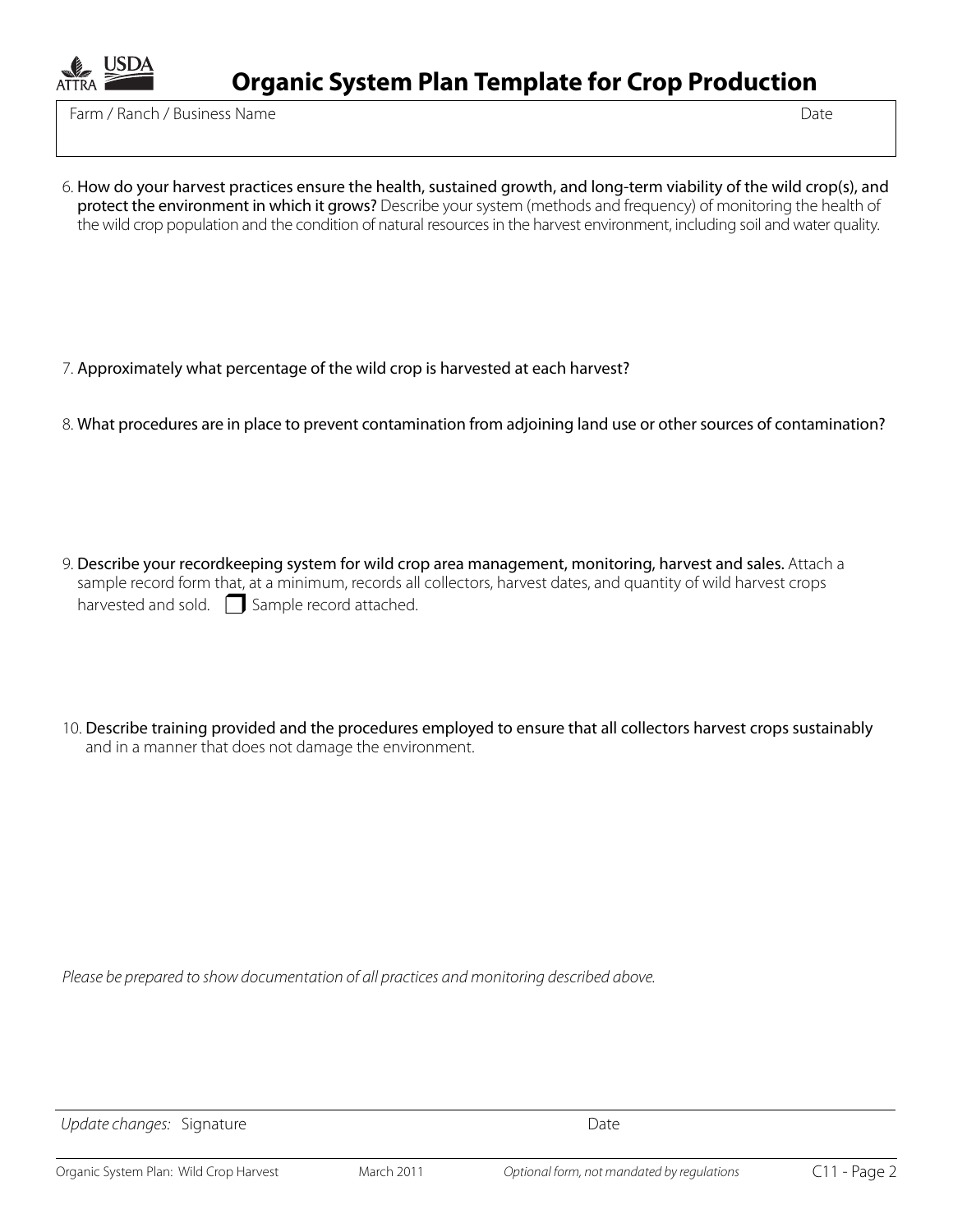| products for other producers, please request appropriate OSP forms from your certifier to<br>apply for Handler certification. |  |
|-------------------------------------------------------------------------------------------------------------------------------|--|
| $\Box$ OSP for Handling attached (forms agreed upon and provided by certifying agent).                                        |  |
|                                                                                                                               |  |
|                                                                                                                               |  |
|                                                                                                                               |  |
|                                                                                                                               |  |
|                                                                                                                               |  |
|                                                                                                                               |  |
|                                                                                                                               |  |
|                                                                                                                               |  |

Last Name(s) First Name(s) Farm / Ranch / Business Name Date

# **Livestock Production Overview NOP § 205.105, § 205.201, § 205.301-311**

2. Check the box that describes your operation's livestock production systems:

3. Do you raise non-ruminant livestock, such as poultry or swine?

1. Please indicate or list all livestock and livestock products for which you are seeking certification.

| I Livestock for slaughter |
|---------------------------|

 Meat Milk

Replacement animals Fiber Other dairy products (list)

| $\Box$ Breeding stock   |
|-------------------------|
| $\Box$ Eggs             |
| $\Box$ Other (specify): |

 $\Box$  No Yes If Yes, please submit the following Livestock OSP forms: Origin of Livestock, Livestock Living Conditions, Livestock Health Care, Livestock Feed, Livestock Recordkeeping, Labeling and Audit Trail. **In Attached (5 forms)** 

# 4. Do you raise ruminant livestock?

all organic production

organic and non-organic production

No

 Yes If Yes, please submit all of the forms listed in question 3, plus the Ruminant Livestock and Pasture form, and the Crop Production Overview with appropriate forms. (All ruminant producers must manage pasture as a crop.)

Attached

# 5. Do you raise crops?

 $\Box$  No

Yes If Yes, please submit the Crop Production Overview, and additional forms, as appropriate. (All ruminant producers must manage pasture as a crop.)  $\Box$  Attached

# 6. Describe all handling activities of livestock production for which you are requesting certification.

 $\Box$  Not Applicable; no handling If you do simple handling activities of your own production (i.e. cool and store milk, wash and pack eggs, etc.), or prepare feed for your own livestock (i.e. silage production, grinding and/or mixing) these may be certified as part of your livestock operation. Please complete and attach an On-Farm Handling of Livestock Production Addendum.

 On-Farm Handling of Livestock Production form attached. If your handling operation includes complex processing (i.e., slaughter, cut and wrap, cook or smoke meat, cheesemaking, etc.) and/or includes handling crop or livestock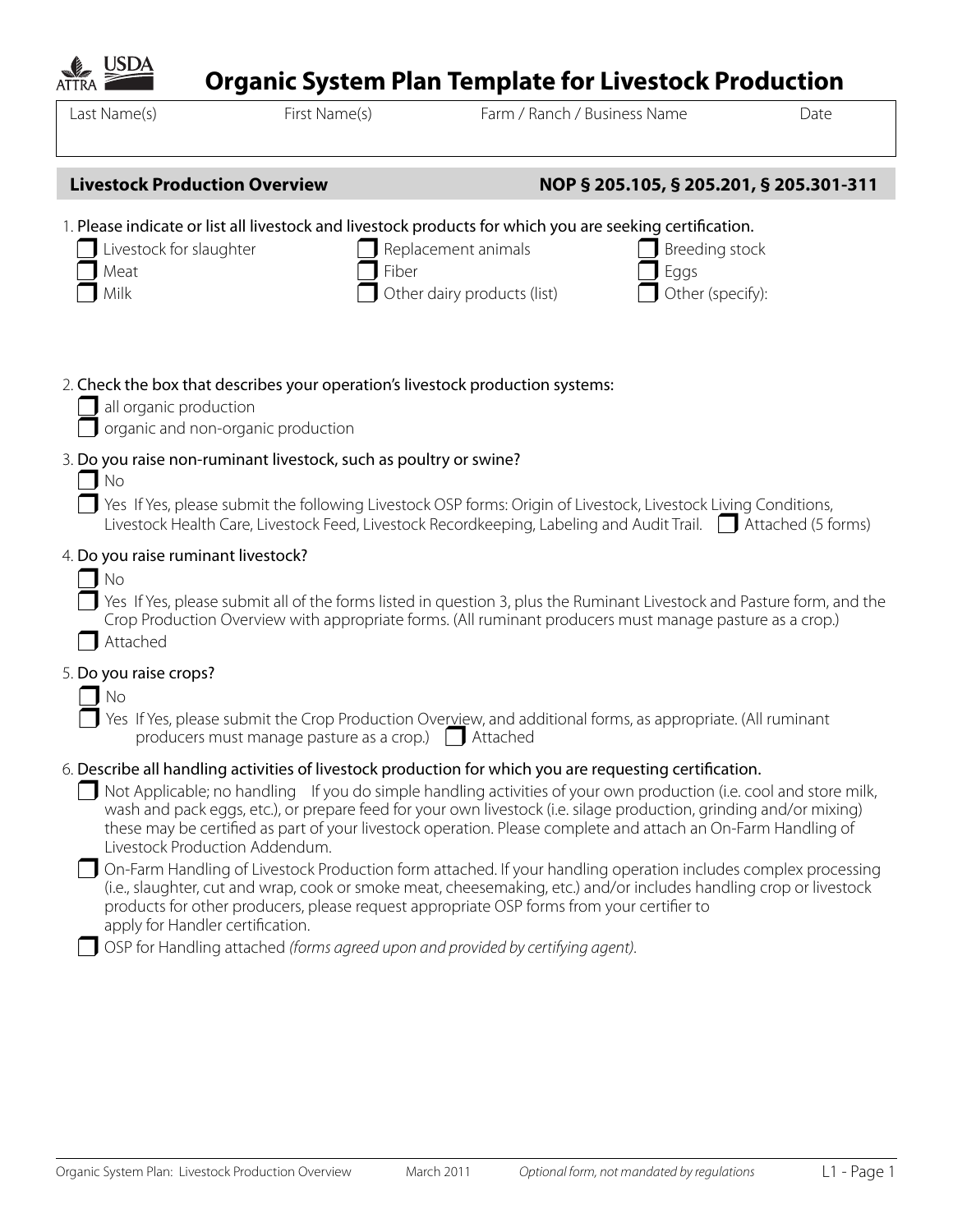

Farm / Ranch / Business Name Date

## **Labeling**

|           | 7. Do you use labels or plan to label your products?      |
|-----------|-----------------------------------------------------------|
| $\Box$ No |                                                           |
|           | $\Box$ Yes If Yes, attach a clear color copy of your prop |

of your proposed label(s) for approval by your certifier before printing. Label(s) attached

### **Contracted Facilities**

## 8. Do you contract with other business operations to handle or process products?

| . . | M<br>÷ |
|-----|--------|
|     |        |

 $\Box$  Yes If Yes, complete the table below, and attach a copy of the organic certificate for each business/facility showing certification for the services provided.

Certificate(s) attached

| <b>Operation or Facility</b> | Location address/Contact | Services Provided |
|------------------------------|--------------------------|-------------------|
|                              |                          |                   |
|                              |                          |                   |
|                              |                          |                   |
|                              |                          |                   |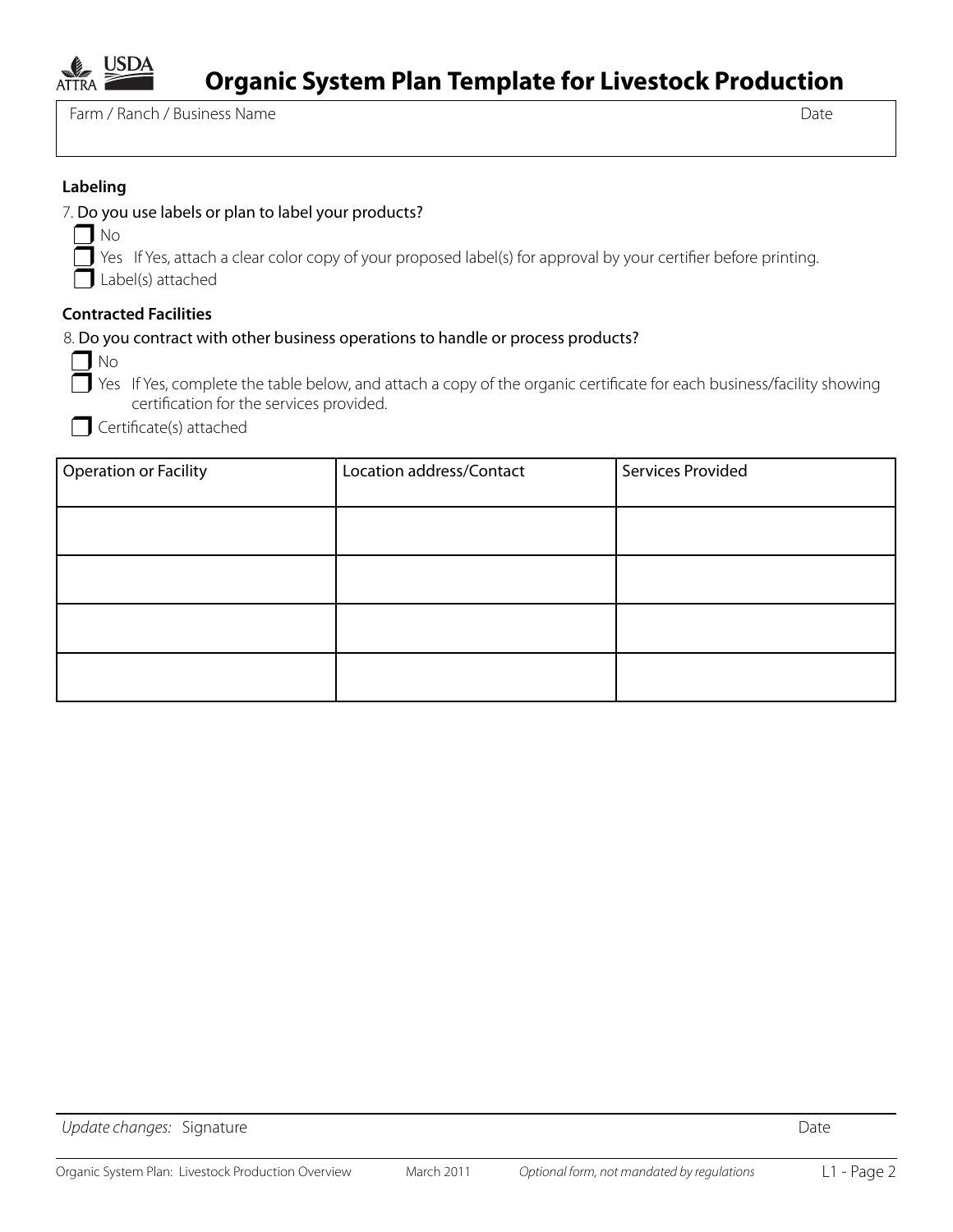

Last Name(s) First Name(s) Farm / Ranch / Business Name Date

# **Origin of Livestock** NOP § 205.236

1. List the animals for which you are requesting organic certification. Use the table below or attach a current animal list with the number of animals in each class of livestock (slaughter stock, egg layers, breeding stock, etc.), source and start date of organic management. **I** List attached

Please have all animal purchase and/or breeding/birth/hatch records available for inspection, including copies of certificates for *animals purchased as organic.*

| Type and Class of<br>Livestock (breeder<br>stock, slaughter, milk,<br>fiber, layer, etc.) | Species and Breed | Number<br>of<br>animals | Source: On-farm<br>or Purchase Source<br>and Age | Birth or<br>Hatch Date | Start date<br>of organic<br>management |
|-------------------------------------------------------------------------------------------|-------------------|-------------------------|--------------------------------------------------|------------------------|----------------------------------------|
|                                                                                           |                   |                         |                                                  |                        |                                        |
|                                                                                           |                   |                         |                                                  |                        |                                        |
|                                                                                           |                   |                         |                                                  |                        |                                        |
|                                                                                           |                   |                         |                                                  |                        |                                        |
|                                                                                           |                   |                         |                                                  |                        |                                        |
|                                                                                           |                   |                         |                                                  |                        |                                        |

2. Because animal numbers are dynamic, please provide a description of changes in animal numbers you anticipate over the next year. Specifically address cull rates, mortality rates, slaughter, sales, and maturation into another class of livestock (e.g., heifers to milking string each year).

3. For dairy operations: Please indicate how your farm converted to organic production:

- $\Box$  combined farm and herd conversion with consumption of crops/forage from land in 3rd year of conversion (combined far-herd conversion)
	- 12 months under continuous organic management
	- **1**80/20 feed provision (use of which expired June 9, 2007; not an option to begin now)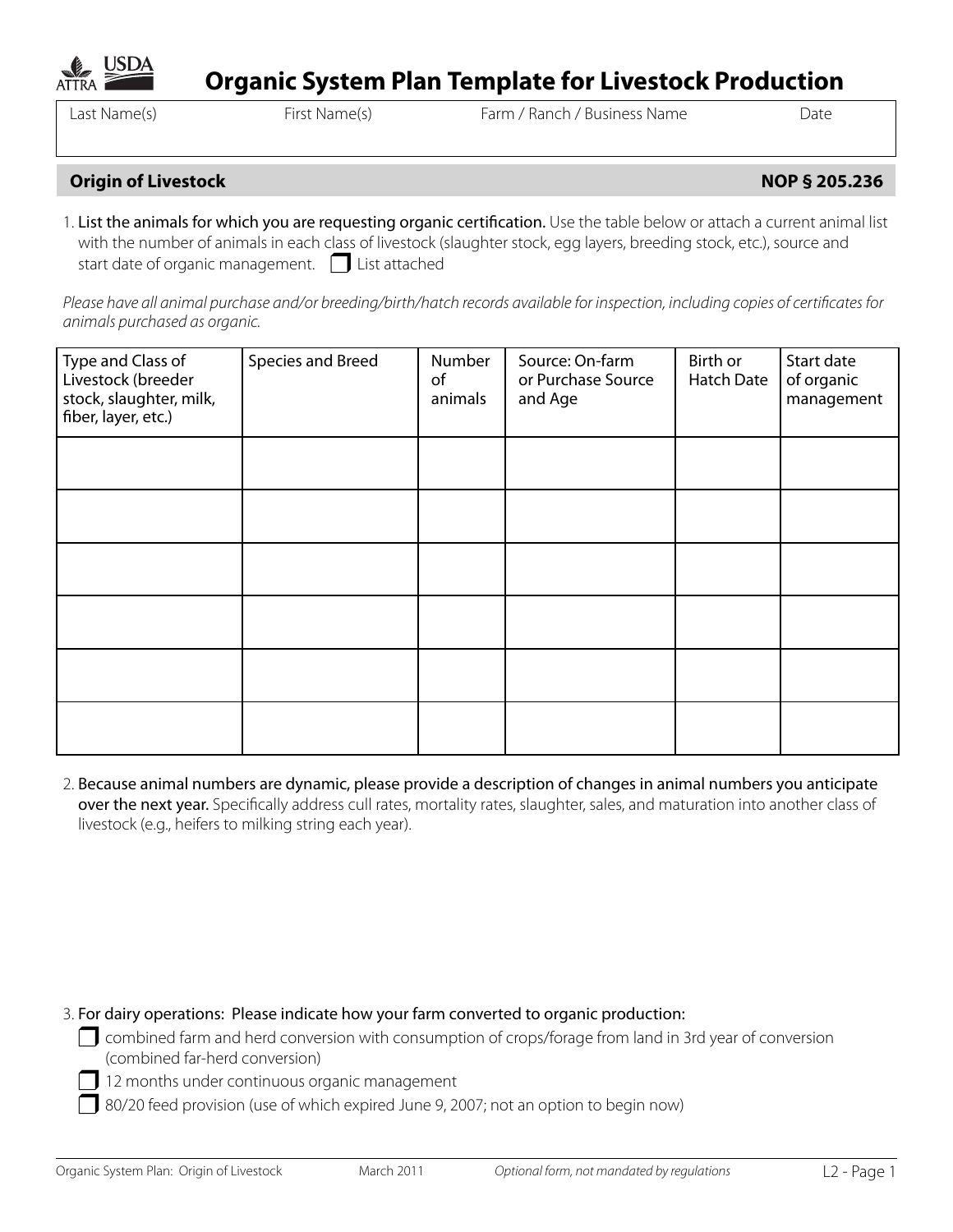

| slaughter, fiber, and poultry:                                                                                    |
|-------------------------------------------------------------------------------------------------------------------|
| breed/raise own stock with continuous organic management                                                          |
| organic management during last third of gestation                                                                 |
| purchase poultry by the 2nd day of life                                                                           |
| purchase certified organic animals                                                                                |
| other (describe):                                                                                                 |
|                                                                                                                   |
|                                                                                                                   |
|                                                                                                                   |
|                                                                                                                   |
| 5. Do you plan to purchase, within the next year, any animals for which organic certification is being requested? |
| Yes                                                                                                               |
| No If yes, please indicate the type of livestock and, if known, the source from which they will be                |

4. Describe your plan for organic livestock replacement/sourcing or conversion plan, as applicable to breeder,

purchased and certifier.

- 6. Describe your animal identification system (e.g., ear tags, notching, photos or drawings, branding, tattoos, leg bands, flock purchase date, or other methods).
- 7. List the type and number of all other livestock (non-organic or not requested for certification) that you have in your operation. If more space is needed, please attach a list and description.
	- **List and description attached.**
	- Not Applicable; Organic livestock only. *Skip remaining questions.*
- 8. Please describe how non-organic livestock are managed separately from the organic livestock, e.g., separate housing, outdoor access areas, etc.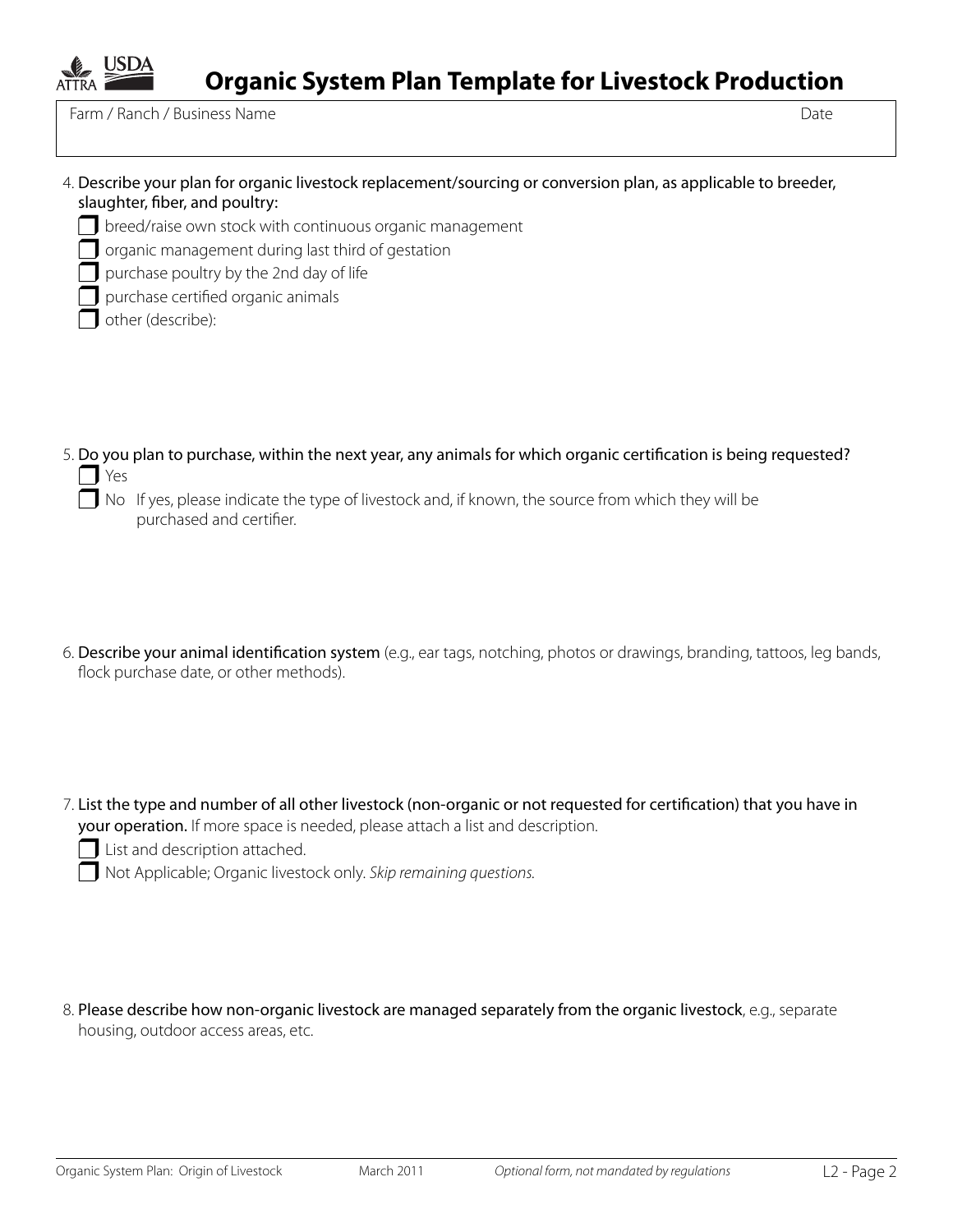

Farm / Ranch / Business Name Date

9. If you have any non-organic animals on your farm (including home use or work animals) that are not fed 100% organic feed, and/or that are given medical treatments, feed additives or supplements prohibited in organic production, please complete the table below to describe your practices and materials use. This will facilitate inspection measures and explain/justify the presence of non-organic materials that you currently have on your farm/ranch.

Not applicable; all livestock are organically managed

List of feed/materials attached

| Feed or Material (Product name/<br>formulation and Manufacturer) | Type of livestock and Reason for use | Location where stored, used or fed |
|------------------------------------------------------------------|--------------------------------------|------------------------------------|
|                                                                  |                                      |                                    |
|                                                                  |                                      |                                    |
|                                                                  |                                      |                                    |

*Please have all records related to origin of livestock available for inspection, including reproduction and management records, and purchase records (number, type and age of livestock).* 

Update changes: Signature Date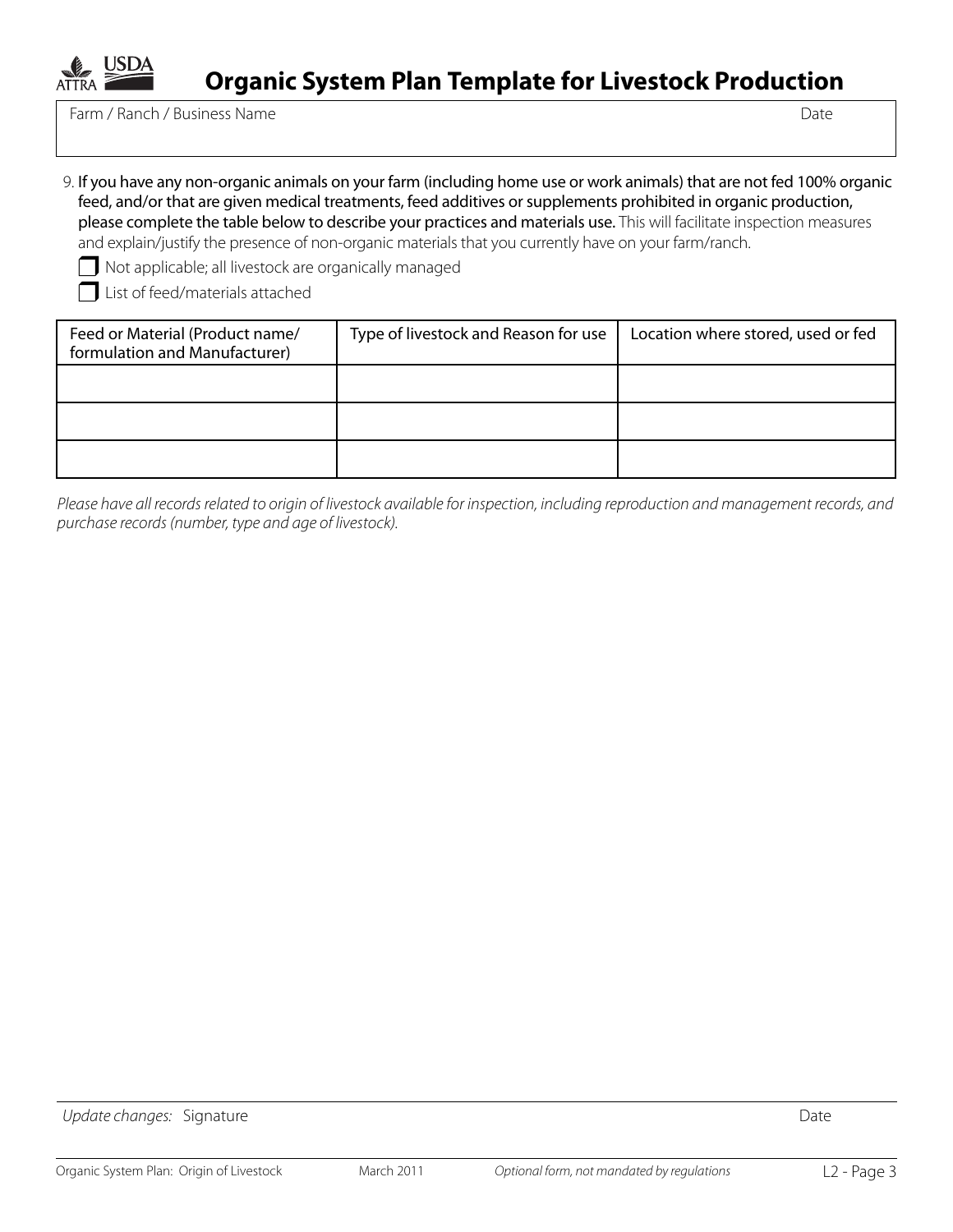

Last Name(s) First Name(s) Farm / Ranch / Business Name Date

# **Livestock Living Conditions NOP § 205.239, § 205.240**

# **Organic Livestock Living Conditions**

- 1. Describe the locations and living conditions for each class of organic livestock, including pastures or range, outdoor and indoor feeding yards, feeding pads, feedlots, housing and/or shelter.
- 2. Describe how the housing or shelter you provide for each type/class of livestock is designed to allow for natural maintenance, comfort behaviors (i.e. non-isolation of herd animals, dust baths for poultry) and opportunity to exercise; temperature control, ventilation, and air circulation; and reduction of potential for injury.
- 3. Describe how you manage yards, feeding areas and lanes to keep them well-drained and clean, and to prevent runoff of wastes and contamination of water, or drainage across property boundaries.
- 4. Describe the locations and sources of shade within outdoor access areas.
- 5. Describe the source(s) of clean drinking water, water delivery systems or equipment, and location(s) of drinking water for livestock in housing, outdoor areas and on pasture (as applicable).
- 6. If you add anything to livestock water, please list each additive or material(s), indicate its acceptability for use in organic production (allowed or restricted), the amount or concentration, and frequency of use.  $\Box$  N/A; no materials used in water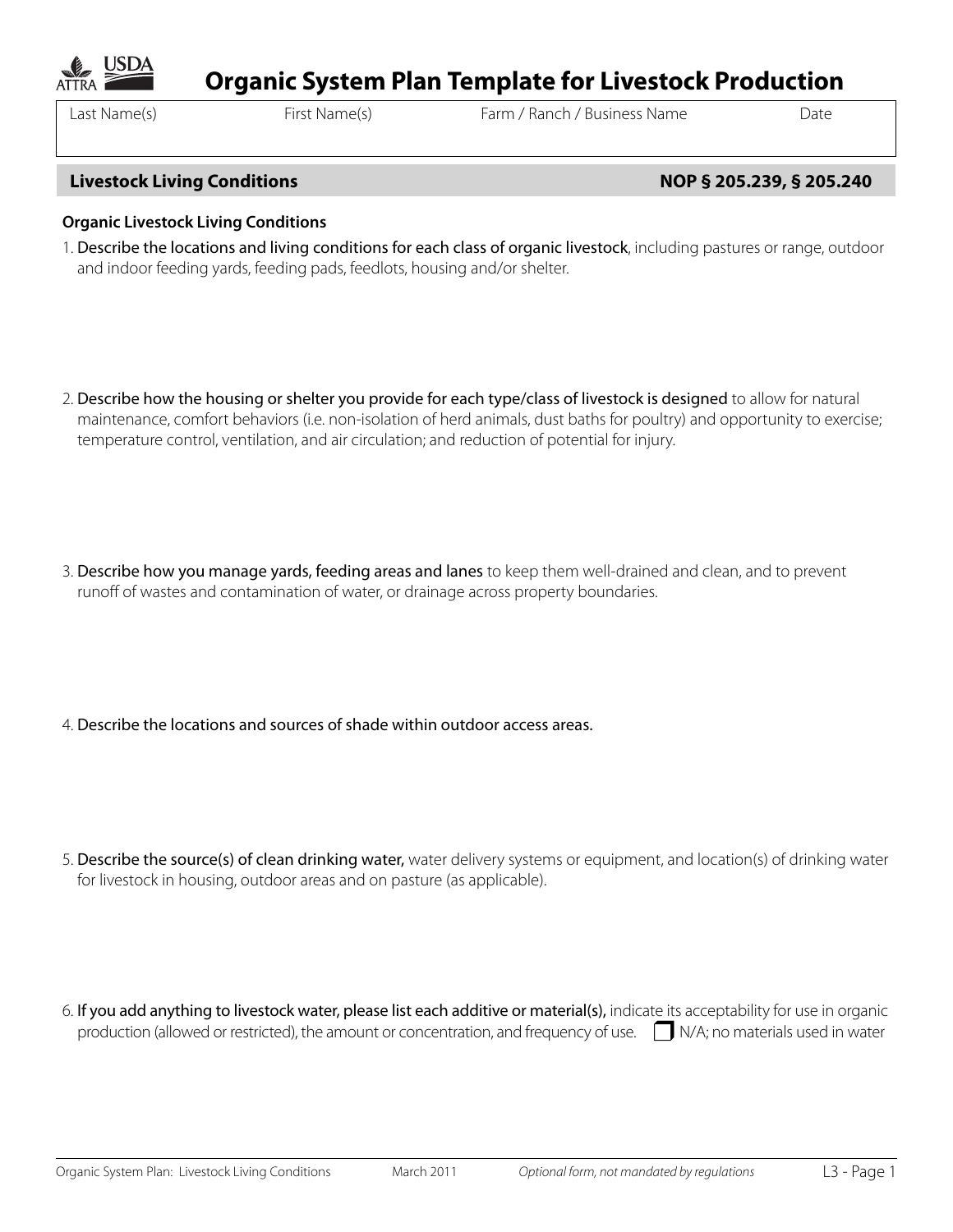

Farm / Ranch / Business Name Date

- 7. Please identify all water sources within or adjacent to the property. Describe how you prevent erosion around water sources, damage to natural wetlands and riparian areas, and risks of contamination of water.
- 8. List the types of bedding used for each class of livestock. Indicate whether they were produced on-farm or purchased, the source (if purchased), and the certifier (if applicable). Roughages used as bedding must be certified organic.

### **Treated Lumber**

9. Lumber treated with arsenate or other prohibited materials: Identify any locations of existing (previously installed) treated lumber and its approximate age. Also list locations where you have used treated lumber in new installations or for replacement purposes, and describe how you prevent contact with soil or livestock (including crops or livestock feed).  $\Box$  N/A; No treated lumber

### **Outdoor Access and Temporary Confinement**

10. Describe outdoor access for each type and class of animal you manage.

| Animal type & class | Average number of hours<br>per day animals are outdoors | Explanation of seasonal variations |
|---------------------|---------------------------------------------------------|------------------------------------|
|                     |                                                         |                                    |
|                     |                                                         |                                    |
|                     |                                                         |                                    |
|                     |                                                         |                                    |
|                     |                                                         |                                    |
|                     |                                                         |                                    |
|                     |                                                         |                                    |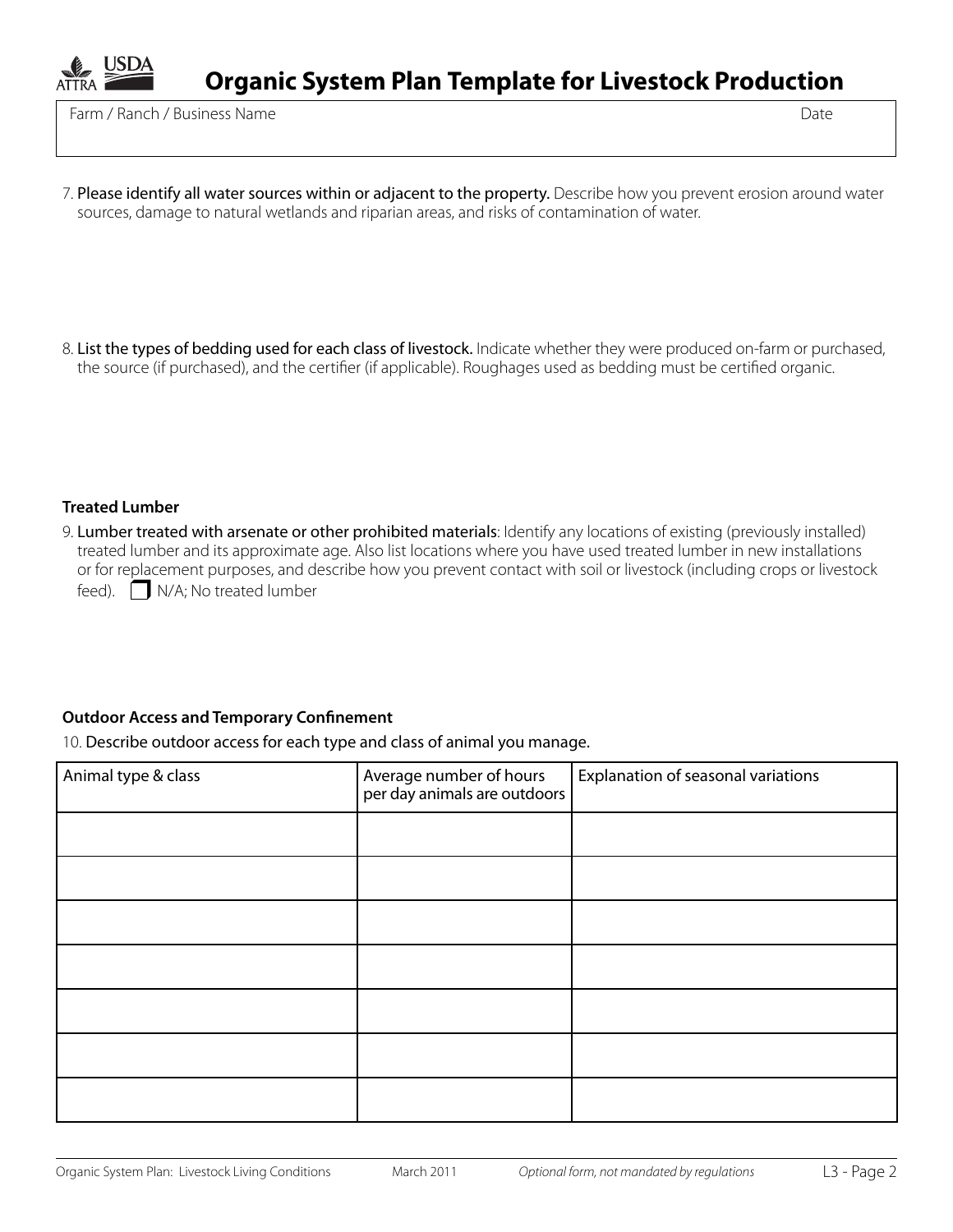

11. Describe the circumstances (specify by each class of livestock you manage) under which you plan to temporarily confine animals (i.e. stage of life, health and safety, risk to soil or water quality, preventative healthcare, sorting or shipping animals). Indicate which animals are confined, and duration and place of confinement.

| Reason for confinement                                                          | Circumstances/location of temporary confinement<br>from the outdoors | Approximate<br>length of time:<br>days/hours |
|---------------------------------------------------------------------------------|----------------------------------------------------------------------|----------------------------------------------|
| Inclement weather (that could cause<br>hardship to livestock)                   |                                                                      |                                              |
| Stage of life (describe):                                                       |                                                                      |                                              |
| Animal health, safety or well-being                                             |                                                                      |                                              |
| Preventive healthcare or treatment of<br>illness or injury (describe specifics) |                                                                      |                                              |
| Management: sorting, shipping or sales                                          |                                                                      |                                              |

12. Describe the record-keeping system you use to track temporary confinement of animals. You must have records available for inspection showing time periods and reasons for any temporary confinement.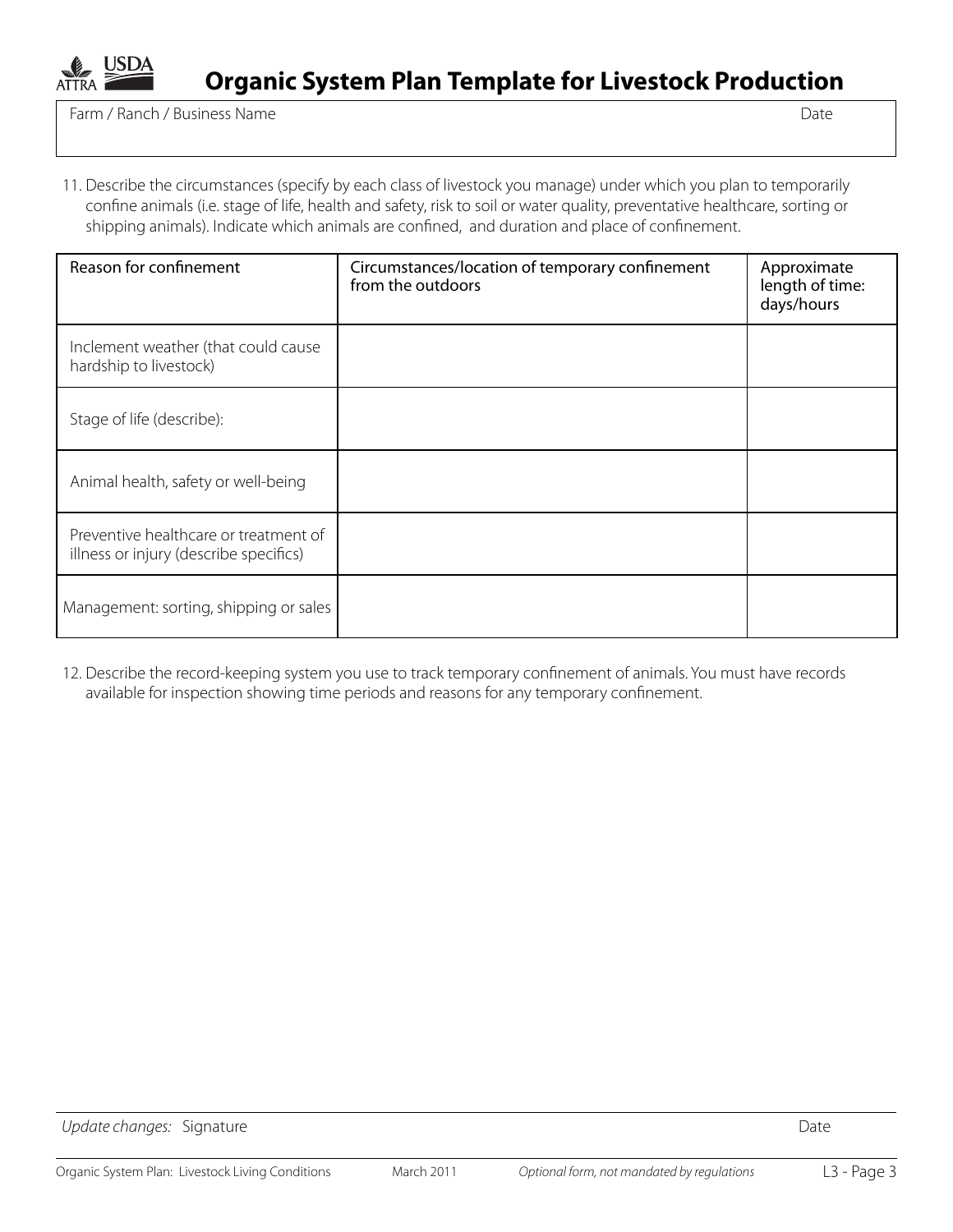

Last Name(s) First Name(s) Farm / Ranch / Business Name

# **Livestock Health Care** No. 2007 **NOP § 205.238**

| 1. Indicate and describe the general components of preventative livestock health care practices you use or plan to use, |
|-------------------------------------------------------------------------------------------------------------------------|
| and for which class(es) of animals.                                                                                     |
| Choose well-adapted species and breeds, resistant to health problems                                                    |
| Use selective breeding                                                                                                  |
| Raise own replacement stock (closed herd or flock)                                                                      |
| Quarantine and observe incoming stock; isolate any sick animals                                                         |
| Provide good quality feed rations; adequate nutrition                                                                   |
| Use nutritional supplements or probiotics                                                                               |
| Prevent endemic diseases with vaccines or biologics                                                                     |
| Provide for freedom of movement and opportunity to exercise                                                             |
| Provide appropriate shelter, or housing                                                                                 |
| Maintain appropriate, clean, dry bedding                                                                                |
| Maintain cleanliness and good sanitation; remove / manage manure                                                        |
| Perform physical alterations for the animals' welfare                                                                   |
| Control vectors or intermediate hosts                                                                                   |
| Exclude or manage pests / parasites                                                                                     |
| Protect against injury / predation; monitor animal health                                                               |
| Rotate pastures, paddocks, yards, houses, feeding, or watering areas                                                    |
| Use grazing management: rotational, management intensive, multi-species grazing, etc.                                   |
| Biological control parasite/parasitoid/predator releases                                                                |
| Encourage natural predators and recyclers (poultry, cattle egrets, dung beetles, etc.)                                  |
| Monitor for pests, diseases, and injuries                                                                               |
| Employ other forms of pest or disease management (specify):                                                             |

2. What are the traits of your livestock breed(s) that make them suitable to your environment and production system?

## 3. How do you monitor livestock health (methods, frequency)?

4. Describe problem pests that may affect your livestock (flies, internal parasites, external parasites, predators, etc.), monitoring frequency and methods (observe body condition, signs of anemia, fecal analysis, etc.), and prevention/ management strategies for each type of pest.

| Pest type/species | Monitoring methods and Frequency | Prevention/Management strategies |
|-------------------|----------------------------------|----------------------------------|
|                   |                                  |                                  |
|                   |                                  |                                  |
|                   |                                  |                                  |
|                   |                                  |                                  |
|                   |                                  |                                  |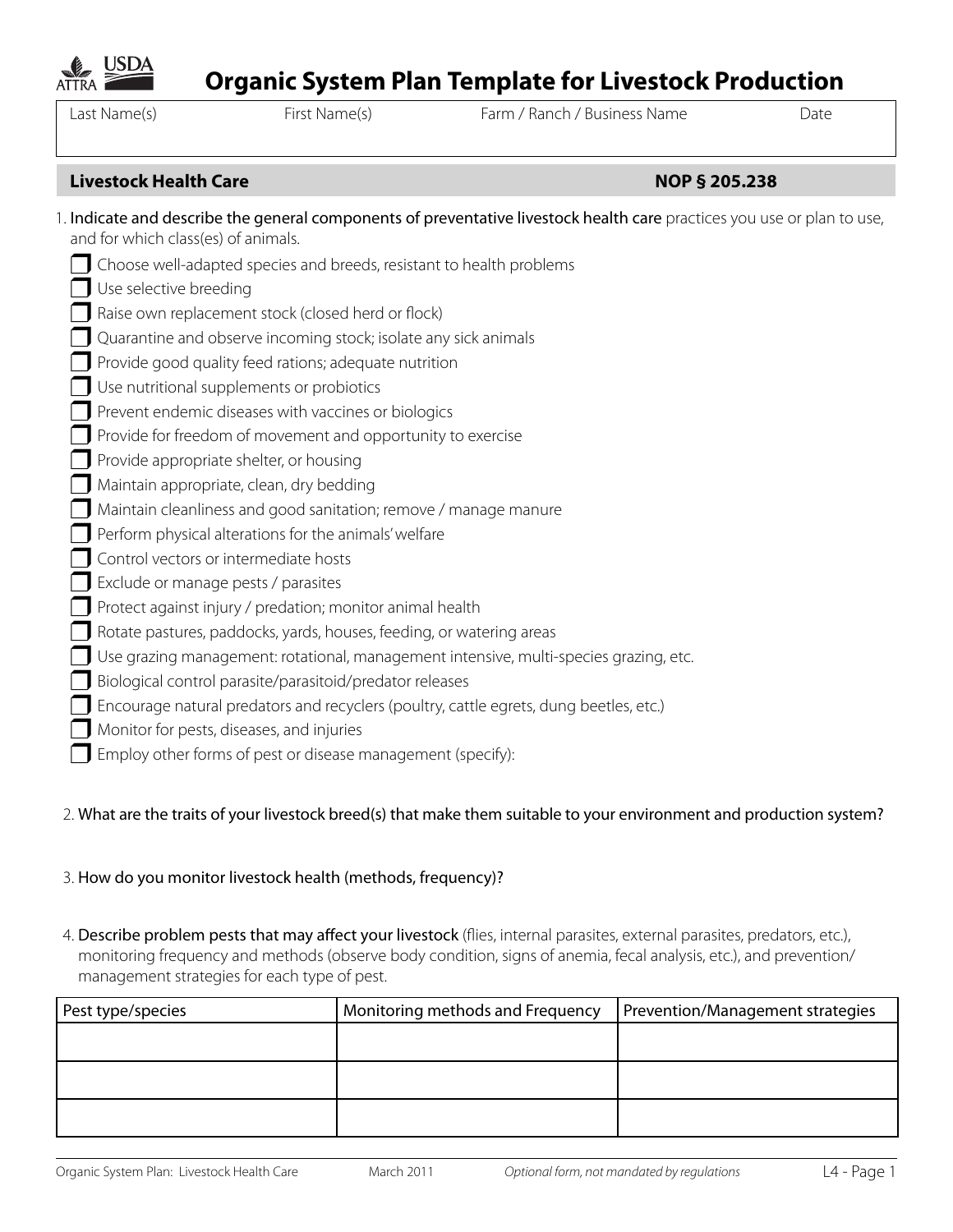

| 5. Have you performed, or had performed, any physical alternations (beak trimming, de-spurring, castration, dehorning, |  |  |  |
|------------------------------------------------------------------------------------------------------------------------|--|--|--|
| tail docking, branding, ear tagging, etc.) to your livestock? $\Box$ Yes $\Box$ No                                     |  |  |  |

If yes, list alterations, reasons for alteration, age of animals, and methods to minimize pain and stress.

| Alteration | Animal group and Age | Reason/Purpose | Methods |
|------------|----------------------|----------------|---------|
|            |                      |                |         |
|            |                      |                |         |
|            |                      |                |         |
|            |                      |                |         |

## **Livestock Health Care Materials List**

6. List the materials you use or plan to use (in inventory or accessible) for organic animals. All materials used or planned for use should be listed in your OSP. Materials must be Natural, or on the National List of synthetic materials allowed for use in organic livestock production (205.603). For annotated or restricted materials, documentation is required: circumstances and timing of use and documentation (i.e. parasite monitoring; no use in last third of gestation or lactation). For prohibited materials used to restore an animal to health and resulting in loss of organic status, documentation of how treated animals are identified and segregated. All records must be available for inspection.

| Type of Material (vaccine,<br>biologic, disinfectant,<br>sanitizer, topical medication,<br>teat dip, anesthetic,<br>homeopathic remedy,<br>parasiticide, etc.) | <b>Product Name and</b><br>Manufacturer | Disease or Health Problem<br>to be Prevented or Treated/<br>in what Type(s) and Class(es)<br>of Livestock/Location | Records Kept: age and<br>timing of use; compliance<br>with any annotation or<br>restriction; disposition of<br>non-organic animals if<br>prohibited materials used |
|----------------------------------------------------------------------------------------------------------------------------------------------------------------|-----------------------------------------|--------------------------------------------------------------------------------------------------------------------|--------------------------------------------------------------------------------------------------------------------------------------------------------------------|
|                                                                                                                                                                |                                         |                                                                                                                    |                                                                                                                                                                    |
|                                                                                                                                                                |                                         |                                                                                                                    |                                                                                                                                                                    |
|                                                                                                                                                                |                                         |                                                                                                                    |                                                                                                                                                                    |
|                                                                                                                                                                |                                         |                                                                                                                    |                                                                                                                                                                    |
|                                                                                                                                                                |                                         |                                                                                                                    |                                                                                                                                                                    |
|                                                                                                                                                                |                                         |                                                                                                                    |                                                                                                                                                                    |
|                                                                                                                                                                |                                         |                                                                                                                    |                                                                                                                                                                    |
|                                                                                                                                                                |                                         |                                                                                                                    |                                                                                                                                                                    |

*Update changes:* Signature Date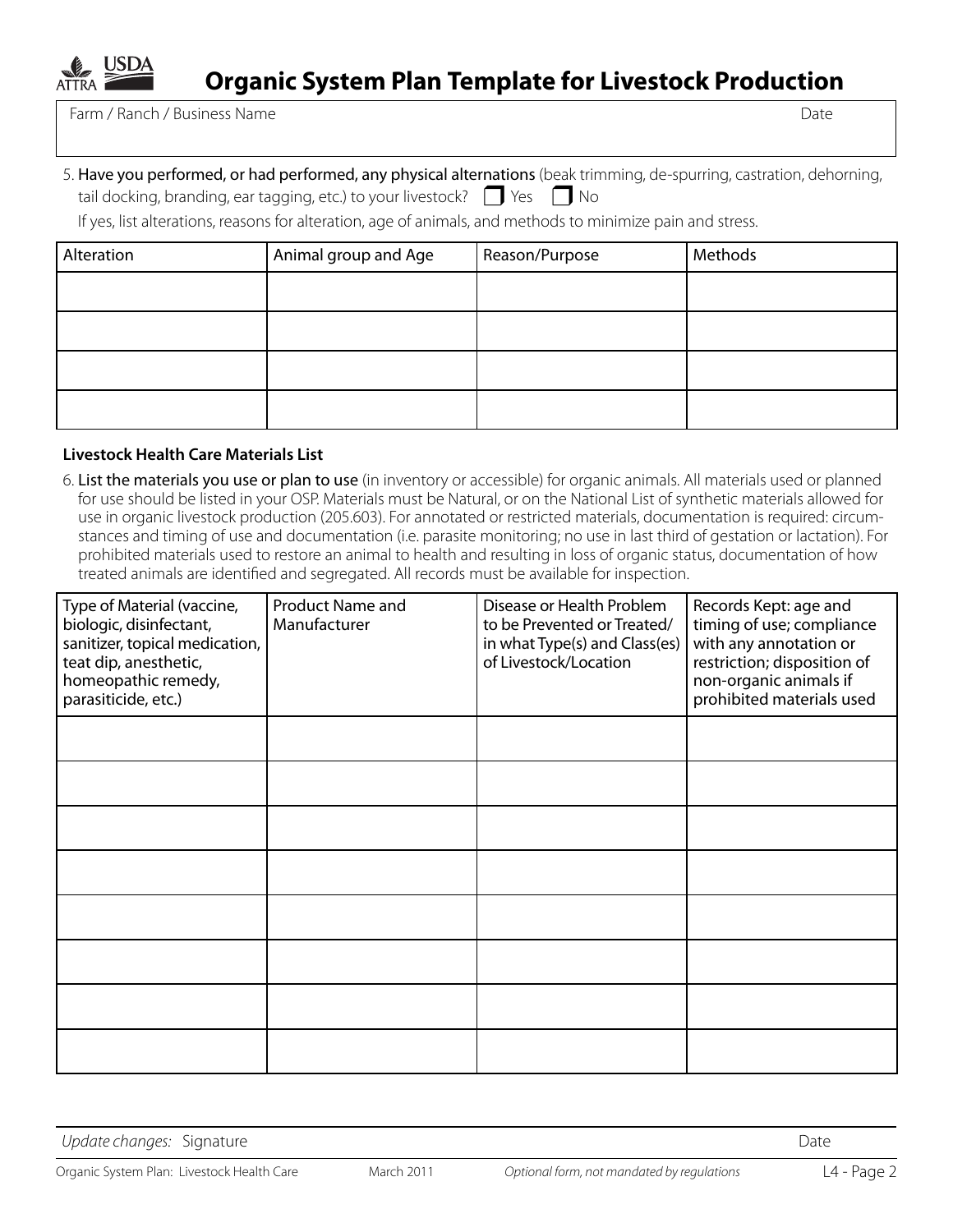

Last Name(s) First Name(s) Farm / Ranch / Business Name Date

## **Feed Rations NOP § 205.2, § 205.237 (and § 205.240 for ruminant livestock)**

## **Feed Rations**

1. Please provide a general description of feed rations provided to each class of non-ruminant livestock (e.g., poultry for meat, egg layers, piglets, swine for slaughter stock, breeder stock, etc.) using units appropriate to each animal group. Include feed purchased and produced on-farm, as well as pasture / grazed forage. Use a line for each feed ration period for each class of livestock.

If you raise only ruminant livestock, please skip this question 1, and instead submit a Ruminant Livestock and Pasture form, which includes a feed ration table for ruminant livestock.  $\Box$  Attached

Producers of any livestock—ruminant or non-ruminant--please list Feed Sources and Additives and Supplements in these questions or forms below.

### **Feed Rations**

| Class of livestock                 | Daily rations per animal                                                                |
|------------------------------------|-----------------------------------------------------------------------------------------|
| Example: Brown Sexlink laying hens | Layer pellets: 60 lb/flock of 200 birds, free choice oyster shell                       |
| Example: Chicks                    | Chick mash: 15 lb/day/flock, increasing gradually during<br>the 5-week grow-out period. |
|                                    |                                                                                         |
|                                    |                                                                                         |
|                                    |                                                                                         |
|                                    |                                                                                         |
|                                    |                                                                                         |
|                                    |                                                                                         |
|                                    |                                                                                         |
|                                    |                                                                                         |
|                                    |                                                                                         |
|                                    |                                                                                         |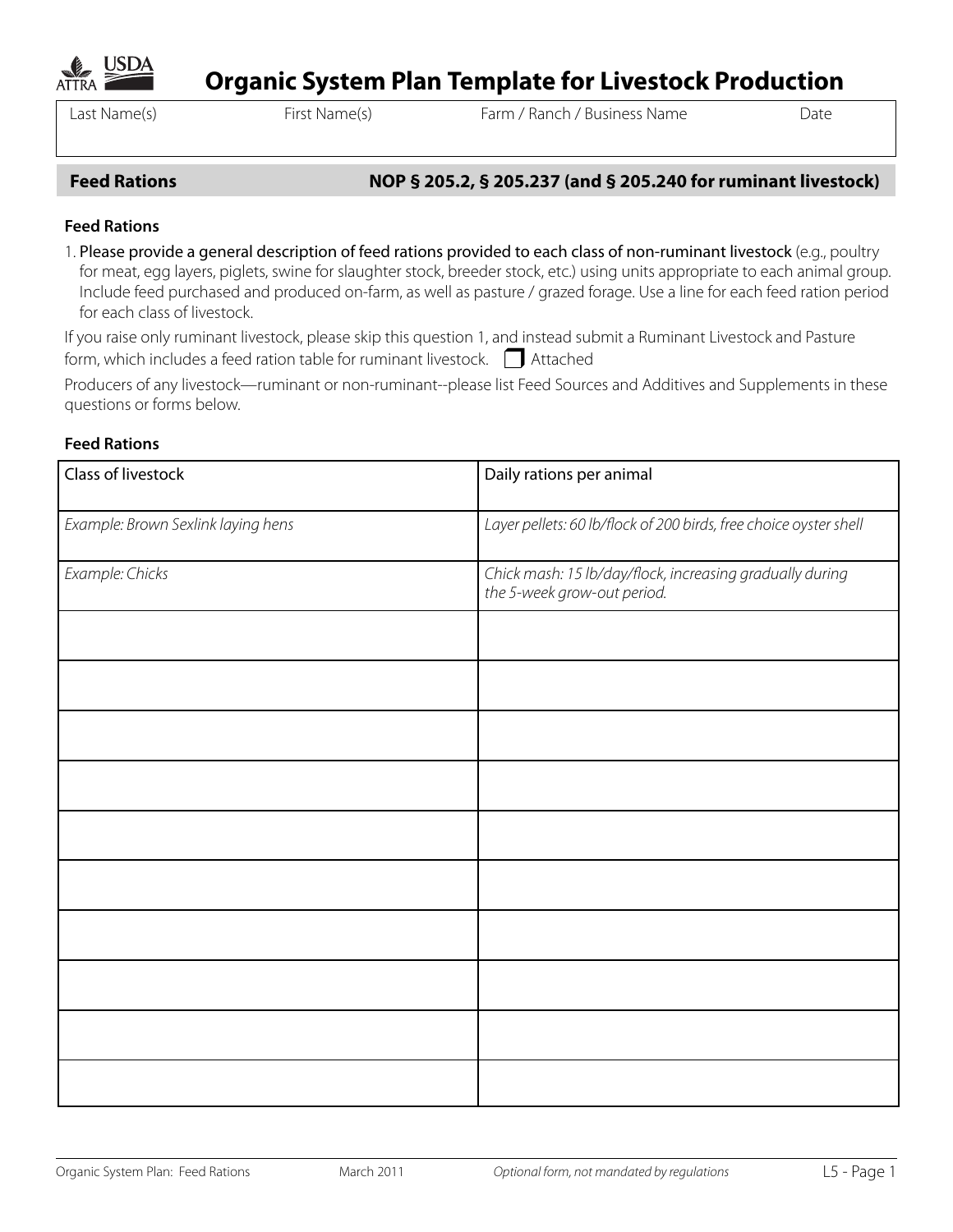

Farm / Ranch / Business Name Date

|  | 2. List all livestock feed sources used or planned for use, whether produced on-farm or purchased from a certified organic |
|--|----------------------------------------------------------------------------------------------------------------------------|
|  | source. Attached: Organic certificates for purchased feed Corp Production OSP forms for feed produced on farm              |

| Livestock feed type | Source: On-farm or purchased. If purchased, list<br>producer/supplier. | Certifier of purchased<br>feed (attach certificate) |
|---------------------|------------------------------------------------------------------------|-----------------------------------------------------|
|                     |                                                                        |                                                     |
|                     |                                                                        |                                                     |
|                     |                                                                        |                                                     |
|                     |                                                                        |                                                     |
|                     |                                                                        |                                                     |

3. List all livestock feed additives and/or supplements used or planned for use with organic livestock.

| Name and<br>formulation of<br>feed additive or<br>supplement | Manufacturer | Type of material/<br>Reason for use | On the<br>National<br>List?<br>Y/N | Do you have written certifier<br>approval for use of this<br>material? Y/N<br>If no, submit documentation<br>for review with your OSP* |
|--------------------------------------------------------------|--------------|-------------------------------------|------------------------------------|----------------------------------------------------------------------------------------------------------------------------------------|
|                                                              |              |                                     |                                    |                                                                                                                                        |
|                                                              |              |                                     |                                    |                                                                                                                                        |
|                                                              |              |                                     |                                    |                                                                                                                                        |
|                                                              |              |                                     |                                    |                                                                                                                                        |
|                                                              |              |                                     |                                    |                                                                                                                                        |
|                                                              |              |                                     |                                    |                                                                                                                                        |

\*All products must be listed in your OSP and approved for their intended use by your certifier. Listing on a current (online) OMRI products list or WSDA list may be an indication of whether a material is allowed for use in organic production; however, you must have written certifier approval for your stated use before you use it. Please be prepared to submit a label, page 1 of the MSDS, or manufacturer statement for any material.

Please have records available for inspection that identify animals fed or treated with prohibited substances, and the location and management or disposition of those animals.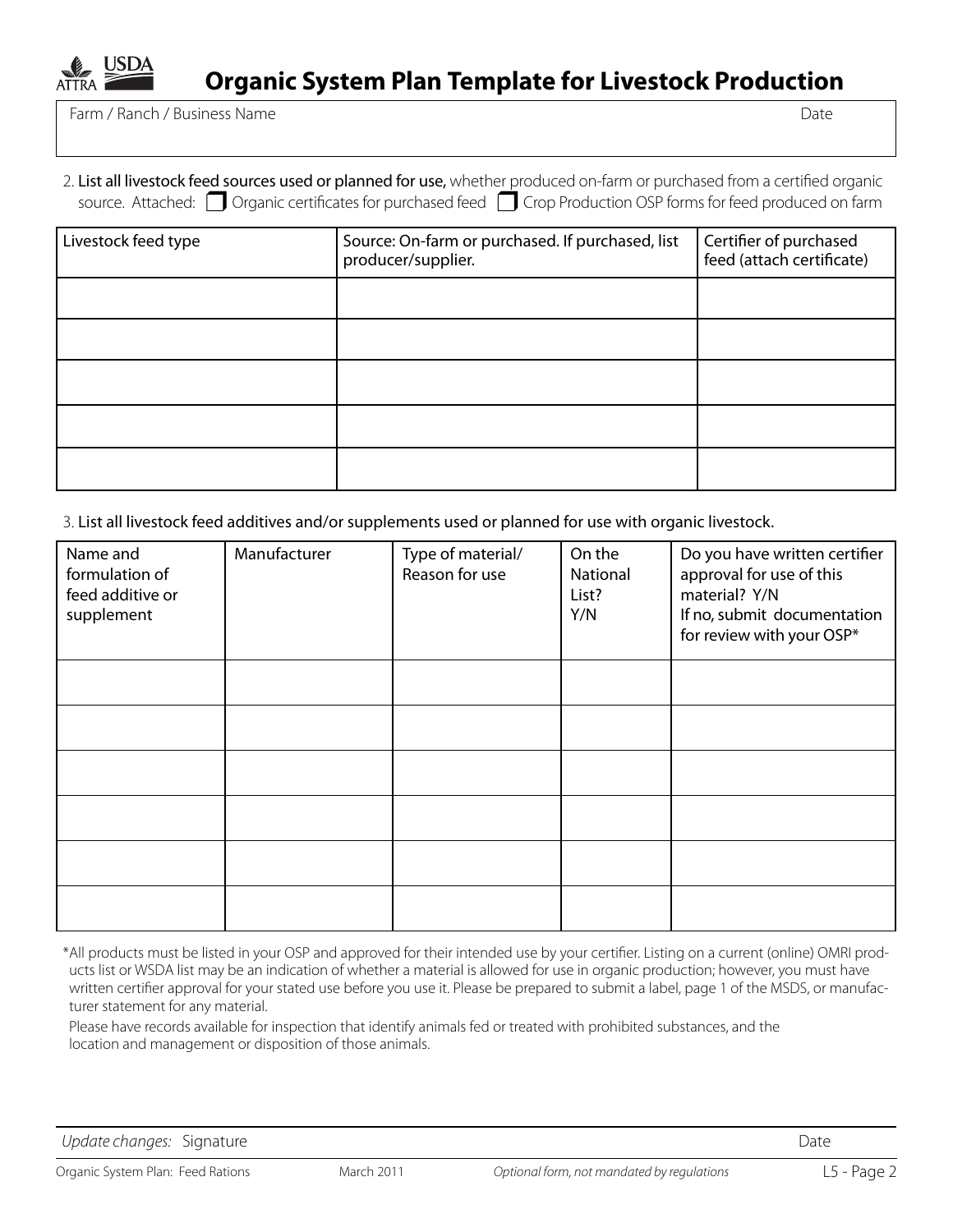

Last Name(s) First Name(s) Farm / Ranch / Business Name Date

## **Livestock Recordkeeping, Labeling and Audit Trail NOP § 205.103, § 205.201, § 205.300-311**

Organic livestock producers must maintain records sufficient to preserve and track the identity of all organic animals and animal products produced in the operation. Records must disclose all activities and transactions in a manner that can be readily understood and audited. They must be sufficient to demonstrate compliance, kept for at least 5 years, and available for inspection.

If you produce both organic and non-organic crops and/or livestock, then you have a split operation. If you raise the same crops or livestock as both organic and non-organic, then you also have parallel production. If you have a split operation of any type, please be prepared to show all production and sales records at your inspection that allow for tracking and production verification of non-organic crops as well as organic crops (crop lists and acreages, input application records, equipment use and cleaning, harvest and sales records, etc.) Such records are necessary to facilitate production verification audits, and are especially important if the crops are visually indistinguishable (parallel production).

1. Indicate all the records you keep by checking boxes for general categories, and describing your records, as needed. Please be prepared to show all records and audit trail documents you have checked and described below at your inspection.

# **Origin of Livestock**

Livestock purchase records

 $\Box$  Organic certificates for livestock purchased as organic

 $\Box$  Animal reproduction: breeding, birth and/or hatch records

 $\Box$  Herd conversion / Organic management records: living conditions, feeding and health care

# **Livestock Living Conditions and Natural Resource Management**

- $\Box$  Outdoor access / Temporary confinement records
- Bedding material source(s) documentation
- Housing maintenance or construction
- Yard / Lane maintenance
- Erosion prevention and/or control
- Manure management records
- Activity and observation records (field logs, notes on calendar or maps, etc.)
- $\Box$  Monitoring records (soil / tissue / water tests, pest/parasite monitoring, observation logs)
- $\Box$  Natural resource restoration, Invasive species management, Native plant / wildlife monitoring

## **Livestock Feed/Feed Supplements and Additives/Pasture Management and Grazing Practices**

- $\Box$  Feed purchase records (receipts, feed tags, labels, delivery/weigh tags, etc.)
- Feed production records (harvest, baling, etc.)
- Feed additive and/or supplement records (labels, purchase receipts, use, etc.)
- Feed storage/inventory records (location or facility, post-harvest activities, pest control, etc.)
- Feed ration descriptions for each type and class of animal
- Feeding records: actual quantities of feed fed to each type and class of animal
- Pasture improvement and/or grazing management records
- Dry matter content analysis of feed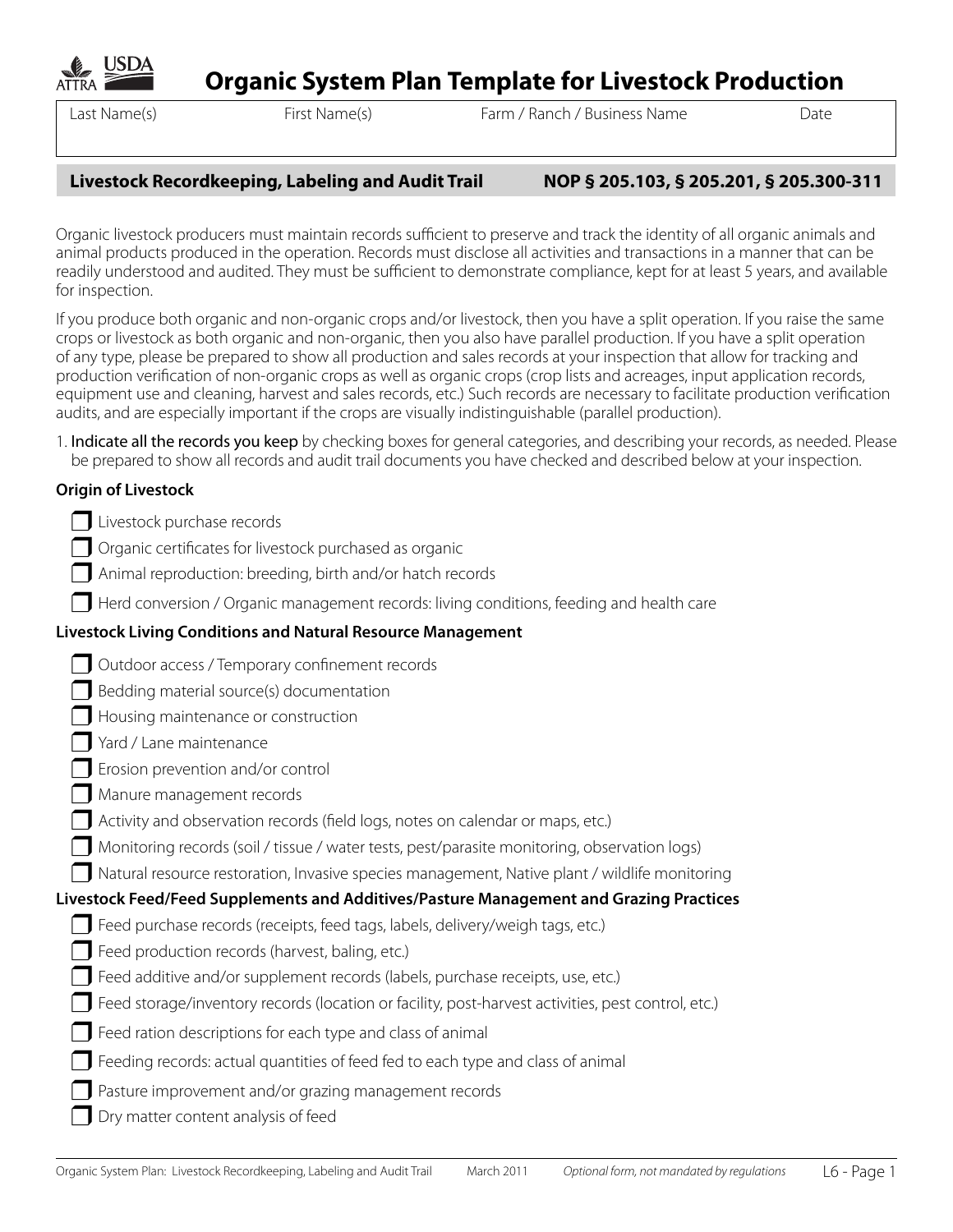

## **Livestock Health Care Practice Standard**

| Health care substance/material purchase records and labels<br>Monitoring records (pest/parasite monitoring or observation log)<br>Health care records (vaccinations, biologics, anesthetics, topicals, parasiticides use, etc.)<br>Parasiticide use (parasite monitoring, treatment date in relation to gestation and lactation) |
|----------------------------------------------------------------------------------------------------------------------------------------------------------------------------------------------------------------------------------------------------------------------------------------------------------------------------------|
| Breeding, gestation, pregnancy checks/birth and lactation records<br>Mortality or cull records                                                                                                                                                                                                                                   |
| Production and Sales / Transfer of Ownership Records                                                                                                                                                                                                                                                                             |
| Live animal sales<br>Slaughter records                                                                                                                                                                                                                                                                                           |
| Custom processing<br>Egg production records                                                                                                                                                                                                                                                                                      |
| Milk production records                                                                                                                                                                                                                                                                                                          |
| Other (describe):                                                                                                                                                                                                                                                                                                                |
| Livestock Product Handling and Storage (requires submission of a Livestock Handling OSP)<br>On-farm handling records (i.e. feed preparation grinding, equipment cleaning, slaughter)<br>Contracted handler certificates<br>Processing and/or storage records<br>Shipping and/or sales records                                    |
|                                                                                                                                                                                                                                                                                                                                  |

2. NOP regulations require that your recordkeeping system be adapted to your business, and fully disclose all activities and transactions of your operation. Please describe any plans you have to change or improve your recordkeeping system.

3. Do you keep production, harvesting and handling records pertaining to organic agricultural products for at least 5 years after their creation?



No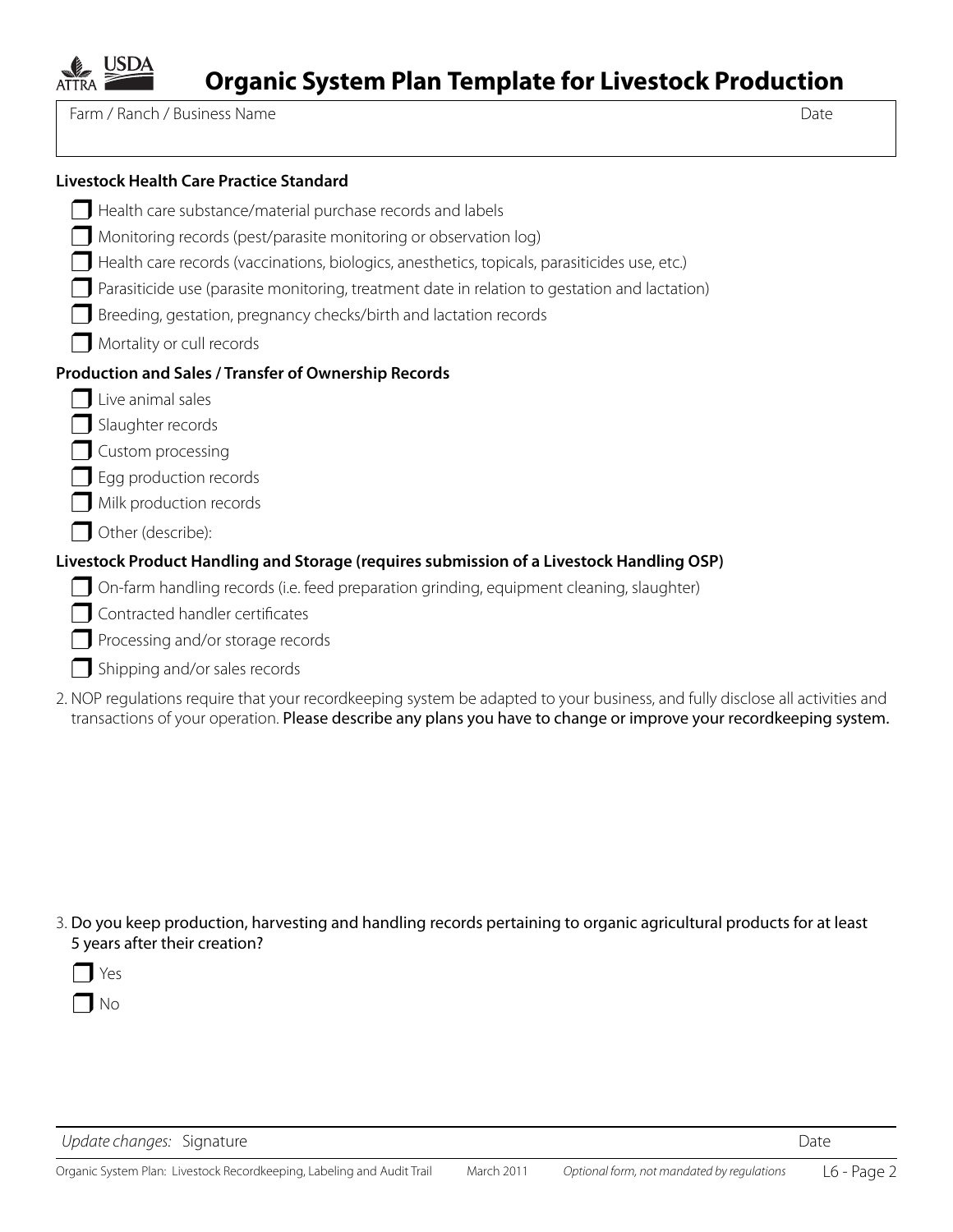

Last Name(s) First Name(s) Farm / Ranch / Business Name Date

# **On-Farm Handling of Livestock Production NOP § 205.2 Handling, § 205.270(a), § 205.271**

Complete a copy of this section for each distinct handling (processing) location (area/facility) or activity to be certified with your livestock production, such as: preparing feed for your own livestock (making silage / baleage, mixing or grinding feed); milking animals / cleaning milking equipment / cooling and storing milk; washing / packing eggs; or initial fiber processing to prepare product for use or sale. If you do complex handling (slaughter, cheesemaking, etc.) and/or handle crop or livestock products for other producers, please request appropriate OSP forms from your certifier to apply for Handler certification.

# **Handling Location, Activities and Products**

1. List the handling activity(ies) and product(s) covered by this OSP section.

- 2. Identify the location(s) (area(s) or facility(ies)) where handling is done. If you contract for services, list the name and location of the facility used, and attach a copy of their organic certificate. You need not complete the remainder of this form.  $\Box$  Organic certificate attached
- 3. Attach a location map (8.5 x 11") for your handling area(s) including a description or depiction of product flow to show the sequence of handling steps. Identify all containers, equipment and storage areas.  $\Box$  Map with flow description or depiction attached
- 4. At this handling location, do you handle or store:
	- Organic products only?
	- Distinct organic and non-organic products?
	- Parallel products (identical organic / non-organic products)?

# **Pest Management and Materials**

- 5. List recurrent or potential pest problems in and around your handling areas or facilities (i.e. flying or crawling insects, rodents, birds, etc.)
- 6. Describe the strategies you use or plan to use to prevent, manage or minimize pest problems in your handling areas or facilities (wherever handling activities, cooling and/or product storage occurs). Include monitoring methods and frequency, preventative, mechanical and physical practices.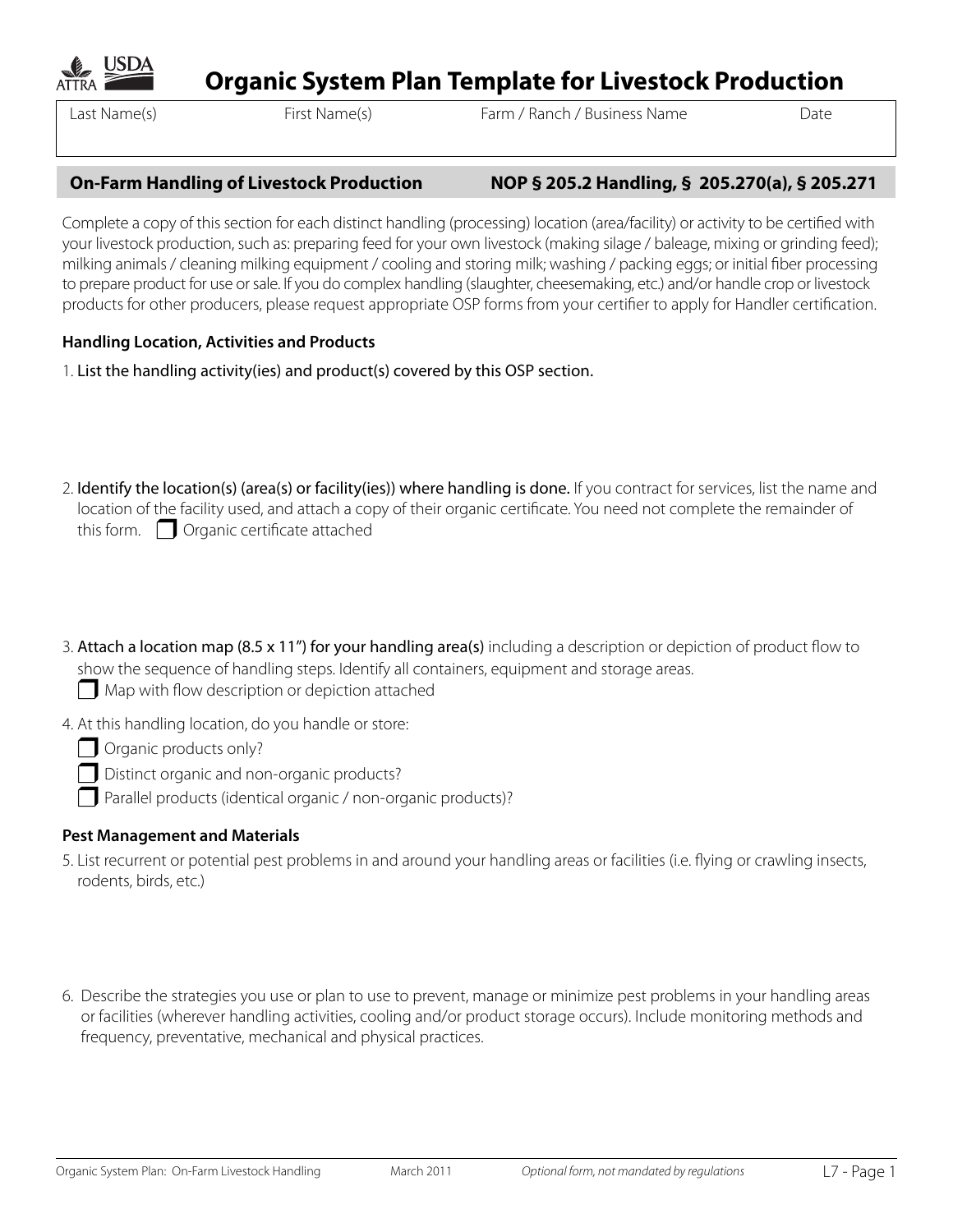Farm / Ranch / Business Name Date

7. Indicate specific practices you use or plan to use in and around your handling area(s) or facilty(ies).

| a. Preventative (non-material) pest management: |
|-------------------------------------------------|
|-------------------------------------------------|

| sanitation measures<br>temperature, humidity and light<br>control<br>crack, crevice and hole repair<br>$\Box$ inspect incoming product | elimination of pest habitat or<br>breeding areas<br>eliminate sources of food<br>$\Box$ air curtains<br>$\blacksquare$ monitoring | clean up spilled product<br>seal doors and windows<br>screen windows and vents<br>positive pressure<br>$\Box$ other (describe): |
|----------------------------------------------------------------------------------------------------------------------------------------|-----------------------------------------------------------------------------------------------------------------------------------|---------------------------------------------------------------------------------------------------------------------------------|
| b. Mechanical or physical controls, lures and repellants:                                                                              |                                                                                                                                   |                                                                                                                                 |
| mechanical traps                                                                                                                       | sticky traps                                                                                                                      | pheromone traps                                                                                                                 |
| electrocuters/bug zappers<br>other (describe):                                                                                         | $\mathsf{\overline{\mathsf{I}}}$ freezing                                                                                         | heat treatment                                                                                                                  |

8. List each material you use or you are planning/considering using for pest management.

| Substance: Product brand<br>name and formulation | Manufacturer | Reason for use (Pest to be controlled<br>and circumstances) | On National<br>List? Y/N |
|--------------------------------------------------|--------------|-------------------------------------------------------------|--------------------------|
|                                                  |              |                                                             |                          |
|                                                  |              |                                                             |                          |
|                                                  |              |                                                             |                          |

# **Preventing Commingling and Contamination**

9. Describe any measures taken to prevent organic product contamination by pest management materials, as applicable.

10. Describe measures you take to prevent commingling of organic and non-organic products, and protect organic products from contact with prohibited substances. Complete the table below for all containers, equipment and storage area(s) used for both organic and non-organic product.

 $\Box$  Not Applicable, all containers, equipment and storage areas are dedicated to organic.

| Container type, equipment,<br>or feed/product storage area | Measures to prevent commingling and/or contamination    |                                                           |
|------------------------------------------------------------|---------------------------------------------------------|-----------------------------------------------------------|
|                                                            | Cleaned before organic use<br>Clear labeling/separation | $\Box$ Purged before organic run $\Box$ Other (describe): |
|                                                            | Cleaned before organic use<br>Clear labeling/separation | Purged before organic run $\bigcap$ Other (describe):     |
|                                                            | Cleaned before organic use<br>Clear labeling/separation | Purged before organic run $\bigcap$ Other (describe):     |
|                                                            | Cleaned before organic use<br>Clear labeling/separation | $\Box$ Purged before organic run $\Box$ Other (describe): |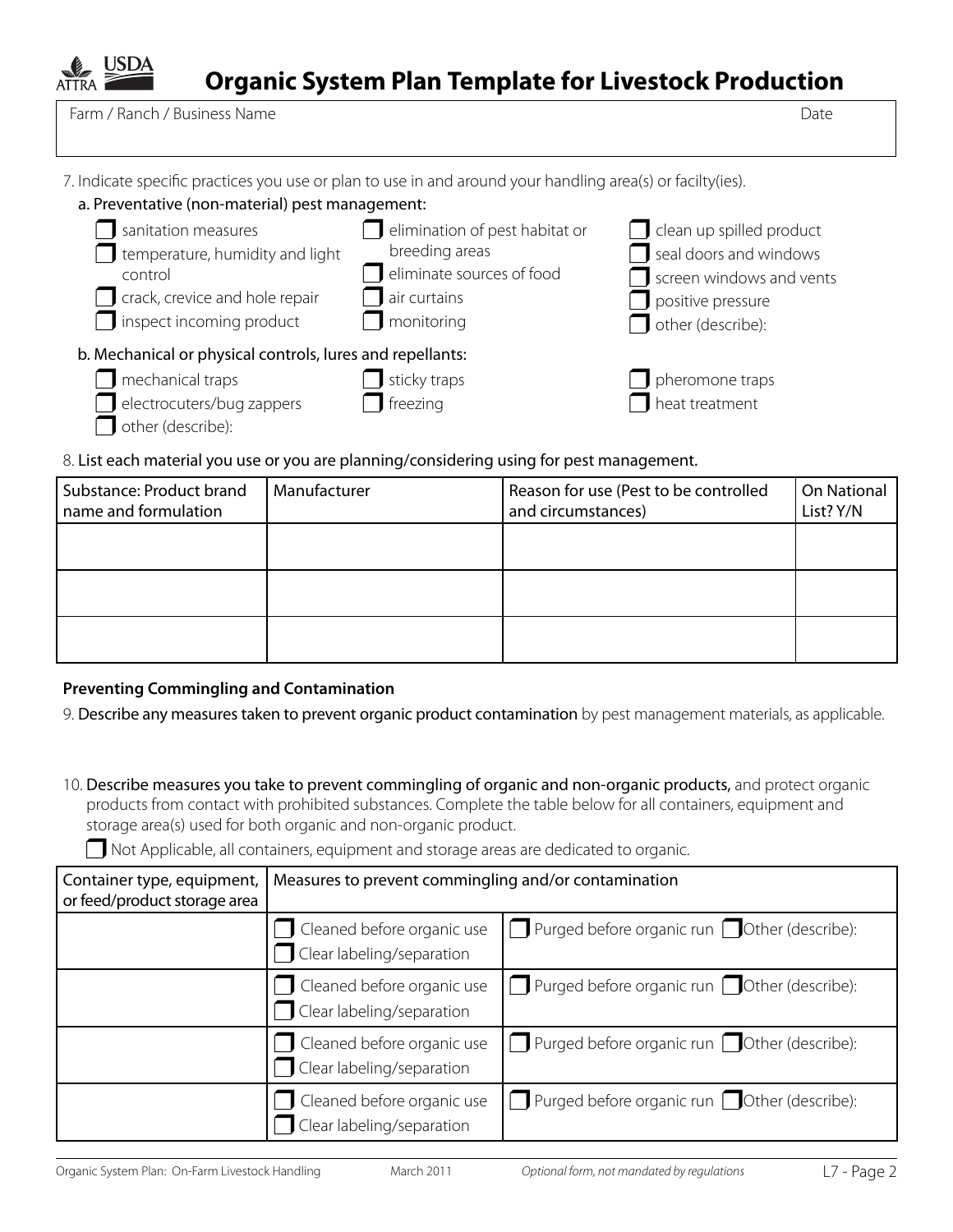

11. Are all packaging materials, storage containers or bins free of synthetic fungicides, preservatives, and fumigants?  $\Box$  Yes  $\Box$  No

## **Cleaning and Sanitation**

12. Describe your cleaning and/or sanitation of all containers, equipment, or storage areas with which organic feed or livestock products come into contact.

| 13. List all materials used for cleaning and/or sanitation. $\Box$ No materials used $\Box$ List attached |  |
|-----------------------------------------------------------------------------------------------------------|--|
|-----------------------------------------------------------------------------------------------------------|--|

| Substance or product<br>brand name/formulation | Manufacturer | Location and Reason for use | On National<br>List? Y/N |
|------------------------------------------------|--------------|-----------------------------|--------------------------|
|                                                |              |                             |                          |
|                                                |              |                             |                          |
|                                                |              |                             |                          |
|                                                |              |                             |                          |

14. Describe how you ensure that no cleaner or sanitizer residue contacts organic products (e.g., use of non-residual materials, rinse/dry procedures, test for residues). If you do residue testing, specify test type (e.g., pH, Quaternary ammonia), brand, sensitivity range, testing frequency and results you seek.

# 15. Do you add any material to the water used in handling livestock feed or products?  $\Box$  Yes  $\Box$  No

| Substance or product<br>brand name/formulation | Manufacturer | Reason, Frequency and Amount Used | On National<br>List? Y/N |
|------------------------------------------------|--------------|-----------------------------------|--------------------------|
|                                                |              |                                   |                          |
|                                                |              |                                   |                          |
|                                                |              |                                   |                          |
|                                                |              |                                   |                          |

## 16. If you add chlorine to water that has direct feed or product contact, do you provide for a potable water rinse after the contact with water with added chlorine? Please describe what rate or concentration you use, your rinse procedures, and any testing or monitoring you do.  $\Box$  Not Applicable; no chlorine added.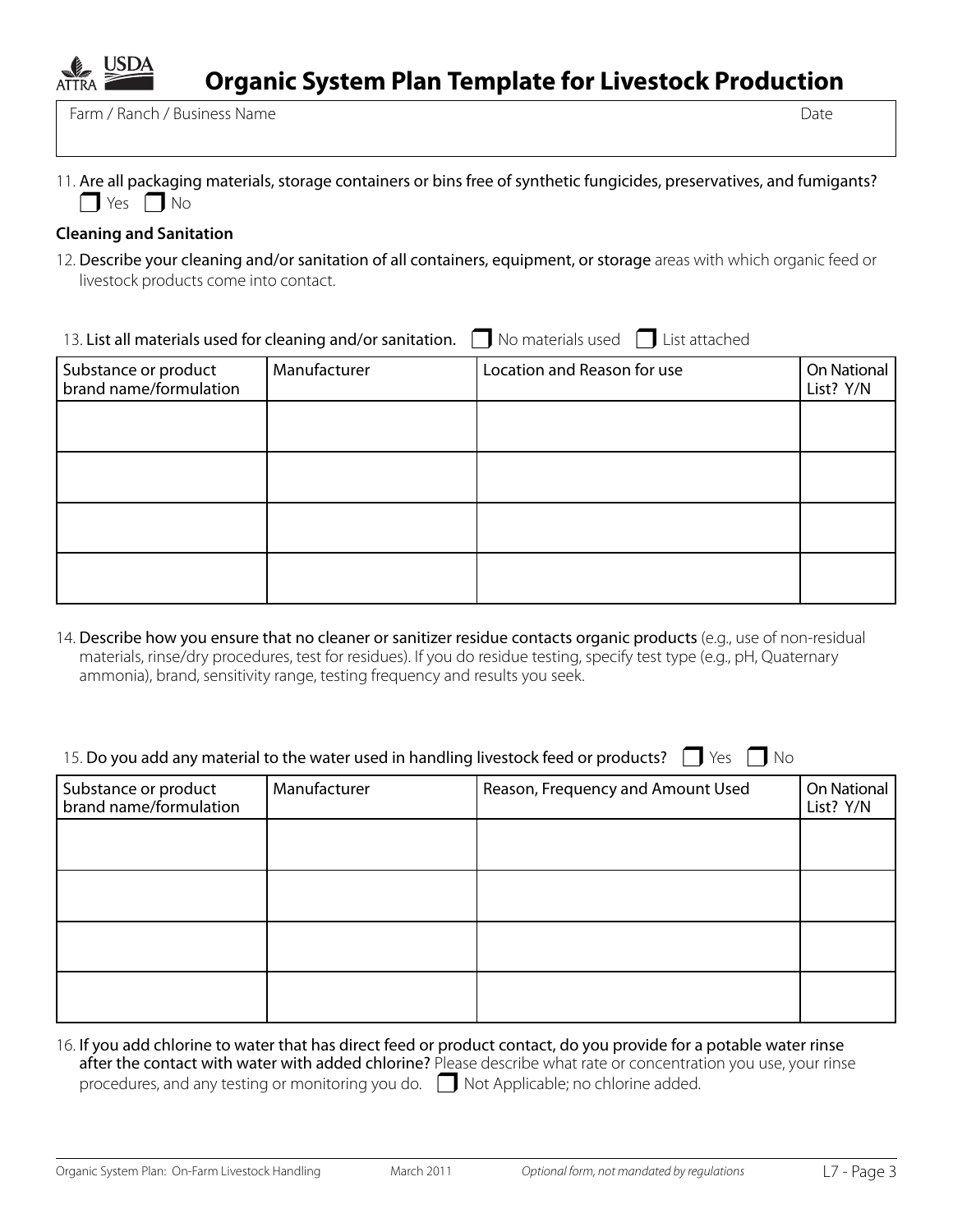

### **Materials**

17. List all other materials (not already listed above) that you use or may use in handling of livestock feed or livestock

products, such as silage inoculants or additives. Cleaners, sanitizers, and pest management materials should be listed in the tables above.

| Substance or product<br>brand name/formulation | Manufacturer | Reason for use (Inoculant, etc.) | On National<br>List? Y/N |
|------------------------------------------------|--------------|----------------------------------|--------------------------|
|                                                |              |                                  |                          |
|                                                |              |                                  |                          |
|                                                |              |                                  |                          |
|                                                |              |                                  |                          |

18. Compliance with conditions, restrictions or annotations: for each material listed above that is restricted or annotated, describe the conditions for allowed use, and how your use complies.  $\Box$  Not Applicable; no restricted or annotated materials used.

| Product (from list above) | Condition/Restriction/Annotation | Method of compliance |
|---------------------------|----------------------------------|----------------------|
|                           |                                  |                      |
|                           |                                  |                      |
|                           |                                  |                      |
|                           |                                  |                      |
|                           |                                  |                      |
|                           |                                  |                      |
|                           |                                  |                      |
|                           |                                  |                      |

19. List the monitoring, application and/or management records you keep for pest management, water additives, and materials use. Please have these available for inspection.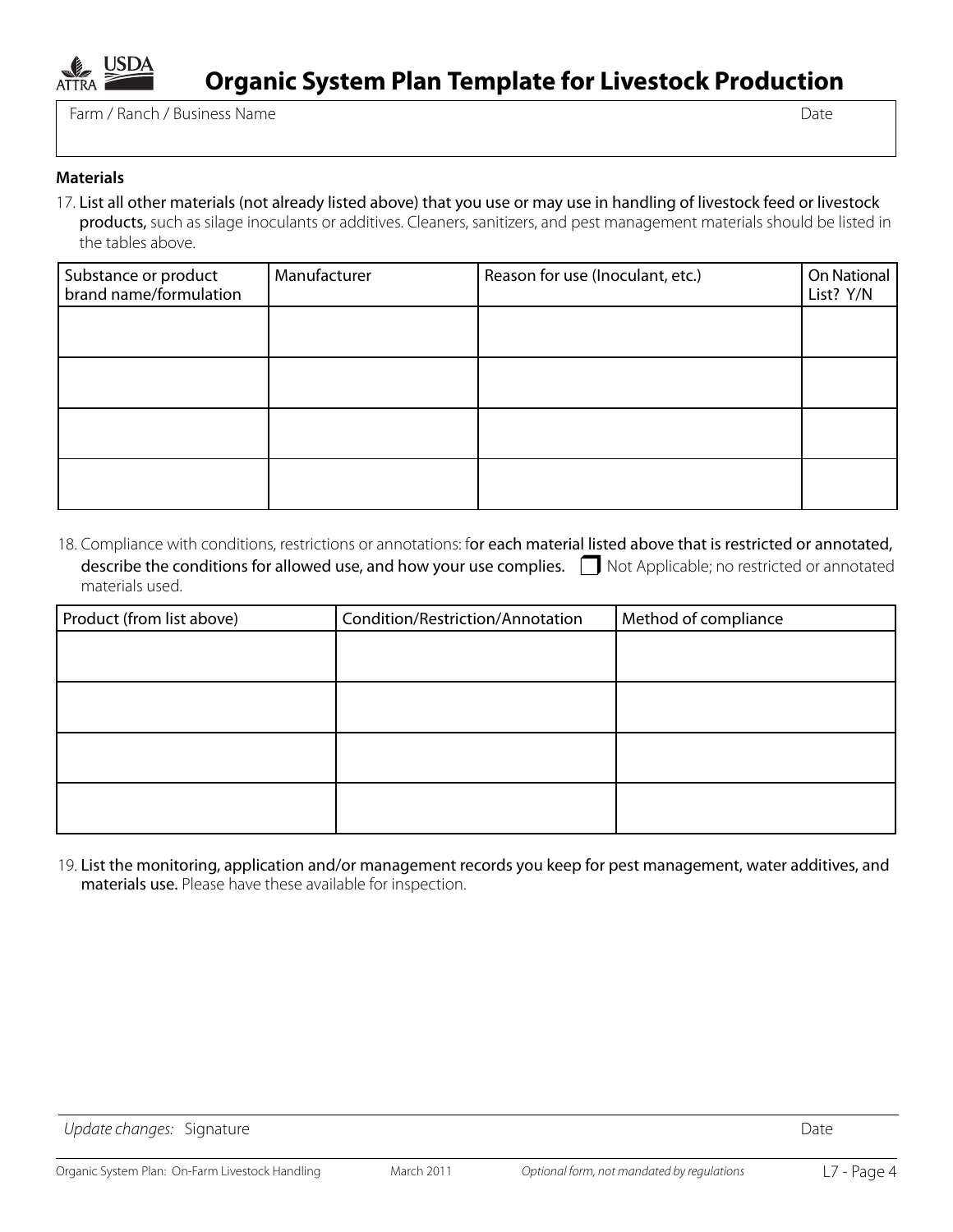

Last Name(s) First Name(s) Farm / Ranch / Business Name Date

**Pasture for Ruminant Livestock NOP § 205.201, § 205.237, § 205.240**

# **Pasture Land Requirements, Map and Crop Production OSP**

1. Please verify that you have completed a Land Requirements Form for all livestock pasture and production locations, and that the map attached to this form clearly identifies all of your grazing locations (pastures, paddocks, or range areas), their size (total area), any unique characteristics (i.e. grazing method, stocking rate, class of animal, and typical grazing season dates), including location of water and shade for each distinct grazing location.

**Land Requirements form(s) attached for all locations AND** 

Maps include grazing areas and features, OR

Additional map and/or description attached

2. Please include a description of your pasture management within the soil fertility and crop nutrient management and pest management practices in your Crop Production OSP  $\Box$  Crop OSP attached

## **Grazing Season/Pasture Management**

3. Please describe your grazing season in general terms: approximate start and end dates; precipitation patterns and climatic conditions that define the grazing season in your region.

4. Describe the types of pasture you provide to ensure ruminant feeding requirements are met. This may include a description of your pasture resources in terms of predominant species (grasses/forbs, annual/perennial, native/ improved), management, and terrain (hilly/flat/floodplain, etc.).

5. Describe the types of grazing methods to be used. This may include general grazing management practices (i.e. continuous or extensive, rotational or management intensive grazing (MIG), or multi-species grazing) and the factors that influence your decision-making about animal density or stocking rate, frequency of livestock movement, and length of grazing / resting periods on each location.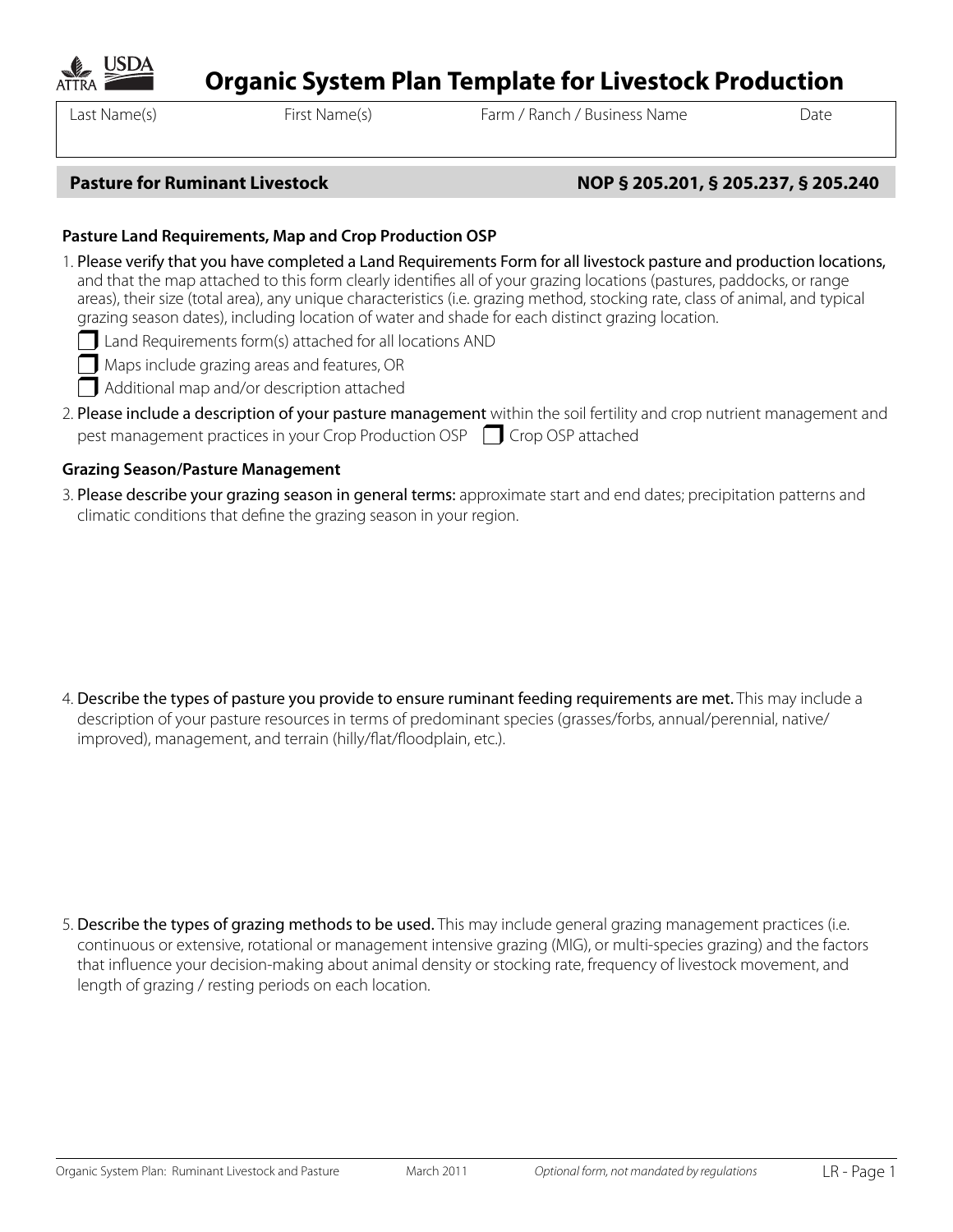

Farm / Ranch / Business Name Date

6. Describe your pasture management/monitoring strategies to minimize diseases and parasites.

7. Describe the location and type(s) of fencing used.  $\Box$  Fencing is clearly shown on pasture maps.

8. Describe the pasture management strategies and cultural practices to be used to ensure that your pastures can provide sufficient quality and quantity of forage throughout the grazing season (i.e., irrigation, fertilization, re-seeding, crop rotation, clipping, growing forage crops, use of residual forage, etc.) to provide at least 30% dry matter intake (DMI) for at least 120 days per year. Include any practices to be used to extend the grazing season.

| 9. Is irrigation available for use on any of your pastures? $\Box$ Yes $\Box$ No |  |
|----------------------------------------------------------------------------------|--|
| Describe irrigation use and/or limitations:                                      |  |

Please have records available for inspection that document livestock grazing and dry matter intake, including pasture management, grazing records, feeding records, dry matter content analysis of feed. Indicate and describe all the records you keep in your Livestock OSP, Records Section.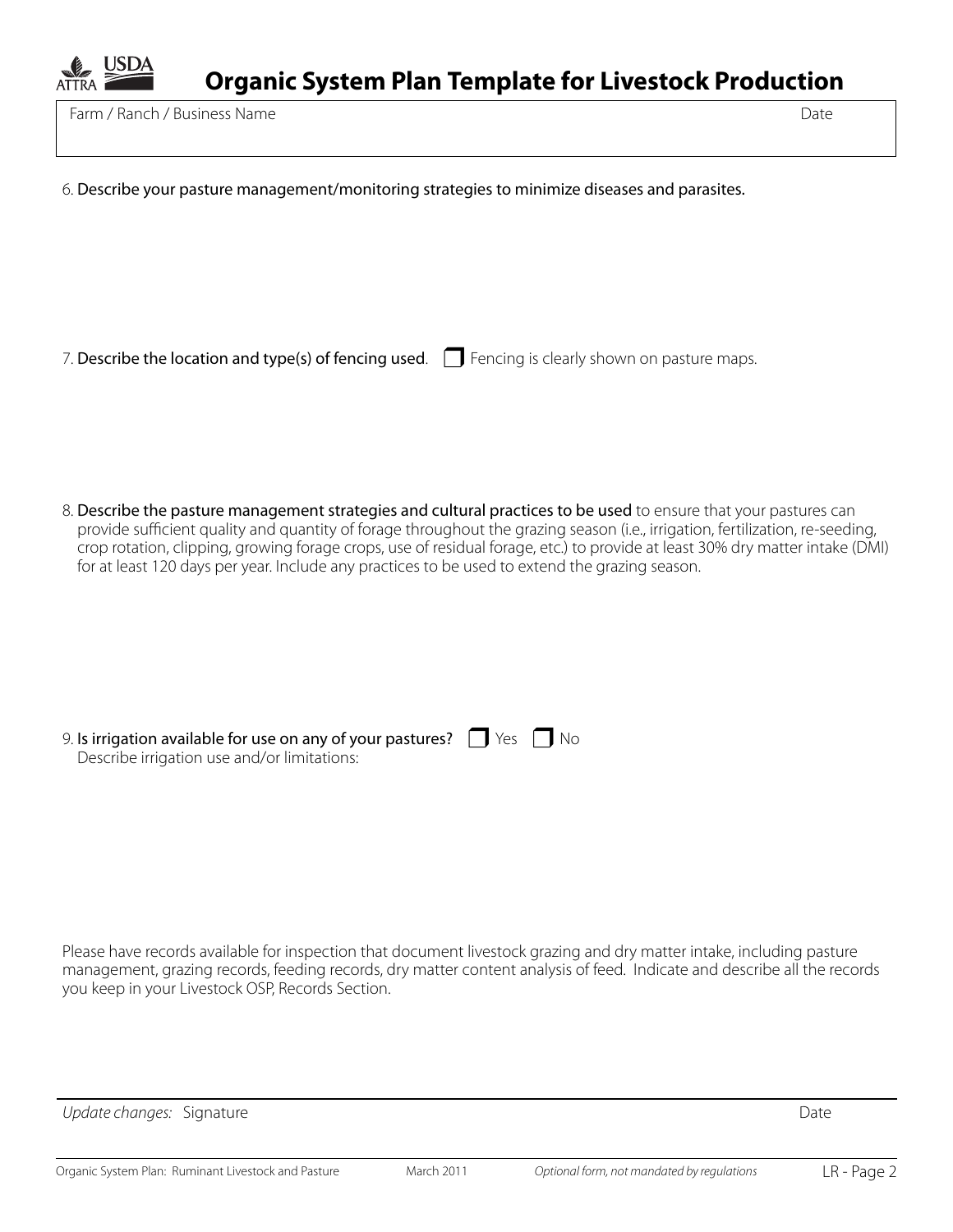

Last Name(s) First Name(s) Farm / Ranch / Business Name Date

# **Ruminant Livestock Feed NOP § 205.201, § 205.237, § 205.240**

10. Describe the total feed rations for each class of ruminant livestock you manage (e.g., calves, heifers, slaughter stock, lactating females, breeder stock, etc.). Include pasture / grazed forage, feed produced on-farm, purchased feed. List amounts as fed (not dry matter equivalent) in pounds per animal per day, or free choice (e.g., salt). If you feed different feed rations to balance out different periods in the grazing season, please use one line to list the rations fed in each feed ration period for each class of livestock. You may attach additional pages or an alternate format.  $\Box$  Attached

# 11.a Grazing Season Feed Rations for Ruminants

| Class of livestock                         | Daily rations per animal                                       | Season/Time of year |
|--------------------------------------------|----------------------------------------------------------------|---------------------|
| Example: late lactation dairy cows         | Example: 18 lb corn, 15 lb hay,<br>rotationally grazed pasture | Spring              |
| Example: mid-lactation dairy cows (summer) | Example: 18 lb corn,<br>rotationally grazed pasture            | Summer              |
| Example: mid-lactation dairy cows (fall)   | Example: 18 lb corn, 27 lb hay,<br>rotationally grazed pasture | Fall                |
|                                            |                                                                |                     |
|                                            |                                                                |                     |
|                                            |                                                                |                     |

# 11.b. Non-Grazing Period Feed Rations for Ruminants

| Class of livestock                 | Daily rations per animal       | Season/Time of year |
|------------------------------------|--------------------------------|---------------------|
| Example: late lactation dairy cows | Example: 18 lb corn, 38 lb hay | Winter              |
| Example: dry cows                  | 24 lb hay                      | Winter              |
|                                    |                                |                     |
|                                    |                                |                     |
|                                    |                                |                     |

12. If you finish slaughter stock, include their rations in the table above. Then describe compliance with § 205.239(d): the age of animals at slaughter; the length of finishing period; whether stock have daily access to pasture during the grazing season; and how feeding locations allow for simultaneous feeding of all stock without crowding or competition for food.

Producers should document the amount of each type of feed actually fed to each type and class of animal. Please have these records available for inspection.

*Update changes:* Signature Date